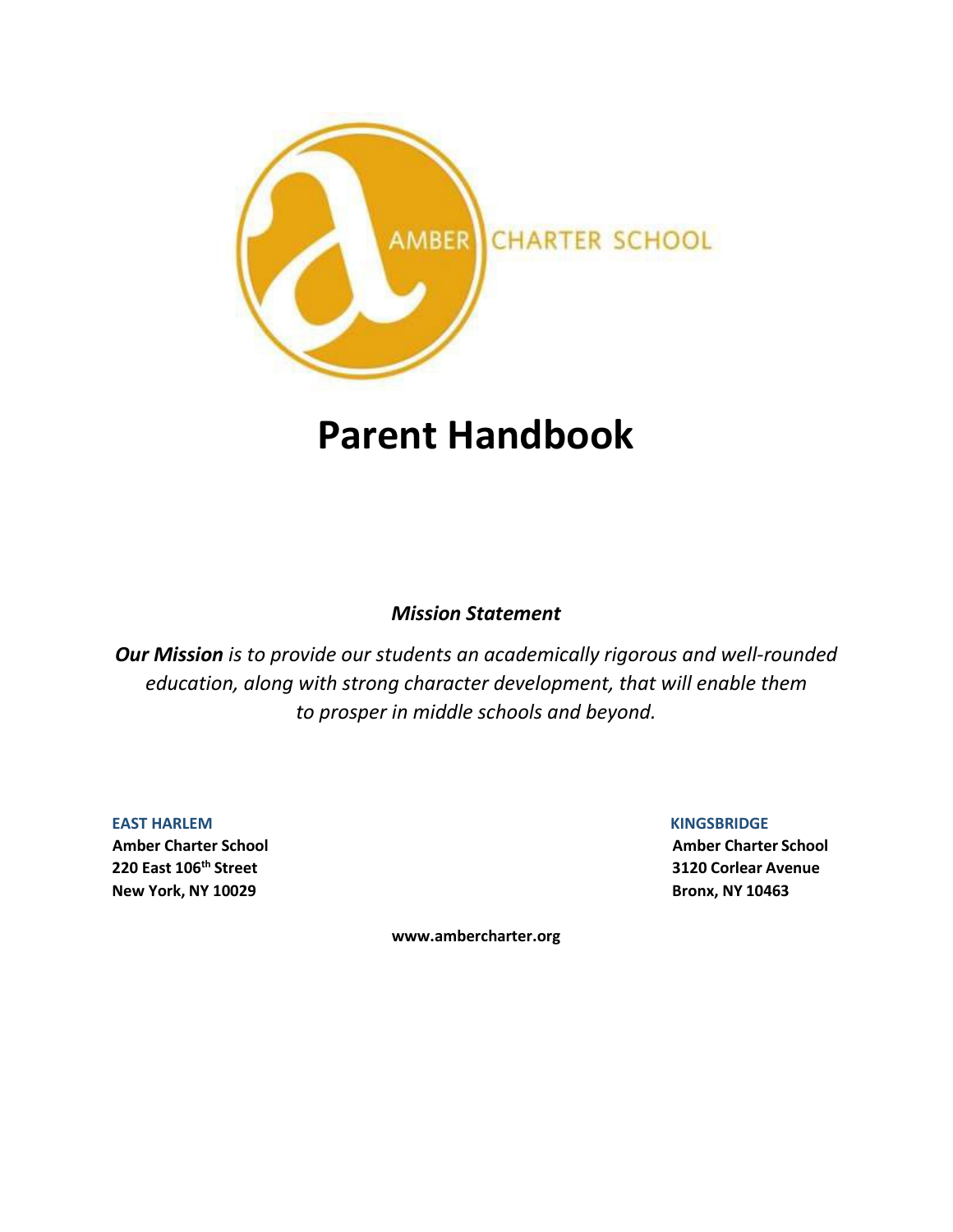## **Table of Contents**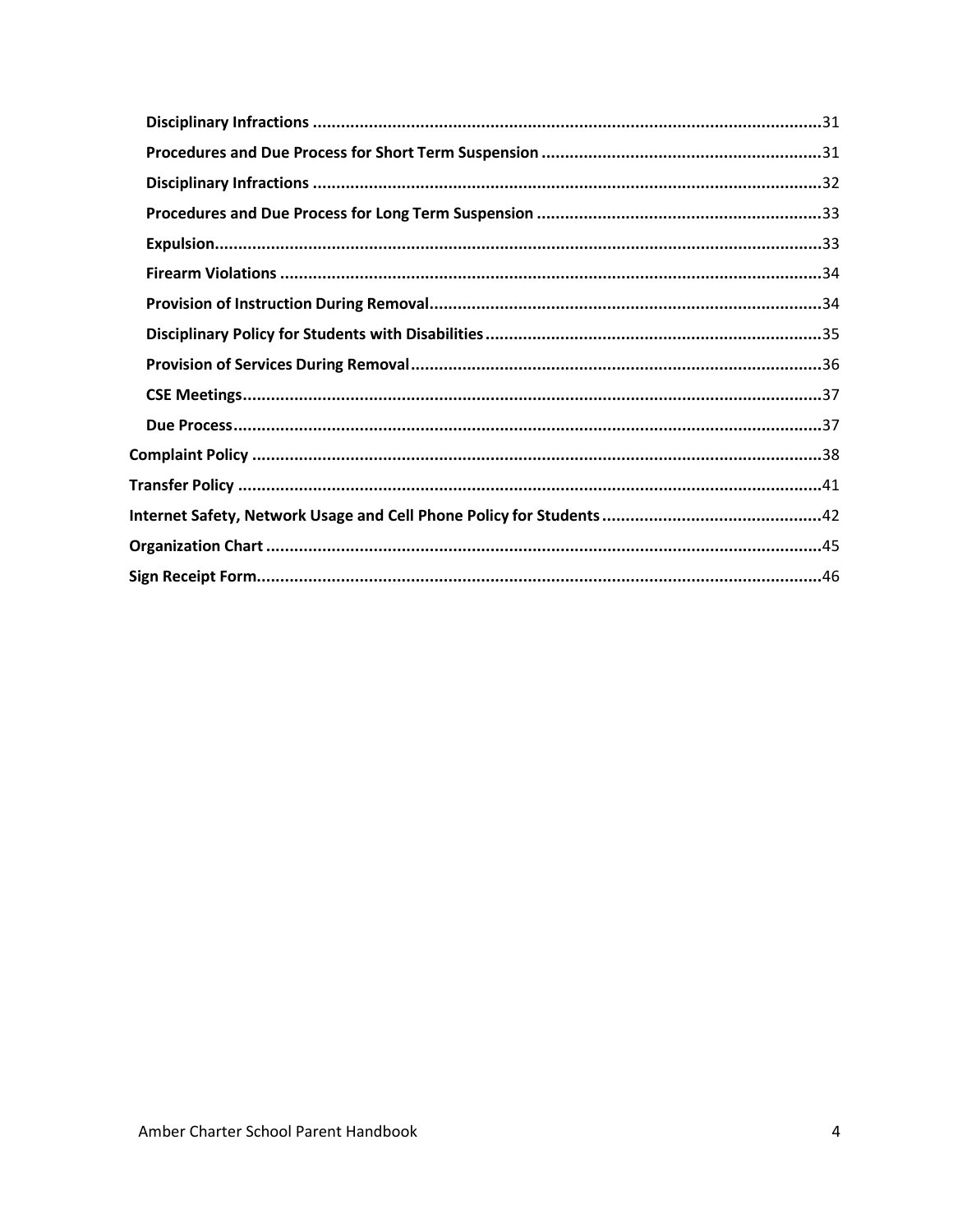## <span id="page-4-0"></span>**Letter from the Executive Director**

Welcome to the Amber community!

We are so excited to have your child and family join us in the adventure of building lifelong learners. As you get to know the staff and faculty members of Amber Charter School you will learn that they are committed to the mission and passionate about their work.

You have chosen Amber Charter School as the place where your most treasured possession, your child, will grow and learn. We hold your choice as a sacred trust. That trust is critical to the work we will do together in the coming years. As partners in the education of your child, we will work tirelessly to ensure that your child is academically prepared to excel in middle school and become a well-rounded individual with strong positive values as reflected in the Amber Way.

This is a fun, exciting, and important adventure we are on together. Thank you for choosing Amber to partner with on this adventure. This handbook will provide critical information regarding the Amber community and help you get to know us better. As always, if we can be of service, please don't hesitate to reach out to anyone in the Amber community. We are here to serve you and your child.

Let's start the adventure!

Vasthe Chesota

Dr. Vasthi R. Acosta Executive Director Amber Charter Schools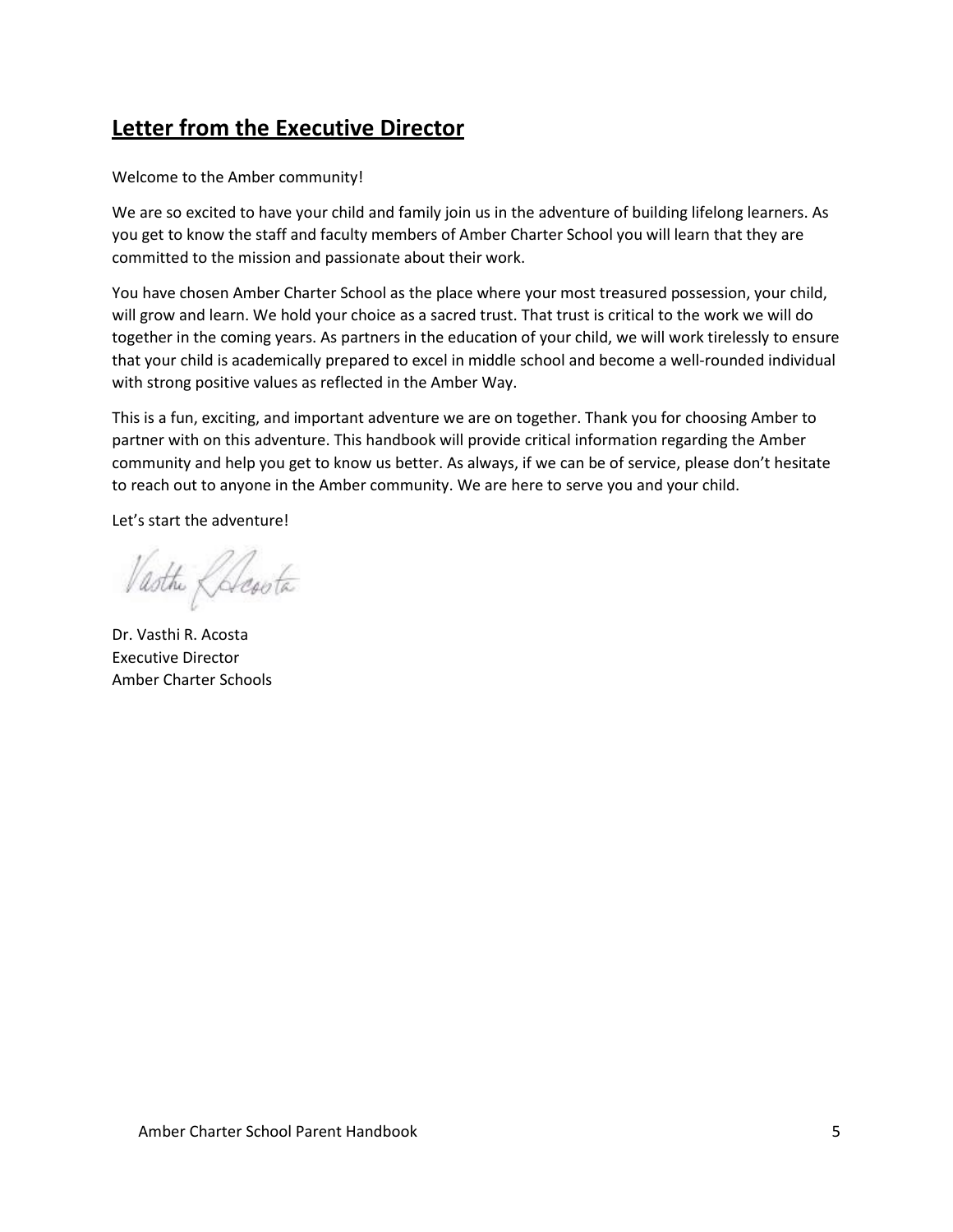### <span id="page-5-0"></span>**Who we are**

### <span id="page-5-1"></span>**Key Design Elements**

Amber Charter School primarily serves students in kindergarten to fifth grade. As set forth in our mission statement; *the school aims to provide an academically rigorous and well-rounded education, along with strong character development, for our students by incorporating the following elements:*

- **Literacy**: 90 minutes of instruction per day
- **Mathematics**: 90 minutes of math instruction per day
- **Science**: 90 minutes of science instruction perweek
- **Social Studies**: 90 minutes of social studies instruction per week
- **Spanish as a Foreign Language**: All students will learn Spanish language and culture
- **Enrichment**: Students will have opportunities to learn: art, music, physical education, and Technology
- **School Culture**: A strong culture of respect for learning is fostered through the infusion of the Amber Way throughout the student and adult culture. The Amber Way teaches the following character traits: **A**chievement, com**M**unity, responsi**B**ility, hon**E**sty and**R**espect.
- **Service**: Every student is required to complete a community service project every year. In this way, students begin to know their community, its needs and strengths, and see themselves as a vital contributor of their community.

#### **Our Central Values**

- <span id="page-5-2"></span>❑ Amber values that we are human beings, acknowledging our strengths, and empowering each of us to build strong alliances among children, families, staff and the larger community.
- ❑ Amber respects the languages and cultures of our school's community and of all communities locally and globally.
- ❑ Amber is a safe place to engage in varied dialogue about our differences and similarities.
- ❑ Amber meets the needs of our student/family population through a curriculum that teaches from a pan-cultural perspective.
- ❑ Amber provides our children the opportunity to be more apt to learn through a creative learning environment using the arts as a means to integrate our children's culture in the school's curriculum.
- ❑ Amber's families, students and staff are committed to academic achievement, and the continuous re-assessment of the quality of our program.
- ❑ Amber is committed to creating an inclusive community in which members respect each other and support one another's effective participation in the school.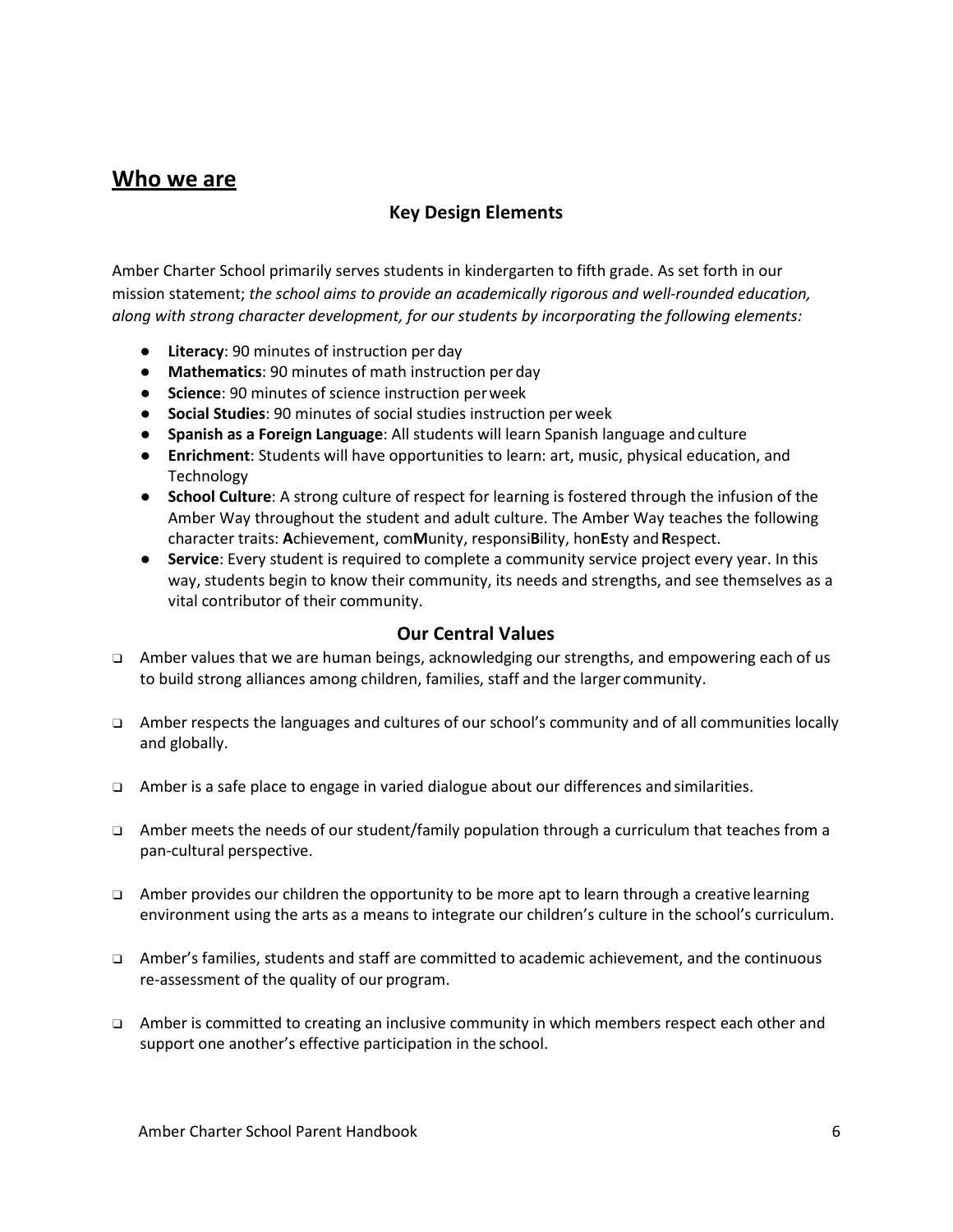#### **The Amber Way**

#### **The Amber Way embraces:**

- o Achievement Striving towards excellence in all we do.
- o Community Serving the community who supports us.
- o Responsibility –Being accountable for our actions and thoughts.
- o Honesty Making truth an important part of our lives.
- <span id="page-6-0"></span>o Respect- Demonstrating respect for others and ourselves.

#### **History**

Amber Charter School was founded in 2000 as the first Latino-led charter school in New York State by the Community Association of Progressive Dominicans (ACDP), a community based organization. Our school is located in two neighborhoods, East Harlem which serves close to 500 students in grades K to 5, and Washington Heights which opened in Fall 2016 to serve over 100 students in grades K and 1. Amber Washington Heights location is moving to the Kingsbridge section of the Bronx this fall! We will be serving students in grades Kindergarten through 2nd grade. The new address will be 3120 Corlear Avenue Bronx, NY 10463. Amber Charter School East Harlem will continue to serve students in grades K-5.

Our classes average 23 students per class. In grades K-2 there is a teacher assistant with the lead teacher. In grades 3-5, there is a part-time academic counselor in the classroom with the lead teacher. Students participate in a core curriculum in literacy, mathematics, science and social studies. In addition, enrichment is offered in the visual arts, music, physical education and technology.

All students receive instruction in Spanish as a second language from kindergarten until they graduate in fifth grade. Special education services include counseling, speech, a special education teacher, and access to occupational and physical therapy off campus. An after school program is offered, as well as an afterschool tutoring program and Saturday Academy that helps struggling students reach grade level.

Amber has partnerships with El Museo del Barrio, Harlem Hospital, Legal Aid, Academy of Medicine, Fordham University, Lehman College, Teachers College, Bubble Eats, MillBank, Columbia University, Settlement Health, GenerationOn, Hispanic Federation and many others. Amber is always looking to form partnerships to enhance the services provided to our families and students.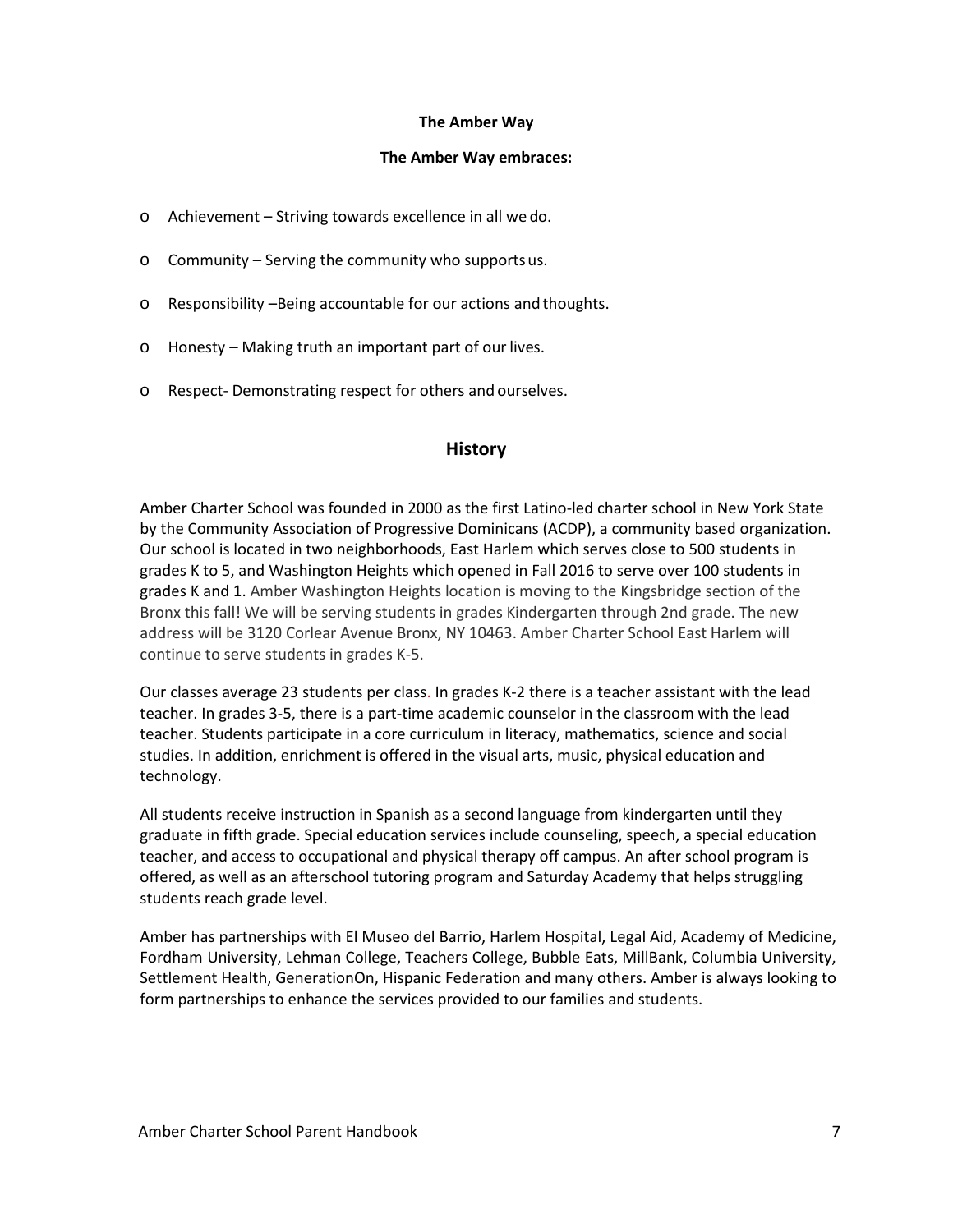## <span id="page-7-0"></span>**School Information**

### <span id="page-7-1"></span>**Preparation for School**

Education is a partnership between the school and home. It is expected that each child come to school:

- ✓ Well rested
- ✓ On time
- ✓ Properly nourished
- ✓ Dressed in the required uniform
- $\sqrt{\phantom{a}}$  With proper school supplies

An important part of preparing students for school is reading to them at home. Research shows that children who are read to at home become avid readers. We urge you to read or tell stories to your child for at least 15 minutes every day.

Please be sure your child's school materials are kept in good condition throughout the school year. Each child is expected to have a book bag large enough to protect and carry his/her books. **Backpacks with wheels are banned for safety.**

### **School Schedule**

<span id="page-7-2"></span>The school day is from 8:10 am to 3:10 pm every day for all kindergarteners. For first through fifth grade students ] the school day is from 8:10 am to 3:10 pm on Monday, Wednesday & Friday, and on Tuesday & Thursday the school day ends at 3:45 pm. Breakfast is served from 8:00 am to 8:10 am. All students not attending the after-school program must be picked up by 3:10 pm on Monday, Wednesday, Friday and 3:45 pm on Tuesday and Thursday. For Kindergarten, students must be picked by 3:10 Monday through Friday. The school reserves the right to take children who are not picked up on time to the local police precinct.

### **Arrival & Dismissal Procedures**

### **East Harlem**

### <span id="page-7-4"></span><span id="page-7-3"></span>Arrival Procedures

Amber Charter School opens at 7:30 am for all students. Students arriving between 7:30 am and 8:00 am are held in the library and supervised by staff member.

At 8:00 am, the Kindergarten & First Grade Teaching Assistants come down to the library and escort students to their classroom for breakfast. At the same time, Second through Fifth Grade students are escorted downstairs to the multipurpose room for breakfast. Students who travel by DOE school buses arrive at 8:00 am and join the line of the grade they belong in. At 8:10 am teachers go to the multipurpose room to meet their class and recite the Pledge of Allegiance.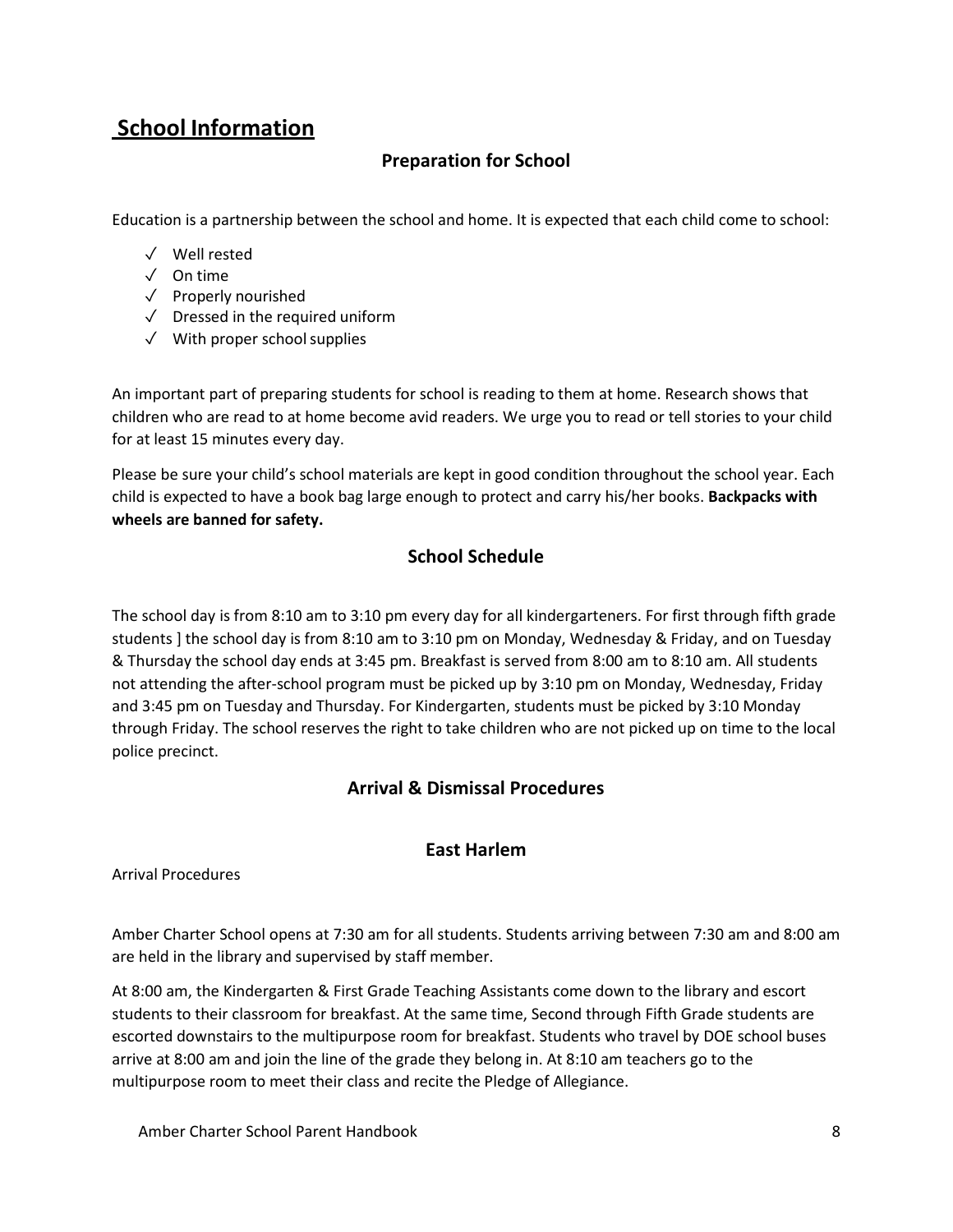Dismissal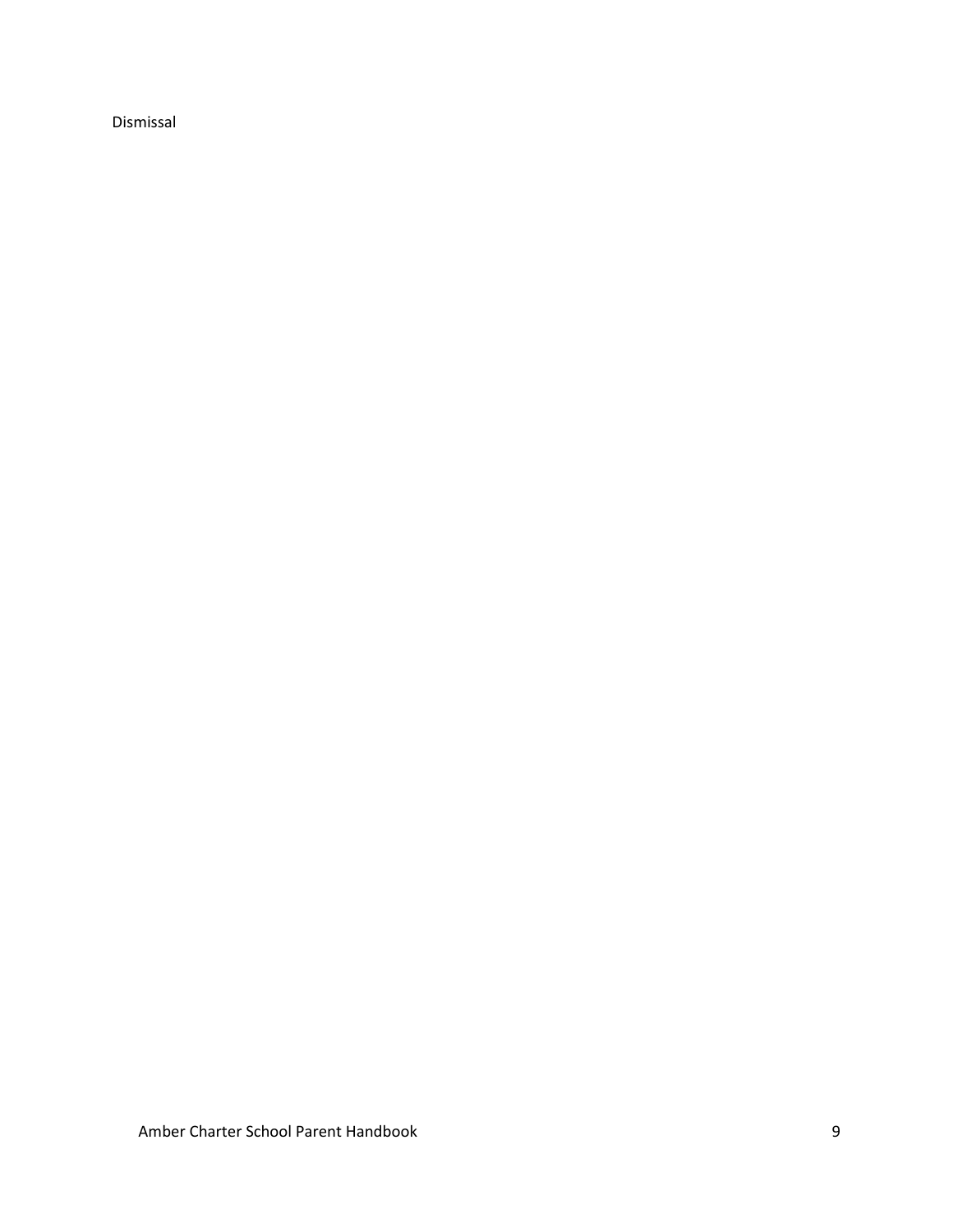First through Fifth grade students are dismissed at 3:10 pm on Mondays, Wednesdays, and Fridays and at 3:45 pm on Tuesdays and Thursdays. Kindergarten is dismissed at 3:10 pm every day. There are 5 groups of students during the dismissal process. They include:

- Students picked up by a family member
- Students who walk home alone
- Students who take the bus
- Students who attend the Amber Afterschool Program
- Students who attend an outside Afterschool Program

Each of these groups are dismissed differently depending on their destination and their grade. The chart below outlines how dismissal happens for each of the groups.

|                     | К                                                            | 1 <sup>st</sup> | 2 <sub>nd</sub>           | 3 <sup>rd</sup> | 4 <sup>th</sup>                                 | 5 <sup>th</sup> |
|---------------------|--------------------------------------------------------------|-----------------|---------------------------|-----------------|-------------------------------------------------|-----------------|
| Picked Up           | Parent pick                                                  | Parent pick up  | Parent Pickup in Homeroom |                 |                                                 |                 |
|                     | up in                                                        | in              |                           |                 |                                                 |                 |
|                     | classroom                                                    | Multipurpose    |                           |                 |                                                 |                 |
|                     |                                                              | <b>Room</b>     |                           |                 |                                                 |                 |
| <b>Walk Alone</b>   |                                                              | N/A             |                           |                 | Picked up by staff member &<br>escorted outside |                 |
| <b>Bus Student</b>  | Picked up by staff member & escorted outside                 |                 |                           |                 |                                                 |                 |
| Amber Afterschool   | Picked up by staff member & taken to proper afterschool room |                 |                           |                 |                                                 |                 |
| Outside Afterschool | Picked up by staff member & taken to Library                 |                 |                           |                 |                                                 |                 |

Dismissal Procedures

Afterschool ends at 5:30 pm. At 5:25 pm, students are escorted to the multipurpose room where parents can pick them up.

### **Kingsbridge**

<span id="page-9-0"></span>Arrival Procedures

#### 7:30 – 8:00 AM

- Doors open for students at 7:30 am. Students will be greeted by the security guard & the supervising adult. The Supervising Adult will escort students to the Star Room.
- Students will be seated at their assigned early arrival grade tables.
- The Supervising Adult will be stationed by the door to supervise incoming and seatedstudents.
- Students are lined up by grade for breakfast at7:50am.
- Students are escorted to their assigned breakfast tables (by class).
- Students will line up for breakfast and sit at their designated classtable.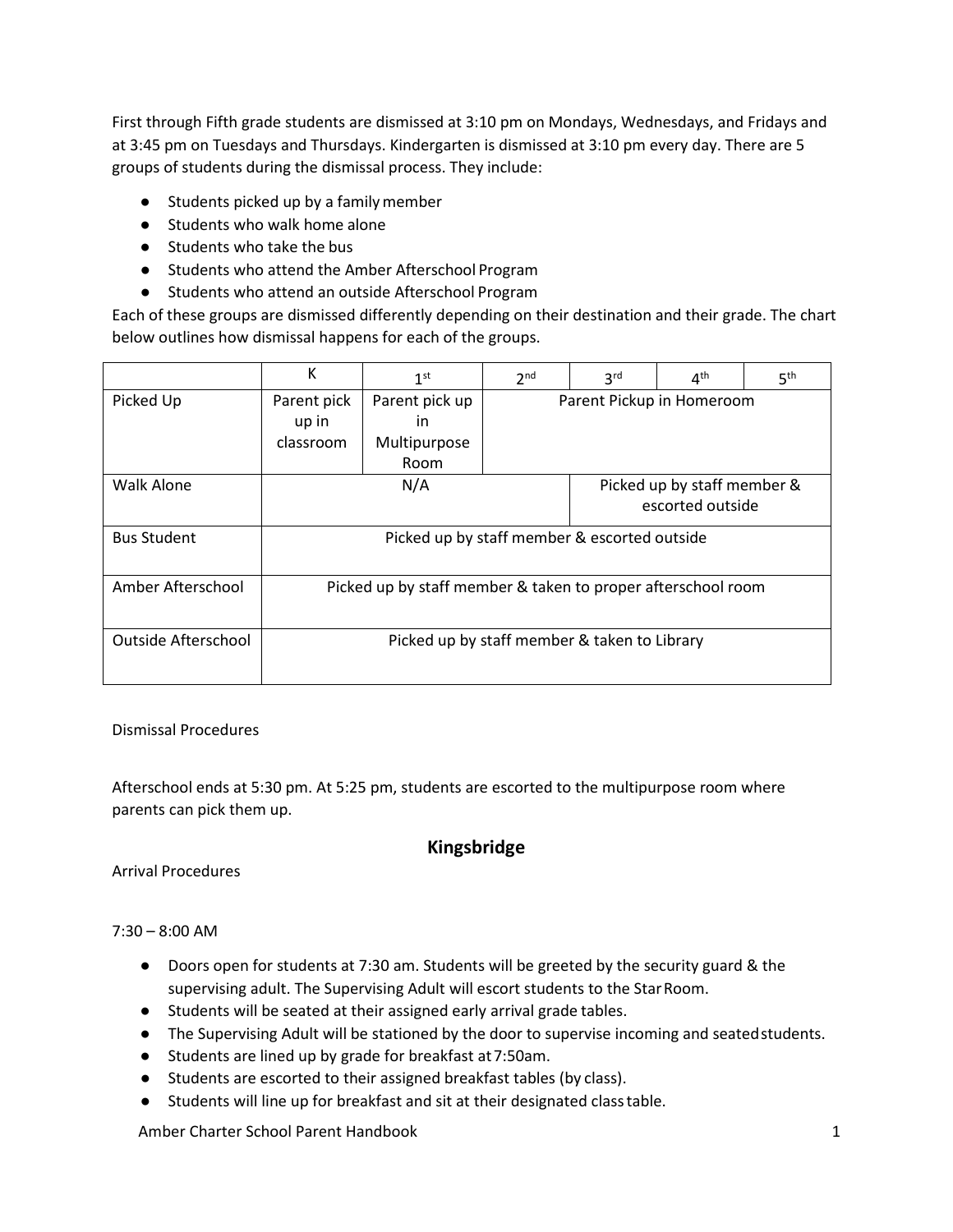#### 8:00 – 8:10 AM

- Drop off and students who take the bus arrive at 8:00 AM to the Starroom.
- The bus matron will escort the bus students from the bus to the StarRoom
- The security guard will direct students to the StarRoom.
- Custodian is posted to support with thistransition.
- Teaching Assistants arrive and supervise their assigned classtables.
- Breakfast Begins

 $8:10 - 8:15$  AM

- Breakfast Ends at 8:10 AM & Teachers Arrive
- Two to Three students who are in full uniform will be chosen to recite the Pledge ofAllegiance
- At the conclusion of the pledge classes line-up to exit

#### Dismissal Procedures

First through Second grade students are dismissed at 3:10 pm on Mondays, Wednesdays, and Fridays and at 3:45 pm on Tuesdays and Thursdays. Kindergarten is dismissed at 3:10 pm every day. There are 3 groups of students during the dismissal process. They include:

- Students picked up by a family member
- Students who take the bus
- Students who attend the Afterschool Program

| Kindergarten to 2nd Grade |                                                                |  |  |
|---------------------------|----------------------------------------------------------------|--|--|
| Picked Up                 | Parent pick up in classroom                                    |  |  |
| <b>Bus Student</b>        | Picked up by staff member & escorted outside                   |  |  |
| Afterschool               | Picked up by staff member & taken to assigned afterschool room |  |  |

### **School Emergency Closings**

<span id="page-10-0"></span>In case of bad weather or possible school closings, please tune into WCBS 880 AM radio. Amber will usually follow NYC Board of Education closings. Amber Charter School's website will provide information when on the website when the school is closed. School Messenger will send a voicemail and email notice to parents/guardians in the event of a school closing.

#### **Attendance**

<span id="page-10-1"></span>Attendance is essential to your child's academic success. If your child is absent, a note signed by the parent/guardian stating the reason is required when they return to school. For medical absences, a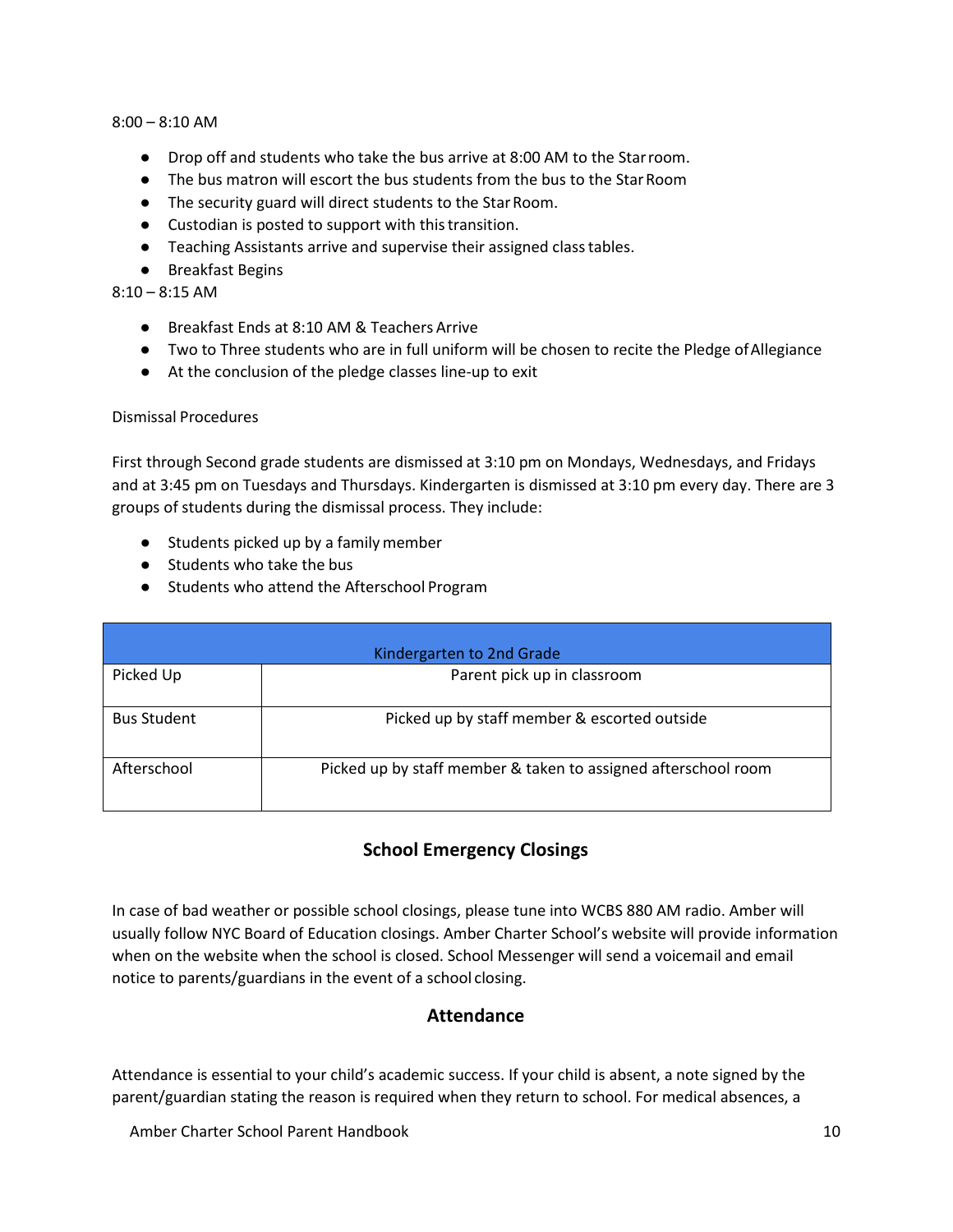doctor's note is required and will be filed in the student's record.

Students are responsible for any school work they have missed. Parents/guardians will contact the school to make arrangements to obtain missed assignments. Excessive absences may result in a child repeating a grade. A student's promotion may be considered in doubt if he/she has been absent 10 or more unexcused days during the school year. Extenuating circumstances will be considered. **Research has shown a direct relationship between the number of days absent and a student's academic success or failure.**

### **Chronic Tardiness**

<span id="page-11-0"></span>Though school starts at 8:10 am, students can arrive to the school as early as 7:30 am. Students who arrive after 8:20 am are considered to be late. The school will keep track of instructional time loss. Students are considered chronically late when he/she approaches thirty instances of tardiness in one school year. See promotion policy for more details.

### **Student Sign Out Procedure**

<span id="page-11-1"></span>We understand that emergencies may arise where it would require students to be picked up before the dismissal time. In this case, we ask parents to submit in writing a note or e-mail indicating the time of pick-up. This notification should be sent to the classroom teacher and the Dean of Students. Parents will be required to sign out for their child at the front desk before the child is dismissed.

### **Student Sign In procedure**

<span id="page-11-2"></span>Students who arrive late to school due to doctor appointments or emergencies are required to sign in to the front desk in order for their attendance to be documented. The parent is also responsible for checking in with the main office to submit any doctor's notes and ensure attendance has been recorded for the day.

### **Extended Illness**

<span id="page-11-3"></span>Students who will be absent for an extended time are required to get missing classwork and homework from their teacher and are required to bring it back to school completed. A note from the doctor or hospital is required to be submitted to the main office on the first day the student returns to school.

### **Vacations/ Religious Holidays**

<span id="page-11-4"></span>Amber Charter School follows the DOE calendar for Winter Break, Mid-Winter Break and Spring Break. In addition to the breaks, the following holidays are usually observed by Amber Charter School:

Amber Charter School Parent Handbook 11 and 12 and 12 and 12 and 12 and 12 and 13 and 14 and 14 and 14 and 14 and 14 and 15 and 16 and 17 and 17 and 17 and 17 and 17 and 17 and 17 and 17 and 17 and 17 and 17 and 17 and 17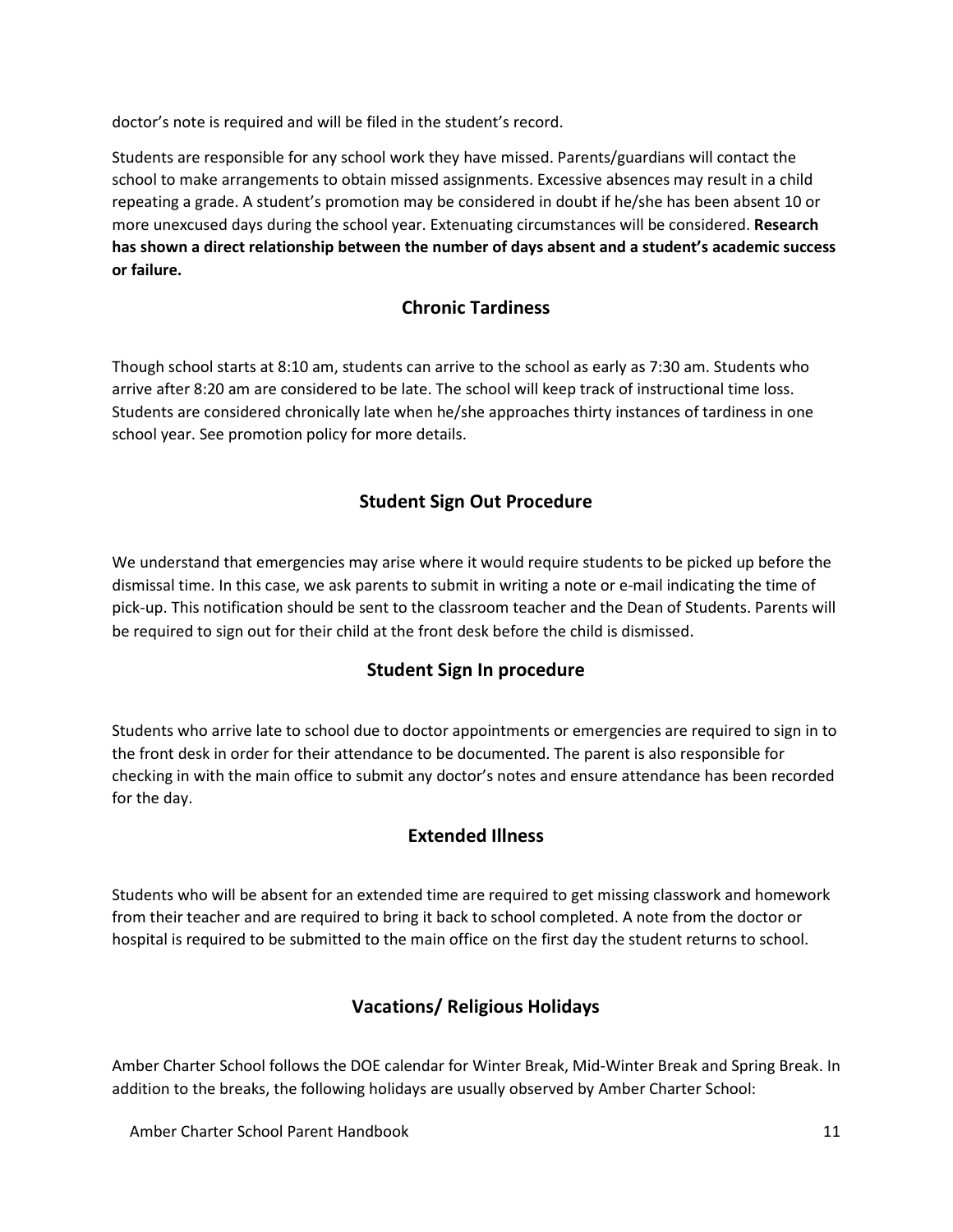- Rosh Hashanah
- Columbus Day
- Yom Kippur
- Veteran's Day
- Thanksgiving (Thursday & Friday)

### **Protocol for 911 calls**

<span id="page-12-0"></span>Calls are made to 911 when:

| Circumstance                                                              | <b>Time frame</b>                                               |
|---------------------------------------------------------------------------|-----------------------------------------------------------------|
| Physical injury/sickness requiring medical<br>attention                   | As soon as identified                                           |
| Violent outburst with potential of physical harm<br>toward self or others | 15 minutes and outburst has not abated                          |
| Missing child                                                             | 15 minutes and child has not been found                         |
| Suicide ideation with plausible plan                                      | After parent has been notified, and<br>parent is uncooperative. |

First administrator on scene makes the decision for call to be made and identifies person to make the call.

Parents will always be notified. Incident reports must be filed.

### **Child Abuse & Neglect**

<span id="page-12-1"></span>All staff are considered Mandated Reporters, who are required by law to report suspected child abuse or maltreatment to the New York State Central Register (SCR) of Child Abuse and Maltreatment, also known as the Child Abuse Hotline. The law also assigns civil and criminal liability to those professionals who do not comply with their mandated reporter abilities. Mandated reporters are required to report suspected child abuse or maltreatment – or cause a report to be made – when, in their professional roles, they are presented with reasonable cause to suspect abuse or maltreatment. Please call 1-800- 342-3720.

### **Anti-bullying Rules**

<span id="page-12-2"></span>All students are expected to follow the following: Amber Charter School Parent Handbook 12

- Martin Luther King Jr. Day
- Memorial day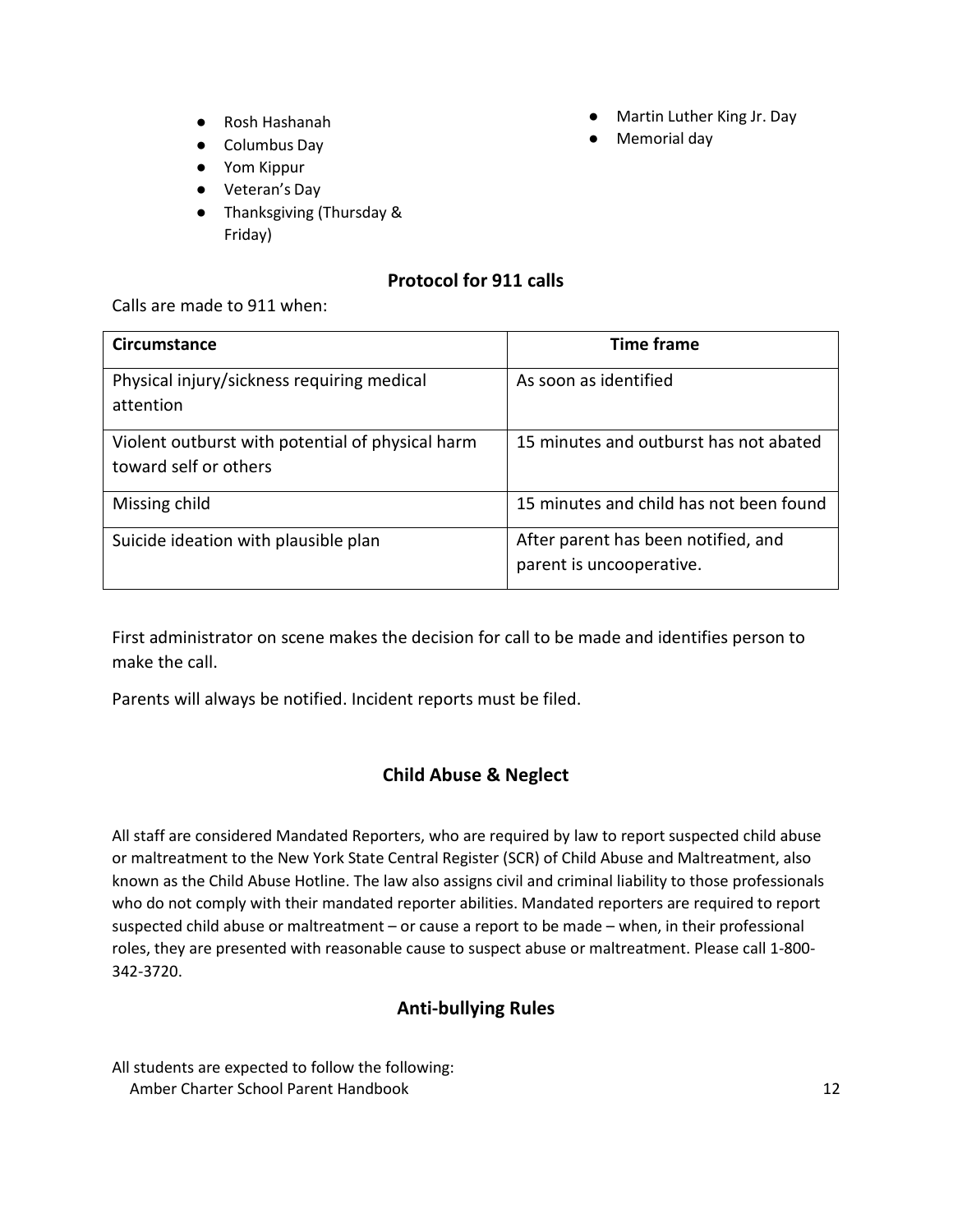- 1. We will not bully others and always treat each other withrespect.
- 2. We will help students who are bullied.
- 3. We will include students who are left out.
- 4. If I or somebody else is being bullied, I will tell an adult at school and an adult at home.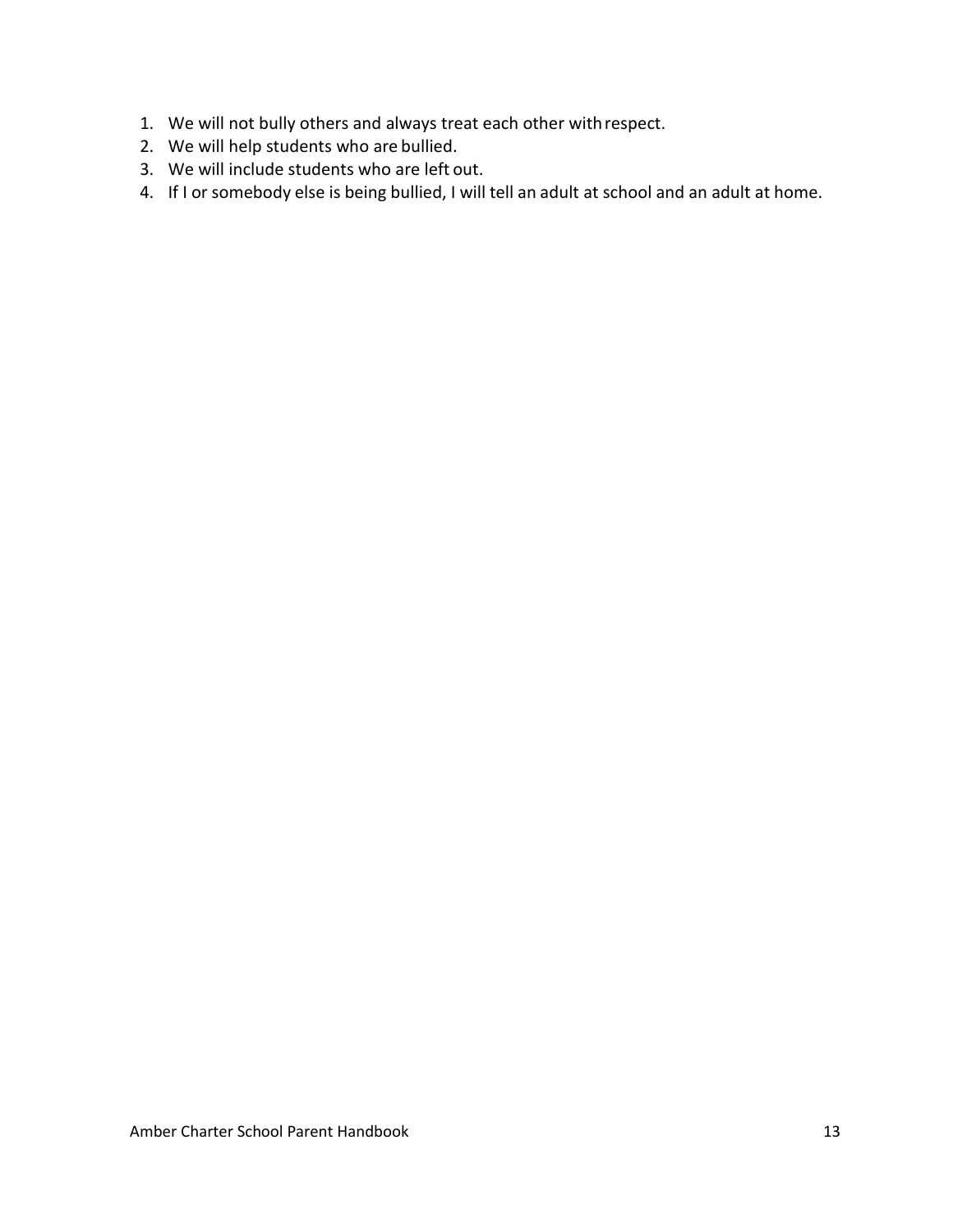### **Uniforms**

<span id="page-14-0"></span>**UNIFORMS ARE MANDATORY.** Your child is expected to adhere to the following attire: Navy bottoms; light blue buttoned down shirt/blouse; navy sweater, a tie, navy or black socks and navy blue or black shoes. **Students who are not in school uniform pose a security threat to themselves.**

### **Amber Uniform Requirements**

| <b>WINTER: November to March</b>                                                                                                                                                                                                                                                                                      | <b>SPRING:</b> September to October & April to June                                                                                                                                                                                                                                |  |  |
|-----------------------------------------------------------------------------------------------------------------------------------------------------------------------------------------------------------------------------------------------------------------------------------------------------------------------|------------------------------------------------------------------------------------------------------------------------------------------------------------------------------------------------------------------------------------------------------------------------------------|--|--|
| Navy blue long pants<br>Navy blue skirt<br>Long sleeved light blue oxford buttoned<br>down shirt/blouse with Amber logo<br>embroidered on left hand side<br>Navy blue sweater with Amber logo<br>embroidered on the left hand side<br>Navy blue or black socks<br>Navy blue or black shoes; sneakers<br>Navy blue tie | Navy blue shorts/skirt/skort<br>Navy blue long pants<br>$\bullet$<br>Short sleeved light blue oxford buttoned<br>$\bullet$<br>down shirt/blouse with Amber logo<br>embroidered on left hand side<br>Navy blue or black socks<br>Navy blue or black shoes/sneakers<br>Navy blue tie |  |  |
| Gym Uniform:<br>Short sleeve light blue t-shirt with Amber<br>logo silk screened on the left hand side<br>Navy sweatpants                                                                                                                                                                                             | Gym Uniform:<br>Short sleeve light blue t-shirt with Amber<br>$\bullet$<br>logo silk screened on left hand side<br>Navy shorts or sweatpants.                                                                                                                                      |  |  |

Not Uniform: \*Cargo pants, leggings, thermal shirts that can be seen under uniform, any shoe that **IS NOT** navy blue or black, hoodie jackets, any clothing item that conceals the Amber logo, any clothing item that is not the appropriate color, Navy blue jumpers.

#### **Jewelry**

<span id="page-14-2"></span><span id="page-14-1"></span>Students should not wear ornate or expensive jewelry to school. The school will not be responsible for lost or stolen jewelry.

### **Homework Policies**

At Amber Charter School, homework is given to review and reinforce skills and lessons that were taught during the day or week. Particular assignments may remediate or extend learning based on students' needs. Homework helps the teachers and parents monitor students' progress and understanding of the subject matter. It also provides a sense of accomplishment for the student. **Parents support their child's learning when they ensure their child completes their homework daily.**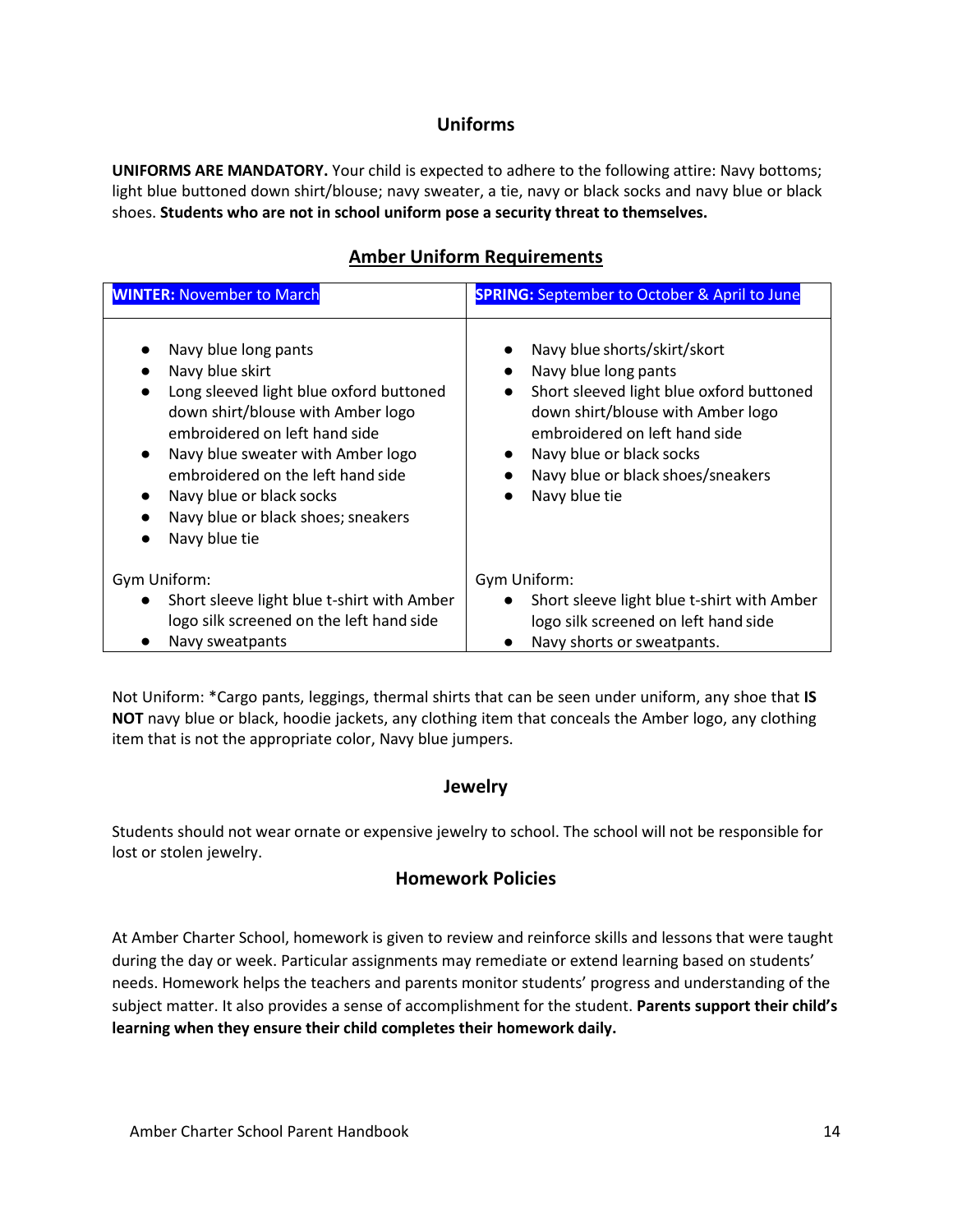### **Electronic Devices**

Toys and electronic devices are not permitted in school at any time. All said items will be confiscated immediately. **The school is not responsible for electronic devices that are lost, stolen or broken.**

## <span id="page-15-0"></span>**Student Health**

New York State law requires that each student entering kindergarten or a new school district in grades 1 – 12 have a certificate of immunization at the time of registration or not later than the first day of school. A review of student immunizations requirements and the proper supporting documents shall be completed for all new students.

Before a child can be permitted to enter and attend school, parents or guardians must present documentation that their child has received all required doses of vaccines or that their child hasreceived at least one dose of each of the required vaccines and is waiting to receive the subsequent doses at the appropriate time intervals. Parents may waive immunization in accordance with Public Health Law and exemptions to immunizations shall be granted if a licensed physician or nurse practitioner certifies such immunization may be detrimental to the student's health, or if the student's parent or guardian holds genuine and sincere beliefs, which may include religious beliefs, contrary to such immunization [see § 2164 (8) and (9) of the Public Health Law].

### **School Illness**

<span id="page-15-1"></span>The health of our students is very important to us. Amber Charter School has a nurse provided by the Department of Health to be on site to assist with illnesses, injuries, and emergencies. When a student notifies a teacher that they are not feeling well, students are escorted to the nurse's office. The nurse will examine the child and notify parents of any findings. In the case of an injury that doesn't permit the student to walk to the nurse, the nurse will go to the student. Emergency services will be called for major illnesses or injuries. Below please find examples of minor and major emergencies.

| <b>Minor</b>                                                         | Major                                                                                                                                                                                          |
|----------------------------------------------------------------------|------------------------------------------------------------------------------------------------------------------------------------------------------------------------------------------------|
| Cut/Scrape<br><b>Stomach Ache</b><br>Headache<br>Dizzy spell<br>Lice | Asthma attack<br><b>Allergic Reactions</b><br><b>Student Faints</b><br><b>Student Falls</b><br>$\overline{\phantom{a}}$<br>Bleeding<br>$\blacksquare$<br><b>Broken bones</b><br>$\blacksquare$ |
|                                                                      |                                                                                                                                                                                                |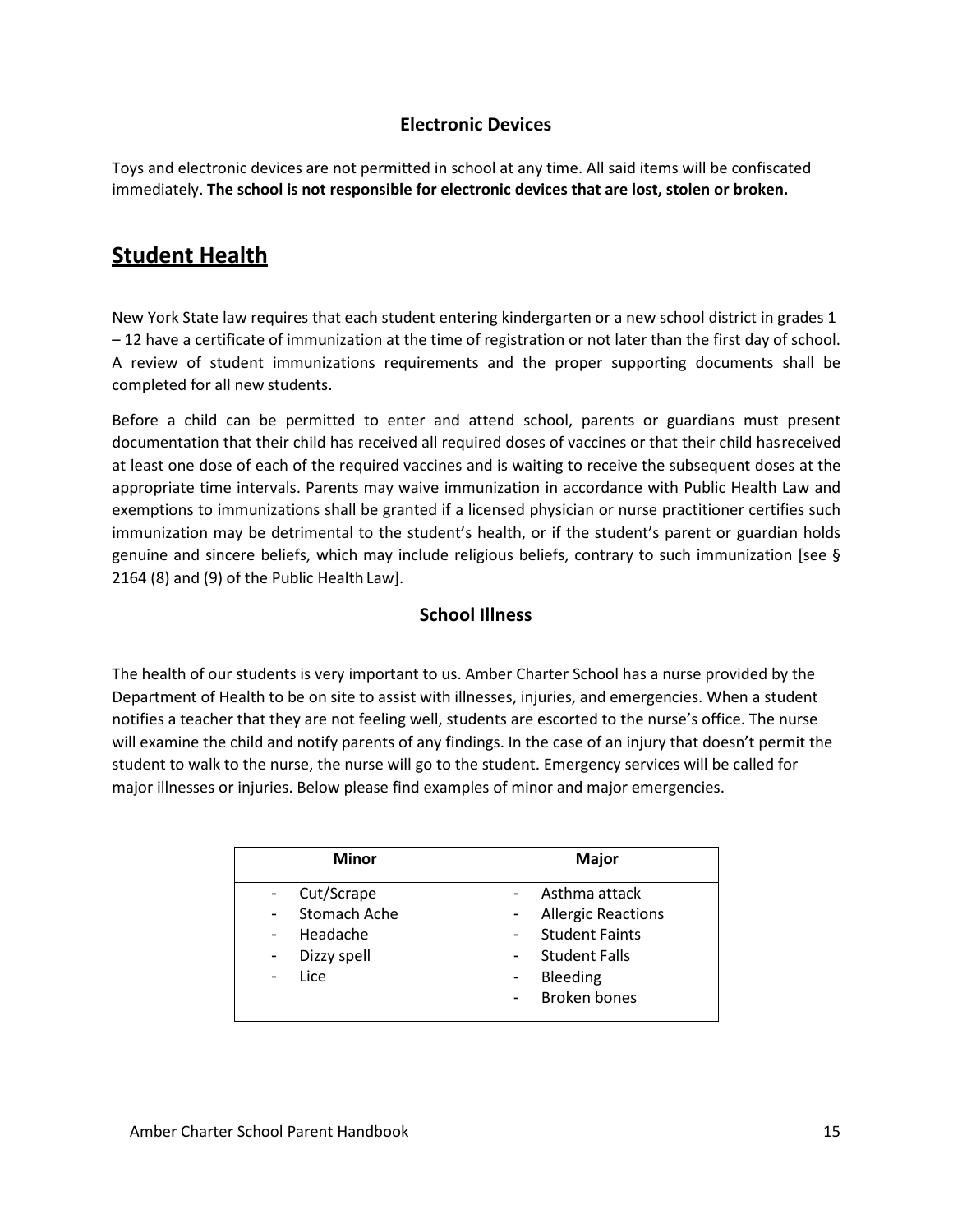#### **Medication**

<span id="page-16-0"></span>Students who require medication during the school day must have a 504 Medical Form completed and filed with the school nurse. Students must never be given medication to be self-administered in school. **Teachers will not administer and/or secure any medication.**

### **Emergency Form**

<span id="page-16-1"></span>Your child's safety is our highest priority. It is crucial that the emergency information kept at the school is accurate. It is the responsibility of the parent/guardian to update the school anytime there is an address change or phone number change. In an emergency we need to be able to reach you or the persons you have identified to be contacted. Please make sure to notify us if any of your contact information changes.

## <span id="page-16-3"></span>**Building Safety School Visitation**

<span id="page-16-2"></span>Parents/guardians are always welcome to visit the school. To visit during the school day, arrangements should be made with your child's teacher and approved by an administrator. All visitors must sign in at the front desk and obtain a pass from the office so that maximum security is maintained for the students and the school community. Visitors will not be admitted to a classroom without a pass from the office.

For children's security, Amber enforces a strict no-visitation policy during outdoor recess. No adults are allowed to pick up children during recess.

### **Drills Conducted**

<span id="page-16-4"></span>In order to ensure students know what to do in an emergency, Amber Charter School holds monthly drills to practice emergency skills and train students to stay safe should an emergency arise. The following drills are held throughout the year:

- Fire Drills
- Bus Safety Drills
- Lockdown Drills
- Evacuation Drills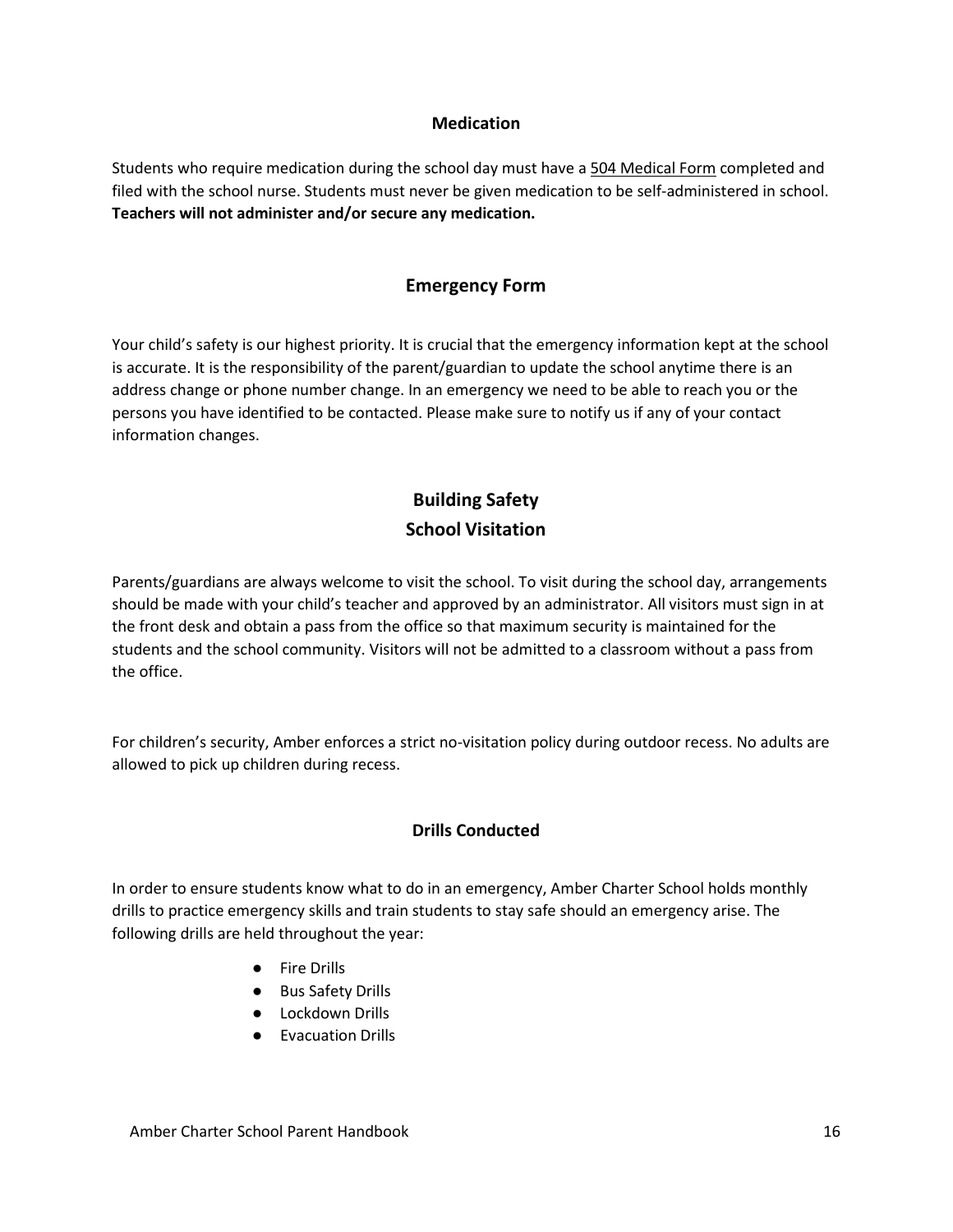## <span id="page-17-0"></span>**School Offerings**

### **After School Program**

#### <span id="page-17-1"></span>**East Harlem Afterschool Program**

Amber Charter School's Afterschool program is an in-house program which runs during the school year (September – June). There is a monthly fee of \$160 which is due on the 15<sup>th</sup> of each month school is in session. Afterschool begins directly after dismissal and concludes at 5:30 pm with student pick-up until 6:00 pm. The afterschool program provides snack, homework help, project based learning, and enrichment sessions such as salsa, Zumba, and arts and crafts. Parents must attend an annual orientation in order to register their child. Students are accepted into the after-school program depending upon available space as on a first come first served basis. Space is limited.

#### **Kingsbridge Afterschool Program**

<span id="page-17-2"></span>The Afterschool program for the Kingsbridge location will be announced in August 2017.

### **Saturday Academy**

<span id="page-17-3"></span>Saturday Academy is offered to students who need academic intervention services. Students are chosen to participate based on their performance on the NYS Exams, MAP Assessments, classroom assessments and teacher observations. Hours of the program are 9:00 am – 11:00 am.

### **Parent University**

Amber offers our parents an opportunity to attend workshops in Parent University. Parent University is offered whenever Saturday Academy is in session from 9:00 am – 11:00 am. Parents receive information and training on a variety of topics from financial planning to healthy living to resources to help their child succeed.

### **Tutoring**

<span id="page-17-4"></span>Amber Charter School offers qualified academic counselors for grades 3-5. The academic counselors work in partnership with the teachers to establish goals for each student and assist with small group instruction. Academic counselors lead small group activities for each tutoring session based on student's needs. Academic counselors also supervise children during lunch and recess. The academic counselors at Amber Charter School are a part of the classroom community and serve as a necessary resource for the students and their academic needs.

### **Services for Special Education**

<span id="page-17-5"></span>Amber Charter School offers Special Education Services to students who have Individualized Education Plans (IEP's). Amber offers counseling services, speech and language services, Special Education Teacher Support Services (SETSS) and Occupational Therapy and Physical therapy.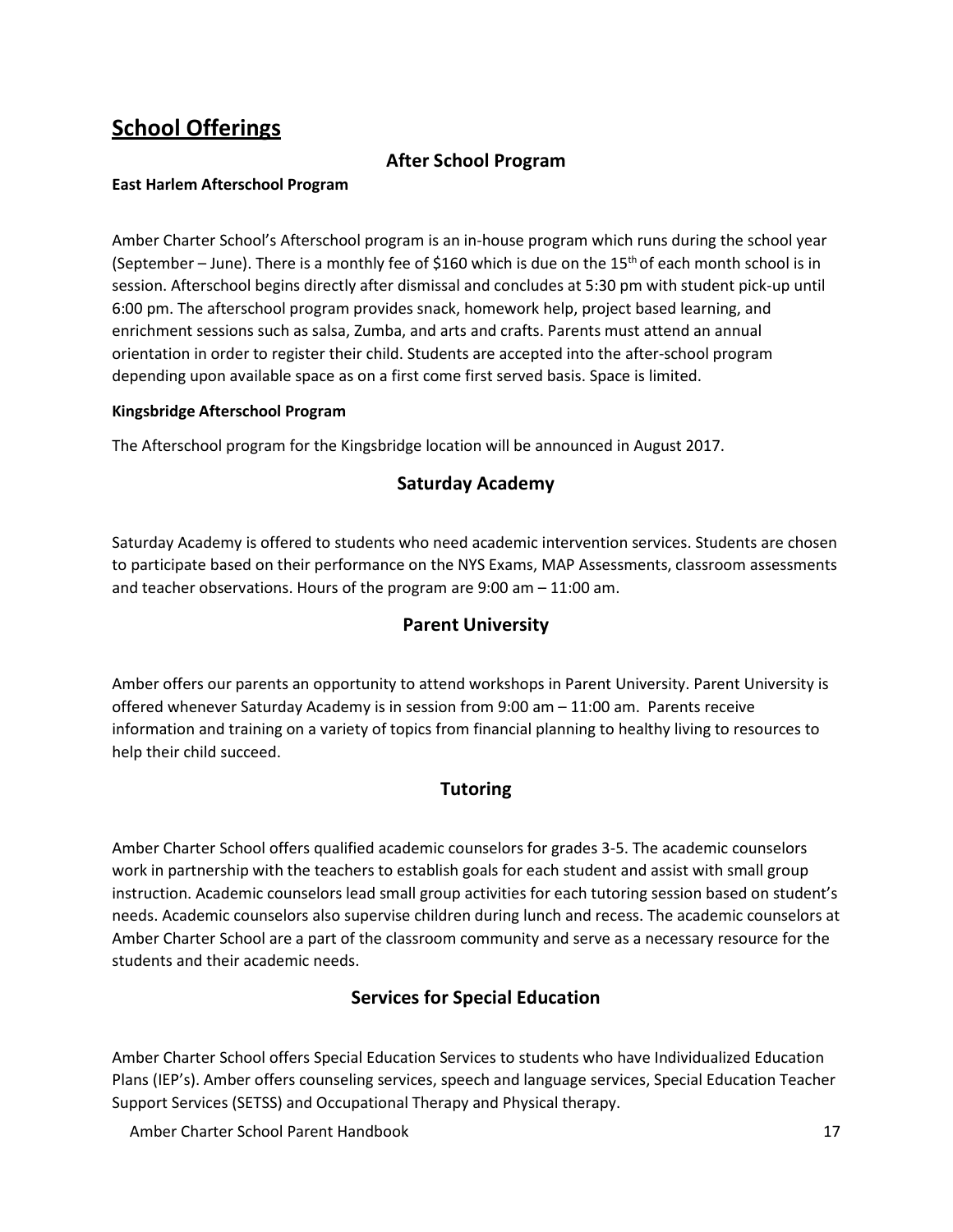### **Services for English Language Learners**

<span id="page-18-0"></span>Amber Charter School follows the NYSED guidelines to identify English Language Learners [ELLs] and to identify the in-house services they are entitled. . The program we offer for English language learners (ELL) is the Freestanding Standing English as a Second Language. The English as a Second Language (ESL) program at Amber Charter School delivers comprehensive instruction so that the identified students can attain the goals and outcomes as set forth in our Instructional Plan. At Amber our ESL program aims to increase English language skill (Speaking, Listening, Writing, and Reading) in order for our students to perform the equivalent to Native English speakers. We encourage taking risks and embracing challenges to inspire excellence and accountability.

<span id="page-18-1"></span>Each Instructional member of our school plays an important role to promote language acquisition and achievement.

### **Summer Academic Enrichment Program**

<span id="page-18-2"></span>The Summer Program is offered to all rising  $3<sup>rd</sup>$  graders. The program's goal is to provide academic support and enrichment to students in preparation for the upcoming school year. The summer program runs for four weeks during the month of July.

### **Enrichment Activities**

Amber faculty and staff is so committed to the students' that many volunteer after work hours to run special enrichment programs. We are proud of their contributions and commitment to enriching the lives of Amber students. Some of the offerings they lead are:

- Pep Squad
- Amber Knights Basketball Team
- Honor Choir
- National Elementary Honor Society
- Student Council
- <span id="page-18-3"></span>● BlackFem, Inc.

#### **Swimming**

Studies show that children who do not learn to swim before  $3<sup>rd</sup>$  grade are more likely to be afraid of the water. We want our students to thrive in all areas of their life. Amber offers swimming lessons in the spring to all 2<sup>nd</sup> graders. Students must bring their swimsuits worn under their uniforms. Our staff accompanies them to the swimming pool and supervises the lessons. Licensed swim instructors, lifeguards, and their teachers monitor students and ensure safety in the pool.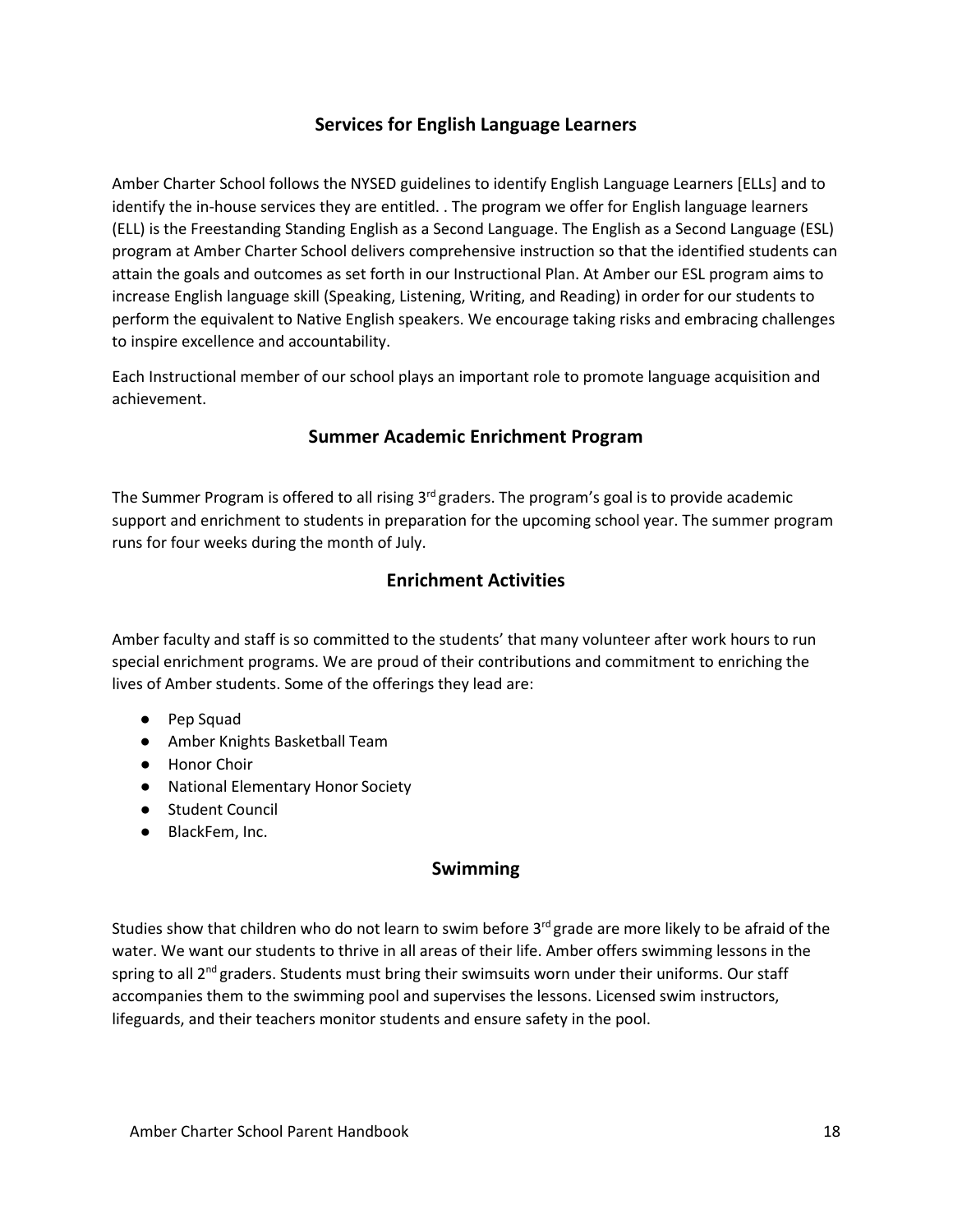### **Field Trips**

<span id="page-19-0"></span>Educational and cultural field trips are an integral part of the curriculum. All students are expected to attend school trips unless your child's safety cannot be assured in which case parents/guardian will be asked to escort the child on the trip.

Parents are always invited to attend trips hosted by Amber. We encourage all students to attend so that they can experience different types of activities. Some trips require a monetary contribution while others are free of charge. All students must have permission slips signed in order to attend trips.

<span id="page-19-1"></span>For trips in the neighborhood (park, library, etc.) a permission slip isn't needed as parents complete a neighborhood trip permission slip when they enroll in Amber Charter School.

### **Physical Education**

All children must participate in physical activities (indoor/outdoor) unless they are excused for medical reasons. Parents will be responsible for notifying the school in advance if any special arrangements are needed. **A doctor's note must be provided if a child is not allowed to exercise or go outside.** Students must wear the designated uniform for physical education classes which is navy blue sweatpants and a light blue t-shirt with Amber logo**.**

### **Music –Carnegie Hall –Link Up**

<span id="page-19-2"></span>Music education is an integral part of the Amber experience. In 3<sup>rd</sup> grade, students participate in the Carnegie Hall – Link up recorder program. This program gives students an opportunity to showcase playing the recorder at Carnegie Hall. The third graders learn to play the recorder during their weekly music class.

#### **Meals**

<span id="page-19-3"></span>Proper nutrition is a crucial element in the learning of a child. Studies show that students who eat breakfast are more engaged in school. We provide breakfast and lunch every day. In the beginning of the year, parents are asked to fill out a lunch form which determines the meal category for students. This is a critical form that allows Amber to provide school meals.

<span id="page-19-4"></span>Breakfast is served daily for all students who wish to eat from 8:00 – 8:10 AM. Lunch is served between 11:30 AM – 12:30 PM on a scheduled timeframe.

### **Transportation**

The Department of Transportation provides students of Amber Charter School with free transportation services. There are two different modes of transportation services. Below please find how the Department of Education determines eligibility for each mode oftransportation: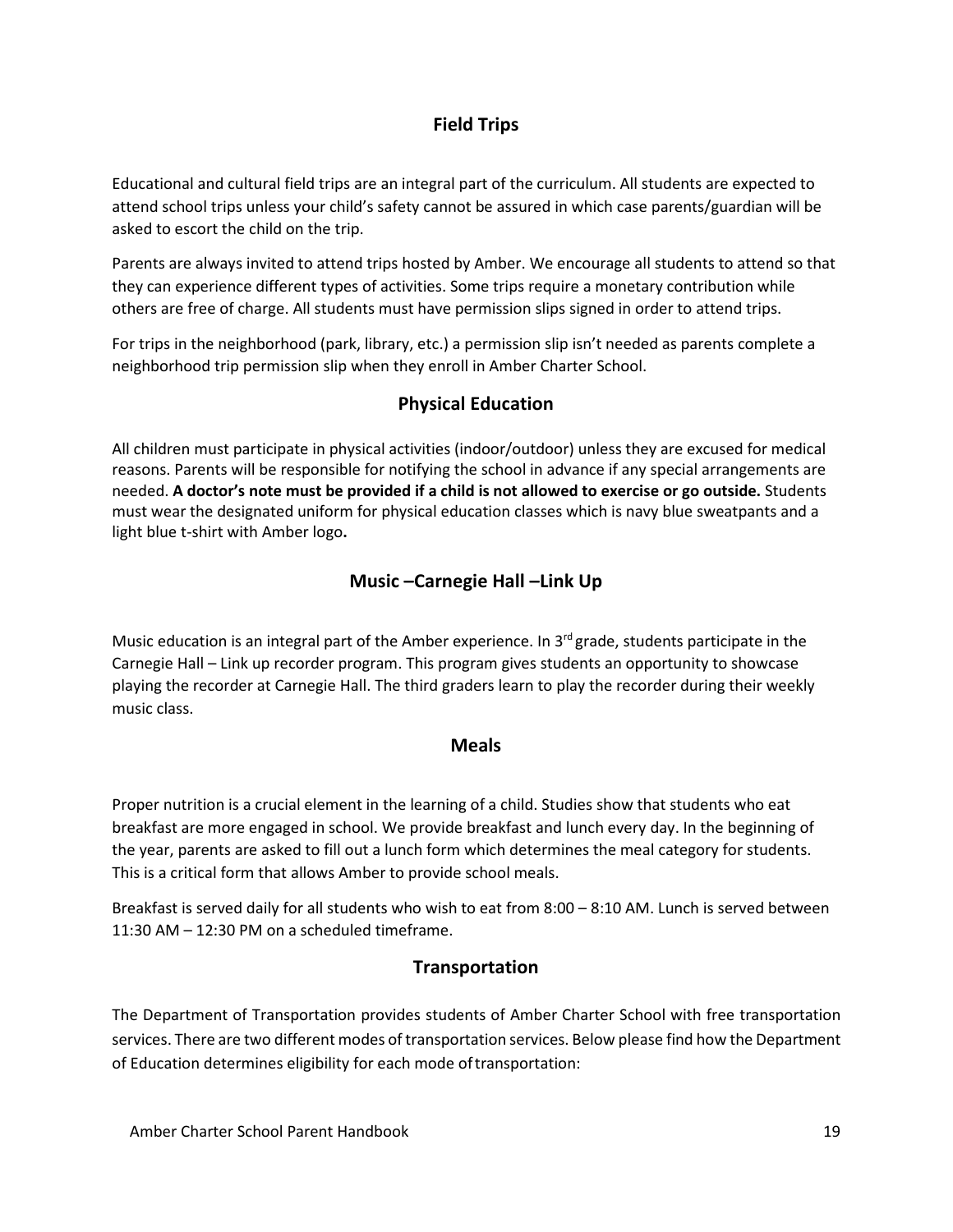|                        | <b>Distance Code A</b>                    | <b>Distance Code B</b><br><b>Distance Code C</b>   |                                            | <b>Distance Code D</b> |
|------------------------|-------------------------------------------|----------------------------------------------------|--------------------------------------------|------------------------|
|                        | 0.5<br>than<br><b>Less</b><br><b>Mile</b> | 0.5 mile or more, but<br>less than 1 mile          | 1 mile or more, but less<br>than 1.5 miles | 1.5 miles or more      |
| Kindergarte            | Half Fare                                 |                                                    |                                            |                        |
| n                      |                                           |                                                    | <b>School Bus or Full Fare</b>             |                        |
| $1st$ Grade            | <b>Half Fare</b>                          |                                                    |                                            |                        |
| $2nd$ Grade:           | Half Fare                                 |                                                    |                                            |                        |
| 3 <sup>rd</sup> Grade: | Not Eligible                              | <b>School Bus or Full Fare</b><br><b>Half Fare</b> |                                            |                        |
| 4 <sup>th</sup> Grade: | Not Eligible                              | <b>Half Fare</b>                                   |                                            |                        |
| 5 <sup>th</sup> Grade  | Not Eligible                              | <b>Half Fare</b>                                   |                                            |                        |

### **Yellow School Bus**

<span id="page-20-0"></span>Yellow school busing is provided through the Department of Education. Students who live between ½ mile and 5 miles from the school usually receive yellow busing. Amber Charter School employs bus matrons to ride all school buses assigned to Amber Students to ensure the safety of our students to and from school.

### **Student MetroCards**

<span id="page-20-1"></span>Amber Charter School distributes student MetroCards to eligible students twice during the year. Student MetroCards are only to be used by the student to whom it was issued. MetroCards are good for travel to and from school between 5:30 a.m. and 8:30 p.m. only on days the school is in session. Student MetroCards are valid for three trips each school day.

If a MetroCard is lost, stolen or damaged, it should be reported to the main office immediately. The main office will report the missing or damaged card and help the student get areplacement.

## <span id="page-20-3"></span><span id="page-20-2"></span>**School Communication**

### **Modes of communication:**

- ✓ Web: [www.ambercharter.org](http://www.ambercharter.org/)
- ✓ Email address: teacher's first initial, last name followed by@ambercharter.org
- ✓ Telephone East Harlem: (212) 534-9667 Fax: (212) 534-6225
- ✓ Telephone Kingsbridge: (646) 802-1140 Fax: (212) 298 8360
- ✓ Letter: All written notes should be addressed to the proper personnel. Verbalmessages relayed by children will not be accepted.
- ✓ Facebook <https://www.facebook.com/AmberCharterSchool/>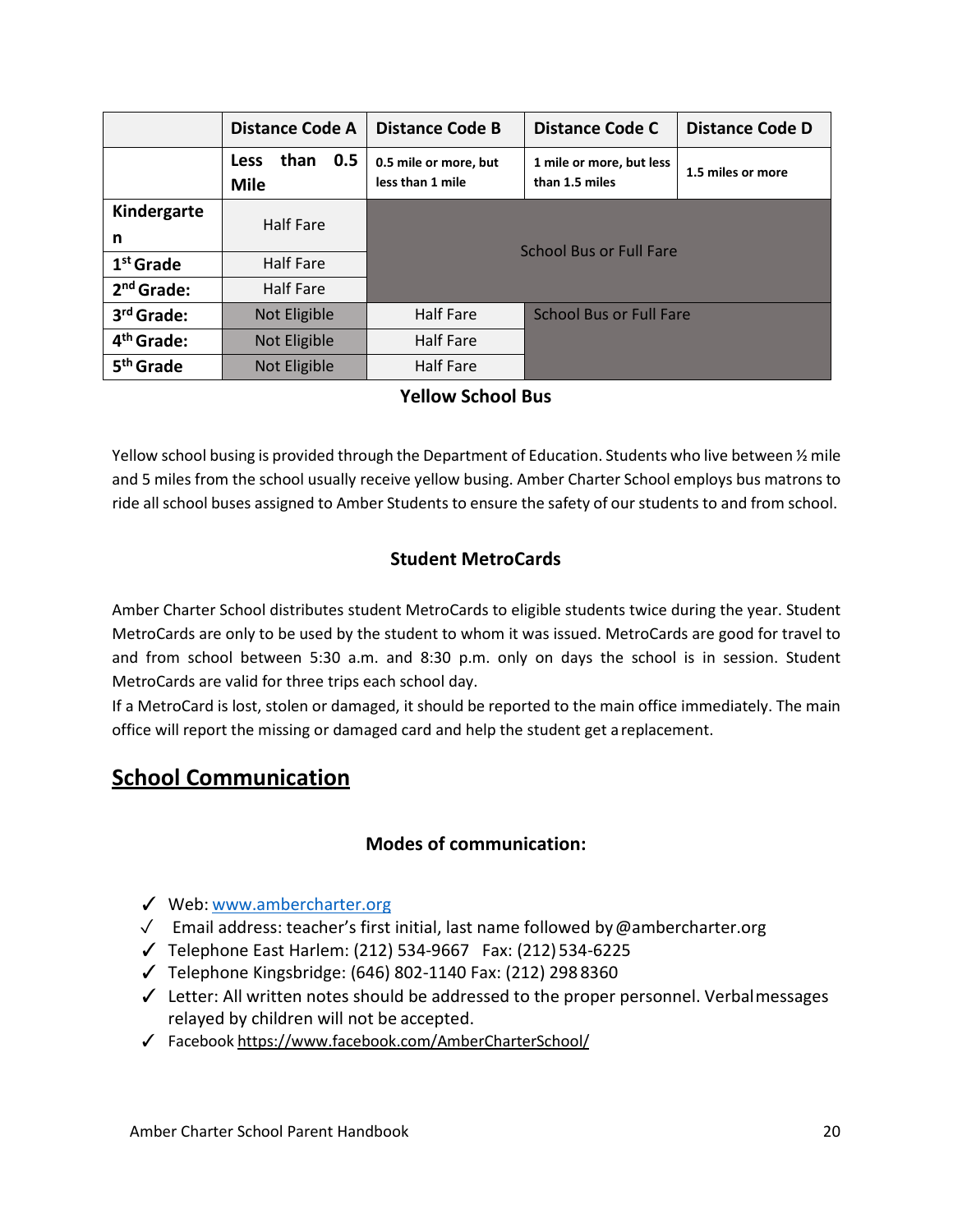### **Monthly Newsletter**

<span id="page-21-0"></span>Parent's monthly newsletter is sent home the first week of each month. The packet includes the following:

- A letter from the Principal
- Meals calendar (breakfast & lunch)
- Monthly School Activities
- Super readers calendar
- <span id="page-21-1"></span>● Home & School Connection article

### **School Messenger**

The School will also send out robo calls, emails and text messages to families to provide pertinent information.

## <span id="page-21-2"></span>**School Policies**

### <span id="page-21-3"></span>**Admission Policy**

Admission is by a lottery. The lottery will be held during the first week of April every year. Students will be placed on a waiting list if there are no slots available at the time of the lottery. The waiting list is valid for the academic school year. Priority is given to siblings of accepted students in the school and students living in community school district #4 & #10. **A child entering kindergarten must be five years of age by December 1st of the same year.**

#### **Sibling Preference Policy**

In the admission of an incoming Kindergartener, First or Second grade student preference in acceptance to the school will be considered if:

- student is a sibling of an already attending Amber student; or
- student is a sibling of a student about to graduate from Amber [application received while sibling is still enrolled at Amber]; and
- has submitted a complete application; and
- $\bullet$  birth date is before December 1st.

The preference will be admission upon demonstration of proficiency on preliminary evaluation.

Final determination for preference will be made by the Executive Director.

Once a student has been selected, parents must attend an orientation and pre-registration in order to complete the admission process.

Amber provides the following Special Education services to students with an Individualized Education Plan (IEP): speech therapy; counseling, Special Education Teacher Support Services (SETSS), and Occupational Therapy (OT)/ Physical Therapy (PT) off-site.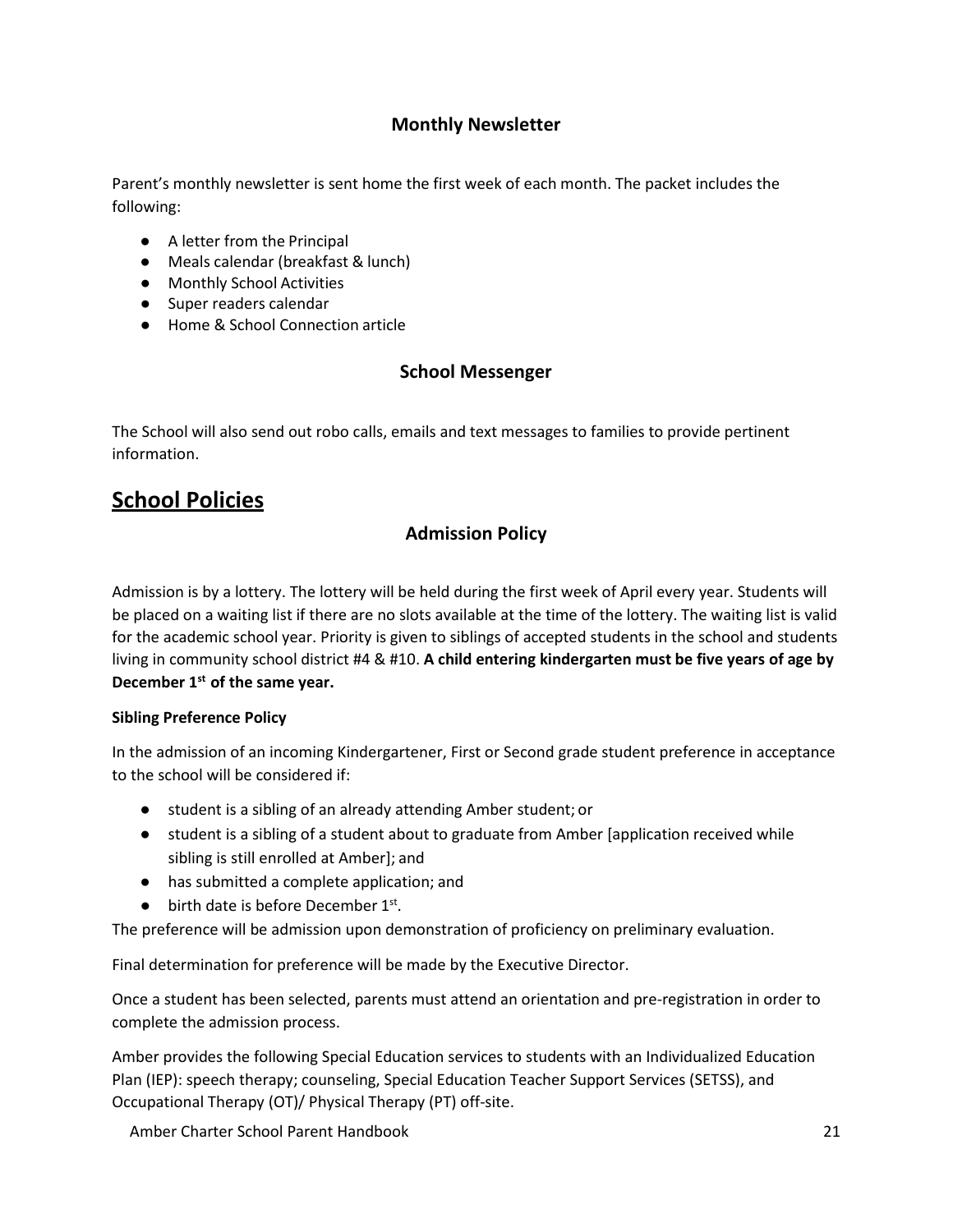The following documentation is required:

- ✓ Birth certificate
- ✓ Proof of address
- ✓ Up-to-date immunization booklet.
- ✓ Physical examination record which must be completed andreturned.

**No child will be permitted to attend school without complete documentation.**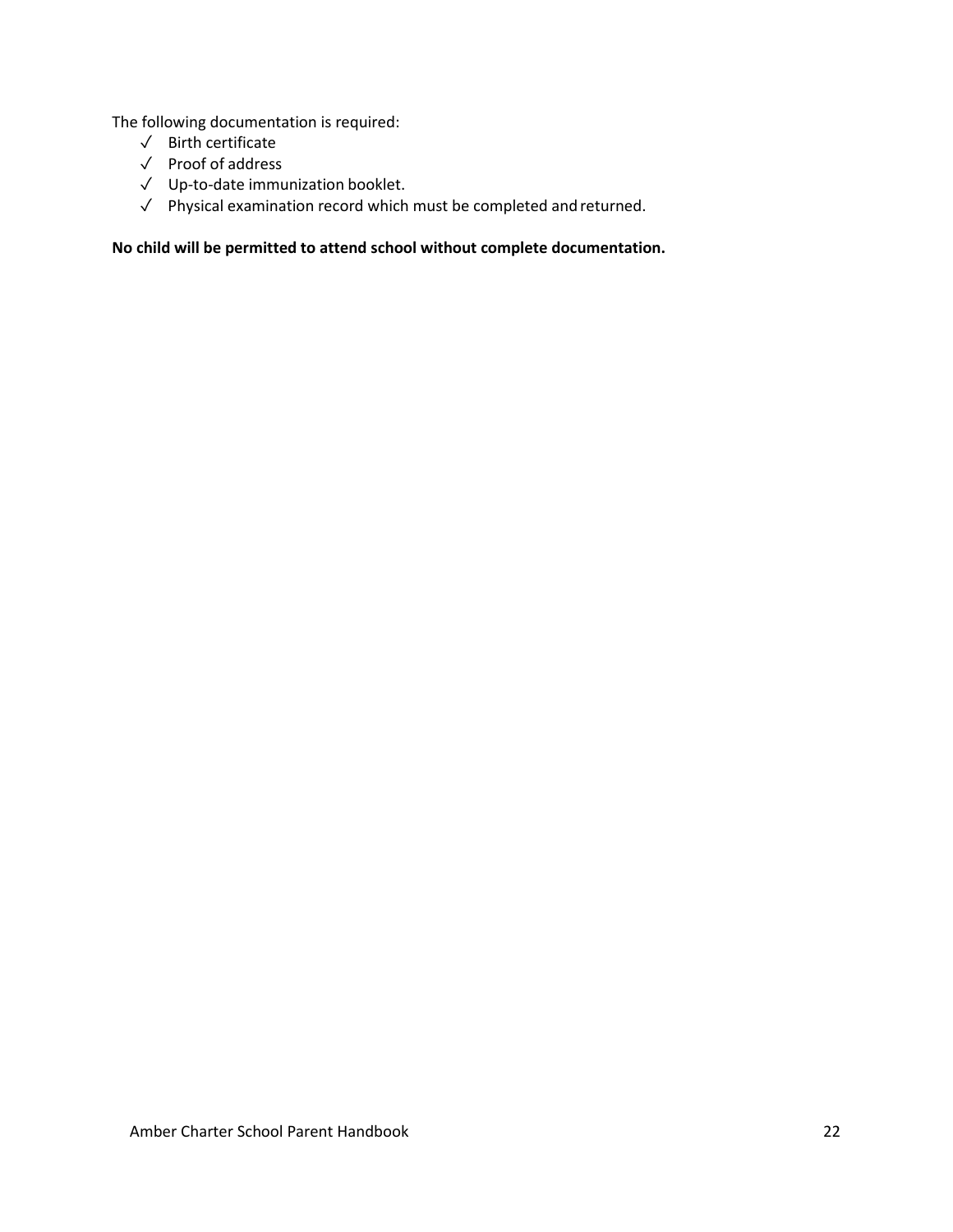# Promotion Policy Guidelines

*The following criteria will be taken into consideration regarding promotional decisions.*

#### **Report Card**

A student must score an average of a level 3 or higher in all of the core subjects combined, namely, Reading, Writing, Math, Science, and Social Studies, by the third trimester to be promoted.

If this criterion is not met, the following criteria will be taken into consideration regarding promotional decisions.

#### **Terra Nova Assessment**

A student must score on the Reading or Math Terra Nova Assessment at .8 of their present grade in the Grade Equivalent Score to be promoted.

#### **Students with an IEP**

Student must meet the promotional criteria as outlined in their IEP. Absent such criteria, school administration will take into consideration other academic and social/emotional factors to determine whether to promote a student.

#### **English Language Learners**

The student is deemed ready to succeed in the next grade with ESL support services.

AND

#### **Attendance and Tardiness**

Having more than **TEN** unexcused absences negatively contributes to a decision to promote a child. Note, three unexcused tardies equal one absence.

#### *All final decisions regarding promotion will be determined by the Principal.*

**Revised June 10, 2015.**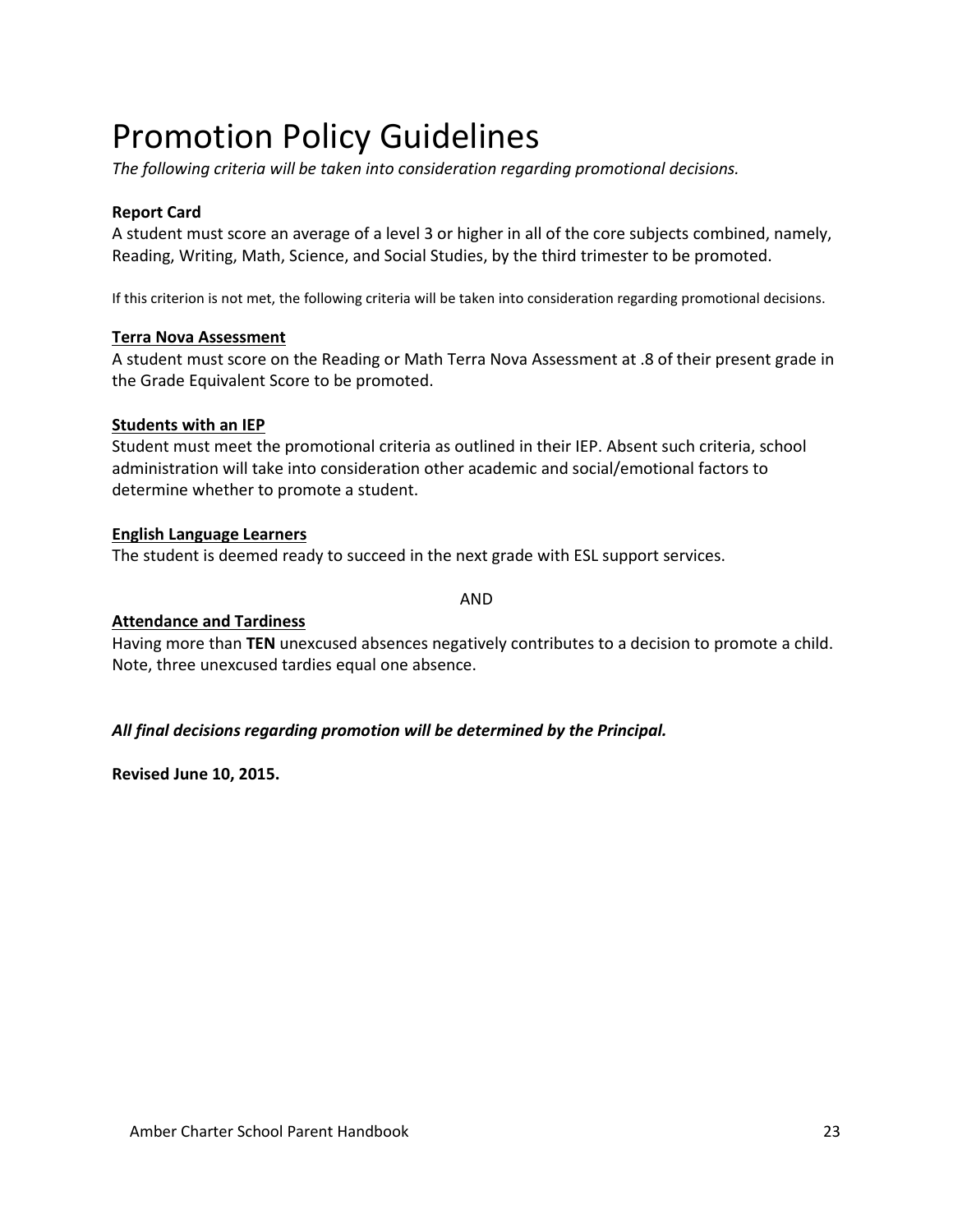### **School Volunteers**

<span id="page-24-1"></span><span id="page-24-0"></span>School volunteers are an important aspect of Amber community life. We recommend that parents volunteer at least 2 hours in the school year to Amber. Parent volunteers in the classrooms must attend a training session and be fingerprinted.

### <span id="page-24-2"></span>**Parent Involvement Policy**

### **Required Parent Participation**

- $\triangleright$  An orientation and pre-registration
- $\triangleright$  Primary Language Interview (entering kindergarten students)
- $\triangleright$  Back to School Night
- ➢ Parent-Teacher Conferences
- ➢ Child Study Conferences
- ➢ Suspension Conferences
- $\triangleright$  Other meetings as needed

<span id="page-24-3"></span>Amber staff is always willing to meet with parents when meetings are scheduled in advance.

### **FAMILY EDUCATIONAL RIGHT TO PRIVACY ACT (FERPA— BUCKLEY AMENDMENT)**

Federal law guarantees you the right to access to your child's records, to correct and/or comment on the contents of the records, and to be assured that records are only viewed by those who have a legitimate need. For the details of the law's provisions, you may ask for a copy of the FERPA Buckley Amendment at the school. You may also access it through an internet search for "Buckley Amendment."

### **Parent Involvement Policy / Title I**

<span id="page-24-4"></span>Amber Charter School's Local Education Agency (LEA) and Title I School Parent Involvement Policy, and Amber's Parent Compact, have been developed in response to No Child Left Behind requirements. Title I is a federal program which makes additional resources available to help assure that all children succeed academically.

The purpose of this policy is to encourage and facilitate involvement by parents of students participating in Title I programs. The policy shall provide the framework for organized, systematic, ongoing, informed and timely parental involvement in relation to decisions about the Title I services within Amber. Below is the policy of Amber acting as both, Local Education Agency and Title I school.

### **Parental Policy Involvement**

<span id="page-24-5"></span>LEA-level Parent Involvement Policy Component: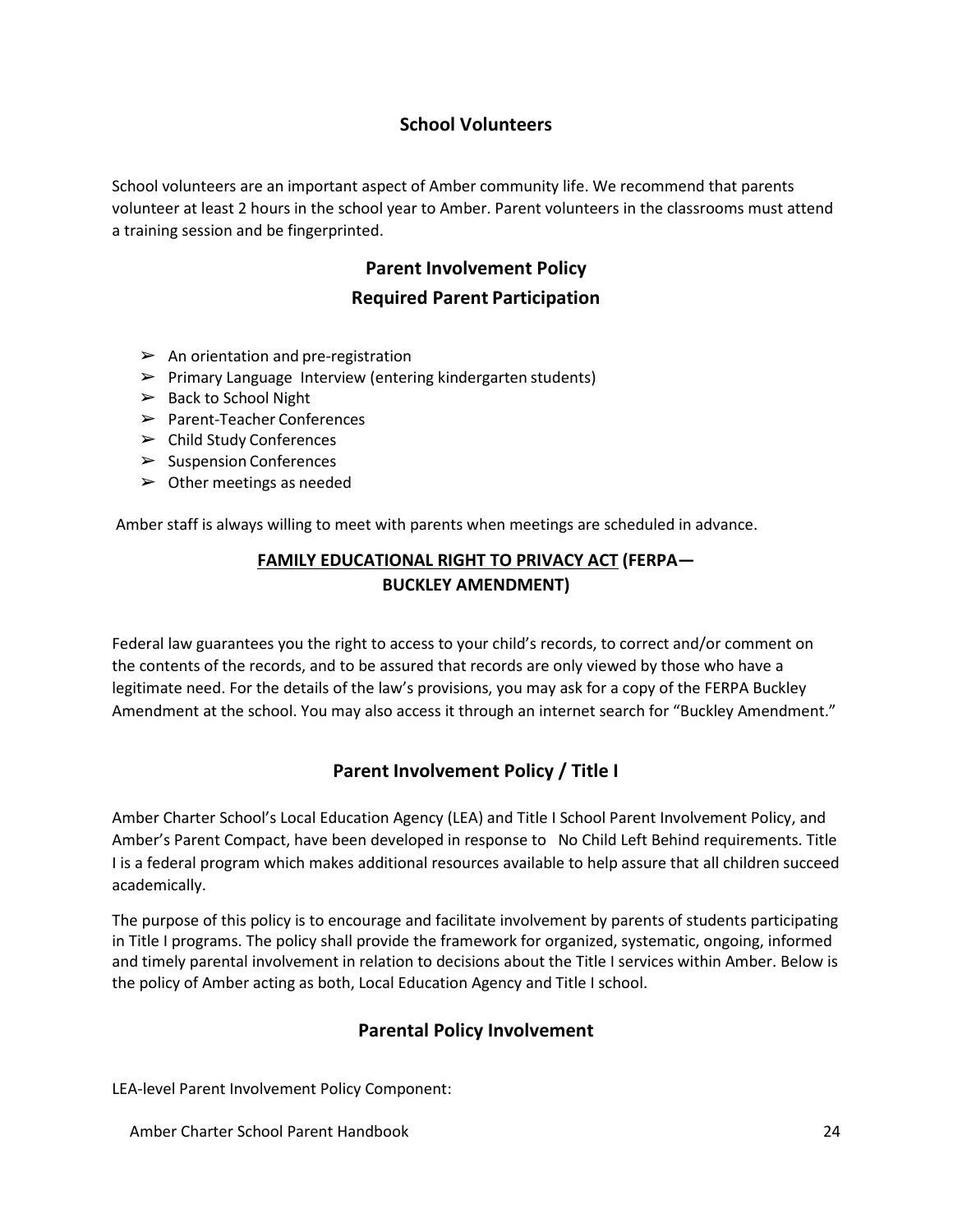The partnership between home and school will be supported by:

- 1. Amber's development of an infrastructure to continually assess, plan and implement strategies that build the partnership.
- 1.1 A school-wide committee of parents, teachers, and administrators to guide overall program efforts and serve as a home-school partnership network.
- 1.2 Coordination of activities through the staff development system in areas of teacher in-service, assessment of teaching strengths, and communication with parents toward the creation of the best possible learning experience of each child.
- 2. Self-study of parental involvement practices by teams of parents, teachers and director using the following seven basic principles considered essential to home-schoolpartnerships.
- 2.1Every aspect of the school climate is open, helpful andfriendly.

2.2Communications with parents are frequent, clear and two-way.

- 2.3Parents are treated as collaborators in the educational process, with a strong complementary role to play in their children's school learning andbehavior.
- 2.4Parents are encouraged, both formally and informally, to comment on school policies and to share the decision making.
- 2.5The school administrators actively express and promote the philosophy of partnership with all families.
- 2.6 The school encourages volunteer participation from parents and thecommunity.
- 2.7 The school recognizes its responsibility to forge a partnership with all families in the school, not simply those most easily available.

### **School-Level Involvement Policy Component:**

Amber Charter School invites parental participation in the following ways:

- Title I in conjunction with the Parents Association, will schedule an annual meeting to inform parents of their school's participation in the program. It will be scheduled at the beginning of each school year. The administration will also send out letters to parents informing them of the dateand location of the meeting, and will post this information on the school website. This meeting in usually held during Curriculum Night
- If deemed necessary by the Family Council, Amber will hold multiple meetings so as to include as many parents as possible.
- The Parents Association will hold regular meetings in accordance with its by-laws. These meetings will regularly address improvement of Title I programs.
- One parent will be elected yearly to the Board of Trustees for each schoollocation.
- All newly-enrolled parents will participate in Primary Language Record interviews. At these interviews, parents will be provided with information about Title Iservices;
- All parents will participate in curriculum night, and annual parent orientation. At these events, parents will be provided with information about Title Iservices.

#### **Amber will provide parents of participating children:**

- Timely information about Title I programs. Title I services will keep parents updated about the types of services their children are being provided, the planned duration of service, and the goals of the services;
- $\bullet$  The school performance profile required under section 1116(a)(3);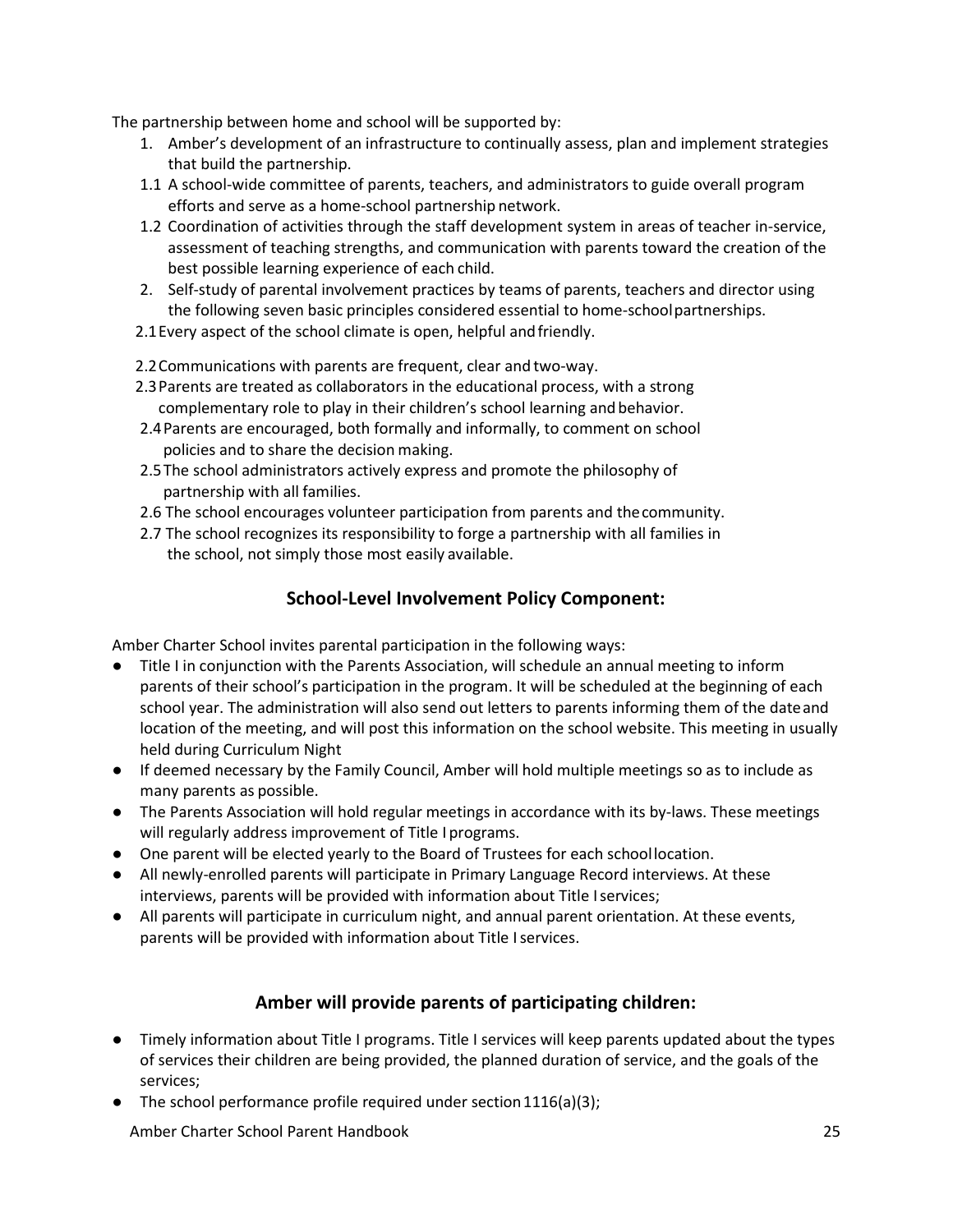- The child's individual student assessment results, including an interpretation of such results. Title I services will provide these results and will go over the interpretation with the parent at a scheduled meeting;
- A description and explanation of the curriculum in use at the school, the forms of assessment used to measure student progress, and the proficiency levels students are expected to meet. Parents will receive this information at Primary Language Record interviews, the annual Title I meeting, the curriculum night, and the orientation for parents at the beginning of every schoolyear;
- Title I services will schedule parent meetings asrequested.

### **Technical Assistance and Support**

To help parents plan and implement parent involvement activities support is provided by

- 1. Principal
- 2. Parent Liaison
- 3. Title One Reading Specialist
- 4. Guidance Counselors
- 5. Classroom Teachers

### **Technical assistance will include:**

- 1. Assistance in parent outreach through mail and telephone and email;
- 2. Preparing and translating parent involvement announcements andpamphlets;
- 3. Staff participation as presenters at Family Council events;
- 4. Joint planning of parent activities and support in preparing parent information such as reading lists, parent guides, and partial-immersion brochures;
- 5. Assistance in making available electronic equipment for events;
- 6. Individual teacher meetings with parents on instructional support(homework).

### **Annual Evaluation of Parent Involvement Policy**

Amber will ensure the policy is up-to-date and effectively addresses the changing needs of the school community. The school administration will discuss ways to identify strategies for overcoming barriers to parent participation and to increase parent participation. Policy revisions will be based on the evaluation and will be incorporated into the Parent Involvement Policy. The Executive Director will be responsible for the implementation of the Policy and of revisions.

**The Parent Involvement Policy has been developed in conjunction with the Family Council**.

### **Amber Charter School Parent/Guardian Compact**

Amber Charter School believes that school-home collaboration is essential to the achievement of its mission and objective. Amber recognizes parents as a child's primary educator and role model. It welcomes parents as active and respected partners in school life and key participants in the school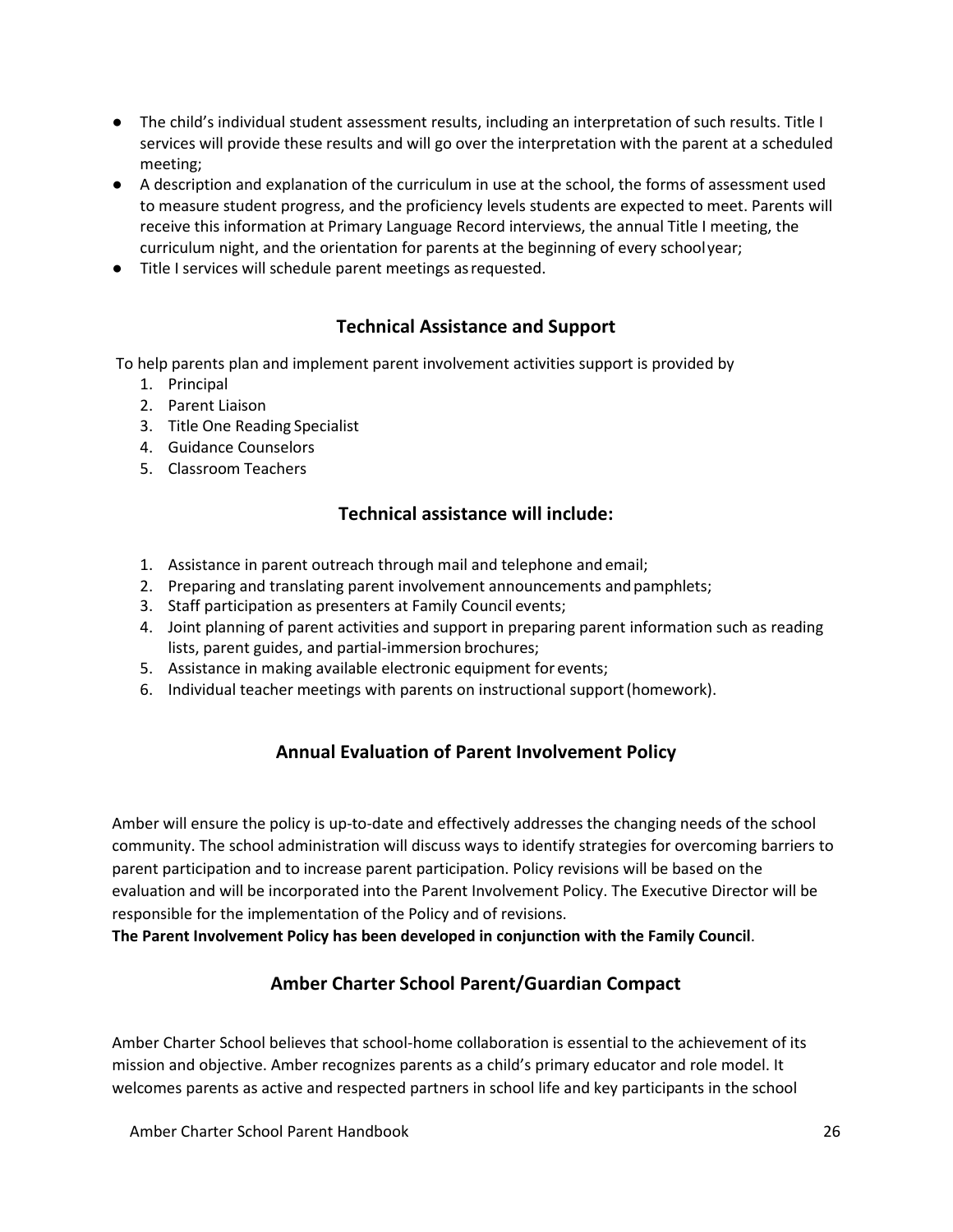community.

This compact summarizes key responsibilities of school and home.

### **What Parents/Guardians Should Expect from Amber Charter School:**

Parents should expect Amber Charter School to fulfill its Charter and to meet the goals and measurable objectives outlined in its Accountability Plan. These goals are:

- All students at Amber Charter School will become proficient readers and will make strong yearly progress toward mastery of English-language reading skills;
- All students at Amber Charter School will become proficient in math and will make strong yearly progress toward the mastery of mathematics skills.
- All Amber Charter School students will develop proficiency in one or more of the New York State Learning Standards for the Arts;
- Parents will be active participants in their children's education, school decision-making and evaluation;
- Amber Charter School will maintain strong enrollment and strong parentinterest;
- Amber Charter School will make sound decisions and effective, responsible use of financial resources to maximize student learning;
- The Board will play an active role in governing and bringing resources to Amber Charter School;
- Faculty and staff will be fully engaged partners in the development of the school and their own professional development.

These goals, the measurable objectives for each goal, and how Amber works to meet them, are described in Amber's Charter, Accountability Plan, and annual Accountability Report, as well as in the Parent Handbook. All parents receive copies of the Parent Handbook and will be provided with copies of the Charter, Accountability Plan and Accountability Reports on request.

#### **What Amber Charter School Expects from Parents and Guardians:**

- Parents/guardians will support their children's education to the best of their ability;
- Parents/guardians will read and/or tell stories to their children at least 20 minutes per night, as the single most important way parents can help their children.
- Parents/guardians will be familiar with and committed to supporting Amber Charter School's mission and goals as described in this Compact;
- Parents/guardians will read and be familiar with the Parent Handbook;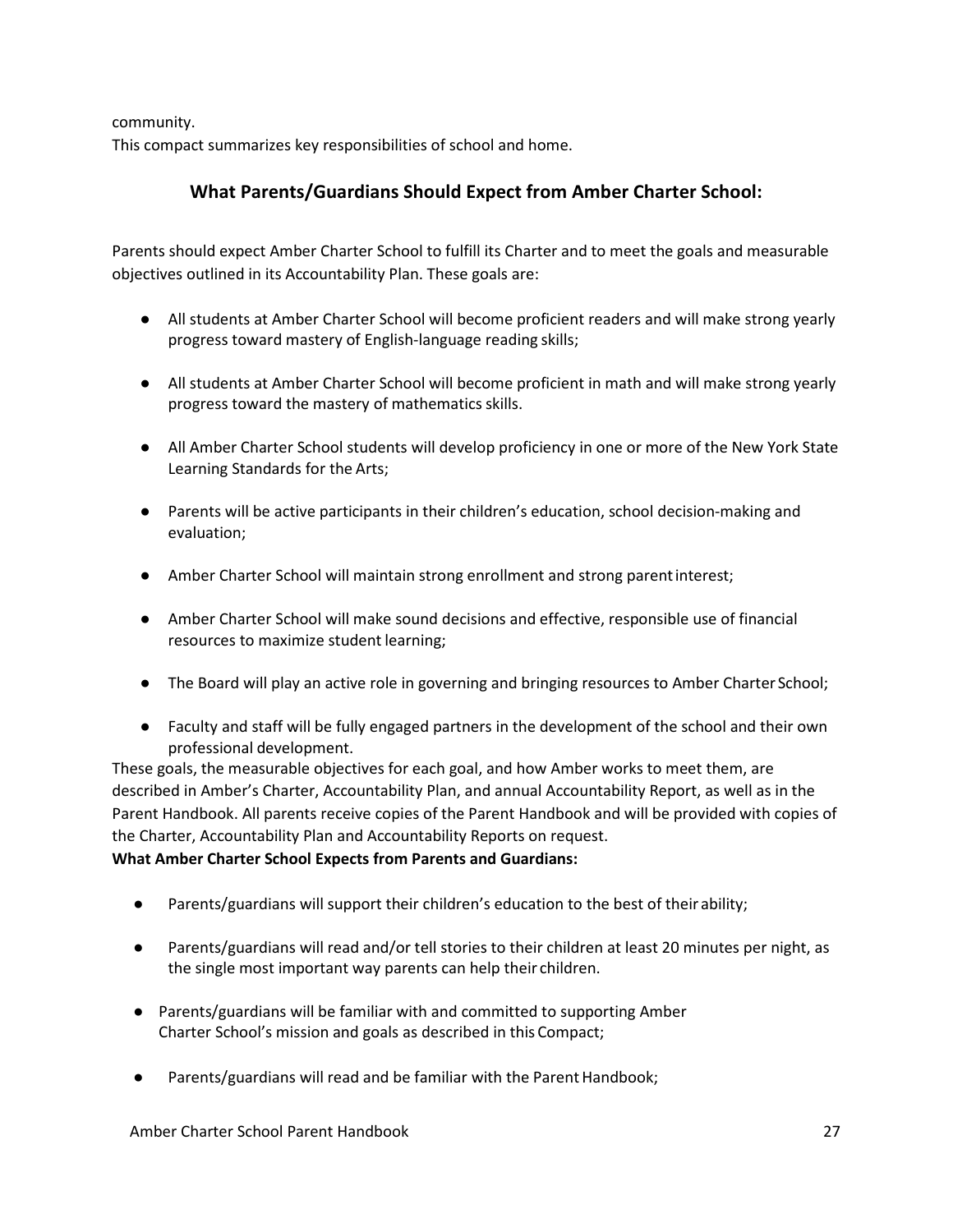- Parents/guardians will support the school discipline code.
- Parents/guardians will keep the emergency contact information card accurate and up-to-date;
- Parents/guardians will return registration, health, medical, and school-meals forms promptly;
- Parents/guardians of newly-enrolled children will participate in Primary Language Record interviews;
- Parents/guardians will maintain a high attendance rate for children and work with the school staff to overcome obstacles to regular attendance;
- Parents/guardians will assure that children arrive on time, well-rested, and dressed appropriately each day;
- Parents/guardians will assure that children are well-nourished and get good breakfasts at home or participate in the school breakfast and lunch program;
- Parents/guardians will maintain close contact with director and teachers to support their child's education, attending activities such as orientation, curriculum night, parent-teacher conferences, and, as needed or desired, individual meetings;
- Parents/guardians will work with the school to build children's self-respect, respect for others, and appreciation of their own and others' cultures;
- Parents/guardians will work with the school to help children develop skills in the peaceful resolution of disputes;
- Parents/guardians will volunteer time and skills to help the school to the greatest extent they can;
- <span id="page-28-0"></span>Parents/guardians will play an active role in the Family Council.

### **Discipline Policy**

### **Essential Components of the Discipline Policy**

<span id="page-28-1"></span>Discipline policies exist to enable the school to function effectively without disruption and to help strengthen the integration of students into the overall school community. The focus is on behaviors that are helpful and constructive for the community and to reduce/eliminate behaviors that weaken the community. This helps us to live in a community where everyone is respected and feels safe emotionally and physically.

Administrators, school staff and students will use self-discipline to develop a positive, safe, healthy and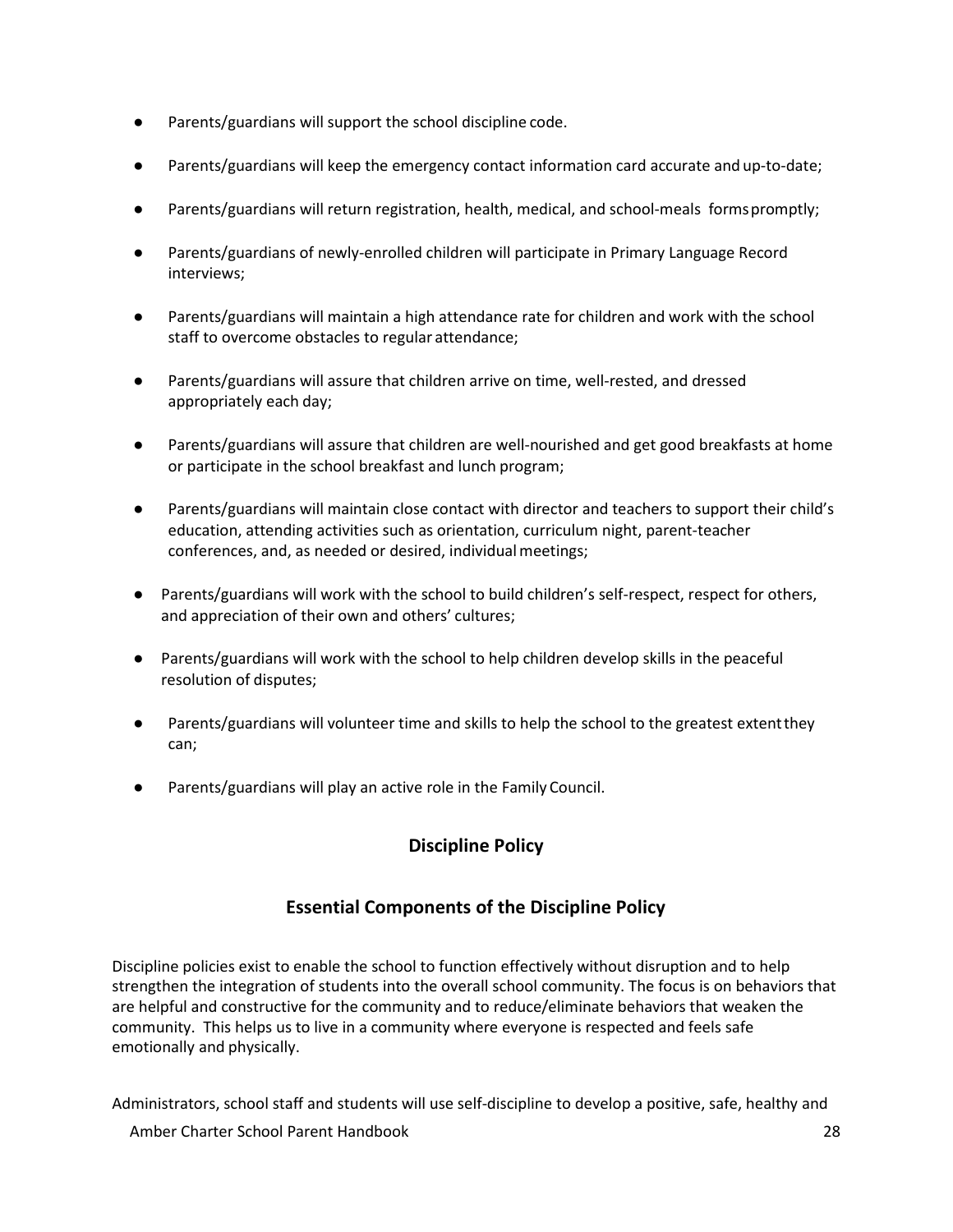successful school environment. Therefore, everyone is responsible for respecting and implementing the aforementioned common understandings.

Discipline procedures at Amber are designed to help the student to:

- 1. Function creatively and effectively,
- 2. Promote self-responsibility and accountability,
- 3. Participate actively in the school and global community,
- 4. Engage in the teaching and learning process,
- 5. Involve their families as responsible and accountablemembers.

**It is essential that** we establish an on-going staff-student relationship based on trust and respect.

**It is essential that** self-responsibility and accountability be promoted by maximizing student involvement in making decisions and resolving problems. Students will be involved in the analysis of an incident and in the discussion of appropriate consequences (if necessary).

**It is essential that** students and parents are accountable for student learning by completing homework assignments and school projects, having excellent attendance and arriving to school on time.

**It is essential that** parents/guardians participate and support school discipline policies.

### **Amber School Behavior Agreement**

<span id="page-29-0"></span>A behavior agreement ensures that there is consistent and equitable treatment of all students. It is important that all members of a school community know the disciplinary measures that can be taken when any student misbehaves or substantially disrupts a classroom. However, it should be noted that inappropriate behavior may be symptomatic of a more serious problem that a student is experiencing. It is, therefore, important that members of our school community be sensitive to issues that may be impacting upon the behavior of student and utilize services provided by support staff, i.e. counselors, guidance and/or social workers to support this student. To this end, Amber has created a Child Study Team for this purpose. This team, comprised of school personnel, will develop behavior plans and explore techniques that can be used to address a student's behavioral problems. These plans and techniques will be discussed with the student and his/her parent or guardian. If, at any time, school personnel suspect that student difficulties may be the result of a disability which may require special education services, the parent will be notified and the student may be referred for further evaluation to the Kennedy Center and/or Committee on Special Education.

Amber staff will implement the Behavior Agreement with very clear consequences for children and families. The agreement delineates clearly articulated expectations and consequences for what occurs when this agreement is violated. The Behavior Agreement covers the very important categories of: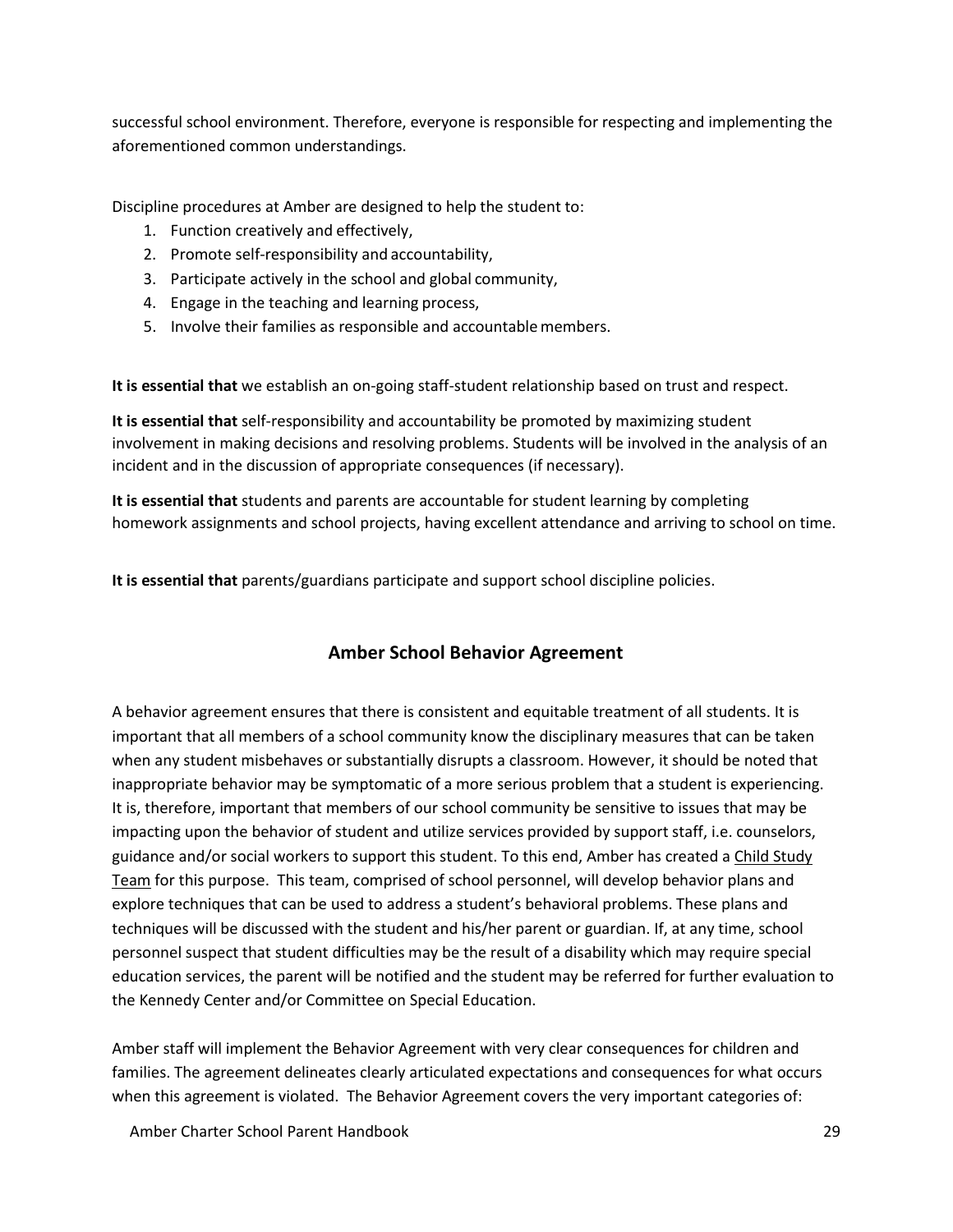- ➢ **Behavior Card System**
- ➢ **Uniform**
- ➢ **Homework**
- ➢ **Absences and tardiness**
- ➢ **Safety of self and others**
- ➢ **Respect of Property**

### <span id="page-30-0"></span>**Behavior Card System Kinder – 4th grade**

The school has implemented a mandatory *behavior card discipline system* across the grades in all classrooms. It is our expectation that, as per Amber's Mission statement (to enable all students to become fully educated, creative adults), this behavior card system will help our students to develop selfdiscipline and respect.

The cards are organized into colors that range from green to blue to yellow to red.

- $\triangleright$  Green: If a student remains on green, he/she is behaving in an appropriate manner.
- $\triangleright$  Blue: If a student moves to blue, he/she will be asked to self-check and may have a time out.
- $\triangleright$  Yellow: If a student moves to yellow, he/she will have a more severe consequence and maybe removed from class and be required to fill out a think sheet.
- $\triangleright$  Red: If a student moves to red, his/her parent will be contacted.

This system enables both teachers and students to monitor behavior and self-check. In any event, parents will be kept abreast of behavior infraction

#### **5th Grade Behavioral Plan**

 $5<sup>th</sup>$  grade students are considered the school's upperclassmen and are the leaders of the school. With this position comes more responsibility and a greater sense of pride. We are invested in educating the whole child  $5<sup>th</sup>$  grade teachers work in conjunction with the Dean of Students to develop a discipline plan geared towards the specific needs of the students. The individual plans include positive reinforcements filled with incentives that will allow your child to build self-motivating skills that they can utilize for years to come.

- $\triangleright$  In continuing a positive school community, we expect the 5<sup>th</sup> grade students to lead by example therefore; we will not tolerate behaviors such as:
- $\triangleright$  Repeated disruption(s) of class instruction (including specials)
- $\triangleright$  Inappropriate verbal altercations (i.e. Bullying, gossiping, etc.)
- $\triangleright$  Physical altercations (i.e. Fighting)
- $\triangleright$  Refusal of daily academic activities/lessons
- $\triangleright$  Not being academically prepared with the necessary tools to complete activities/lessons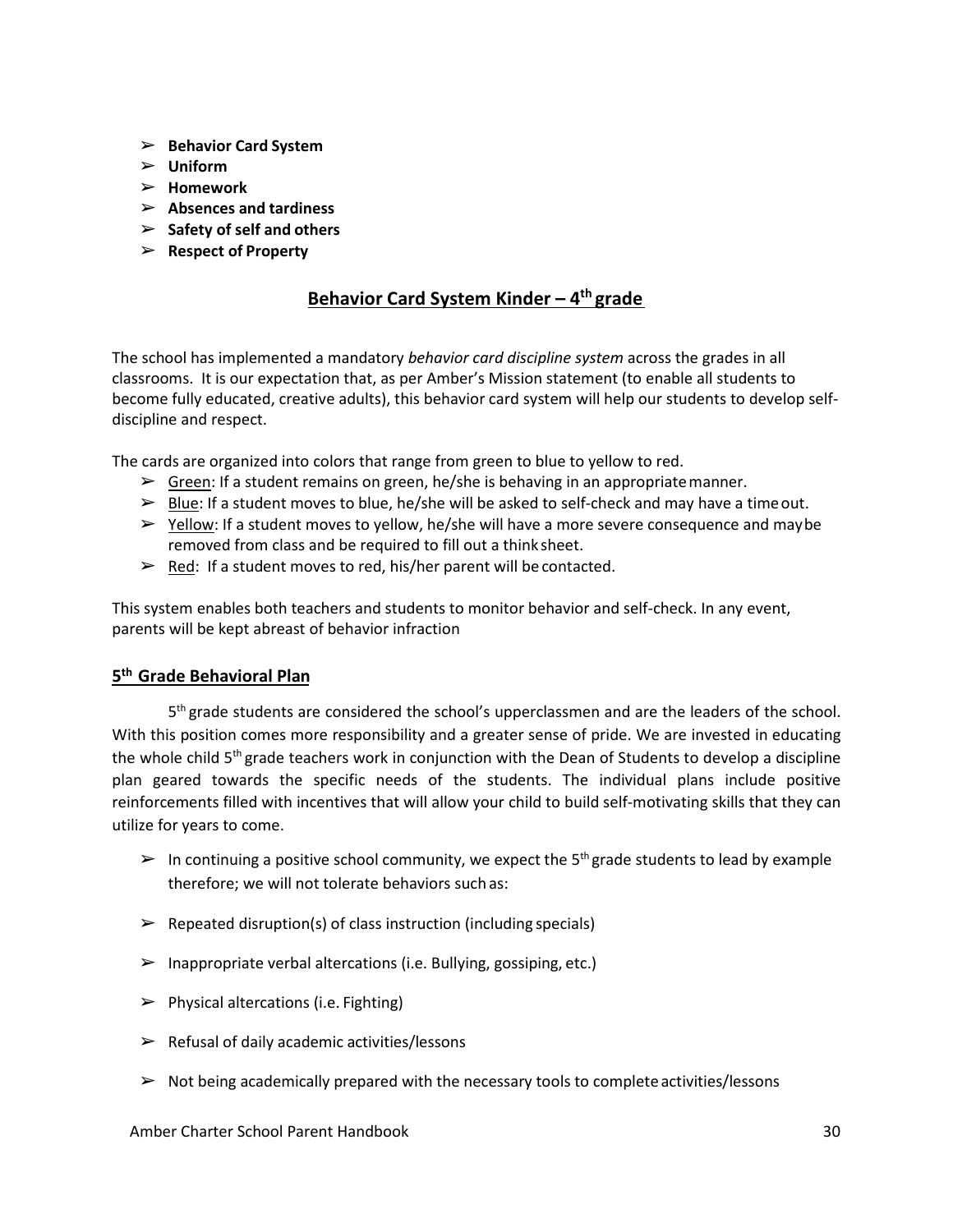More serious and repeated refusal to follow directions will be addressed by the Dean of Students. It is essential that we all work together to make sure your child is working to their full potential and feels comfortable and safe here at Amber.

### **Short Term Suspension**

<span id="page-31-0"></span>A short-term suspension refers to an in-school removal or out-of-school removal of a student for disciplinary reasonsfor a period of ten or fewer days. A student who has committed any of the infractions listed below may be subject minimally to a short-term suspension, unless the Principal or designee determines that an exception should be made based on the individual circumstances of the incident and the student's disciplinary record. The Principal reserves the right to adjust the punishment for each infraction per his or her judgment.

### **Disciplinary Infractions**

- <span id="page-31-1"></span>● Attempt to assault any student or staffmember;
- Vandalize school property causing minor damage;
- Endanger the physical safety of another by the use of force or threats of force that reasonablyplaces the victim in fear of imminent bodily injury;
- Engage in conduct which disrupts school or classroom activity or endanger or threaten to endanger the health, safety, welfare, or morals of others
- Engage in insubordination
- Fail to complete assignments, carry out directions, or comply with disciplinarysanctions;
- Cheat on quizzes, exams, or commit plagiary;
- Used forged notes or excuses;
- Steal, or attempt to steal, or possess property known by the student to bestolen;
- Commit extortion;
- Engage in gambling;
- Abuse school property or equipment;
- Use obscene or abusive language or gestures;
- Engage in acts of verbal or physical sexual harassment;
- Make a false bomb threat or pull a false emergency alarm;
- Possess tobacco or alcohol:
- Commit any other act which school officials reasonably conclude disrupts the learning environment of the school;
- <span id="page-31-2"></span>● Repeatedly commit minor behavioral infractions which, in aggregate, may be considered an infraction subject to formal disciplinary action.

### **Procedures and Due Process for Short Term Suspension**

The Principal or designee may impose a short-term suspension, and shall follow due process procedures consistent with federal case law pursuant to *Goss v. Lopez* (419 U.S. 565). Before imposing a short term suspension, or other, less serious discipline, the Principalshall provide notice to inform the student of the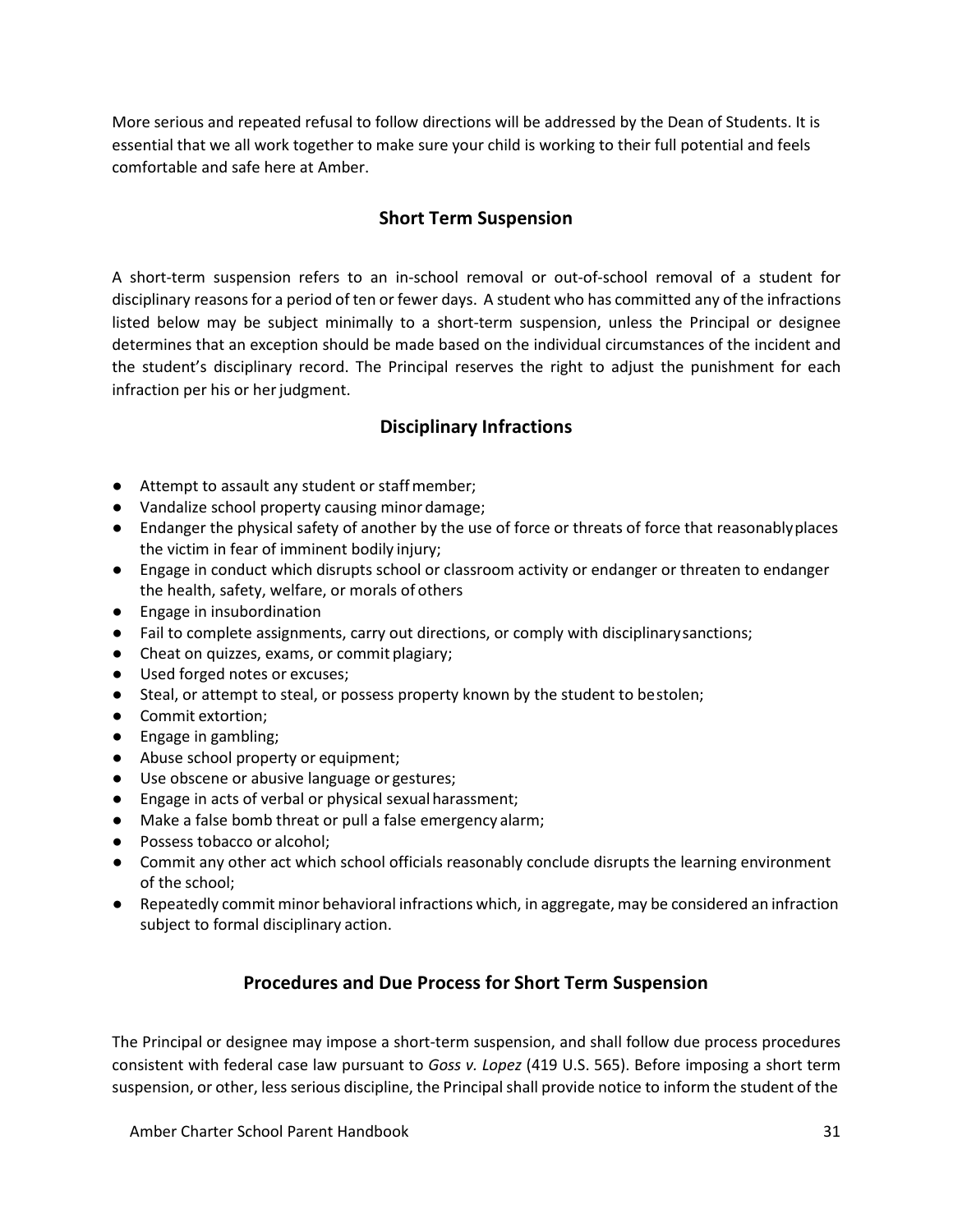charges against him or her, and if the student denies the charges, an explanation of the evidence against the student. A chance to present the student's version of events shall also be provided.

Before imposing a short-term suspension, the Principal or designee shall notify the parents or guardian in writing that the student may be suspended from school. Written notice of the decision to impose suspension shall be provided within 24 hours. Notification also shall be provided by telephone and in writing. Such notice shall provide a description of the incident(s) for which suspension is proposed and shall inform the parents or guardian of their right to request an informal conference with the Principalor designee. Such notice and informal conference shall be in the dominant language or mode of communication used by the parents or guardian. The parents or guardian of the student and the student shall have the opportunity to present the student's version of the incident and to have the Principal or designee ask questions of the complaining witnesses. Such notice and opportunity for an informal conference shall take place prior to the suspension of the student unless the student's presence in the school poses a continuing danger to persons or property or an ongoing threat of disruption to the academic process, in which case the notice and opportunity for an informal conference shall take place as soon as possible after the suspension as is reasonably practicable.

The Principal's decision to impose a short-term suspensionmay be challenged by the parent(s) or guardian in accordance with the School's complaint process.

### **Long Term Suspension/Expulsion**

A long-term suspension refers to the removal of a student from school for disciplinary reasons for a period of more than five days. Expulsion refers to the permanent removal of a student from school for disciplinary reasons. A student who is determined to have committed any of the infractions listed below may be subject minimally to a long-term suspension or expulsion, unless the Principal or designee determines that an exception should be made based on the circumstance of the incident and the student's disciplinary record. Such a student may also be subject to any of the disciplinary measures outlined elsewhere in this document including a referral to the appropriate law enforcement authorities.

### **Disciplinary Infractions**

- <span id="page-32-0"></span>● Possess, use, attempt to use, or transfer of any firearm, knife, razor blade, explosive, mace, tear gas, or other dangerous object of no reasonable use to the student in school;
- Commit, or attempt to commit arson on school property;
- Assault any other student or staff member;
- Intentionally cause physical injury to another person, except when student's actions are reasonably necessary to protect him or herself frominjury;
- Vandalize school property causing major damage;
- Commit any act which could constitute a crime or is a more egregious infraction described under "short-term suspension", which school officials reasonably conclude warrants a long-term suspension.

A student who commits any of the acts previously described as causes for short term-suspension may,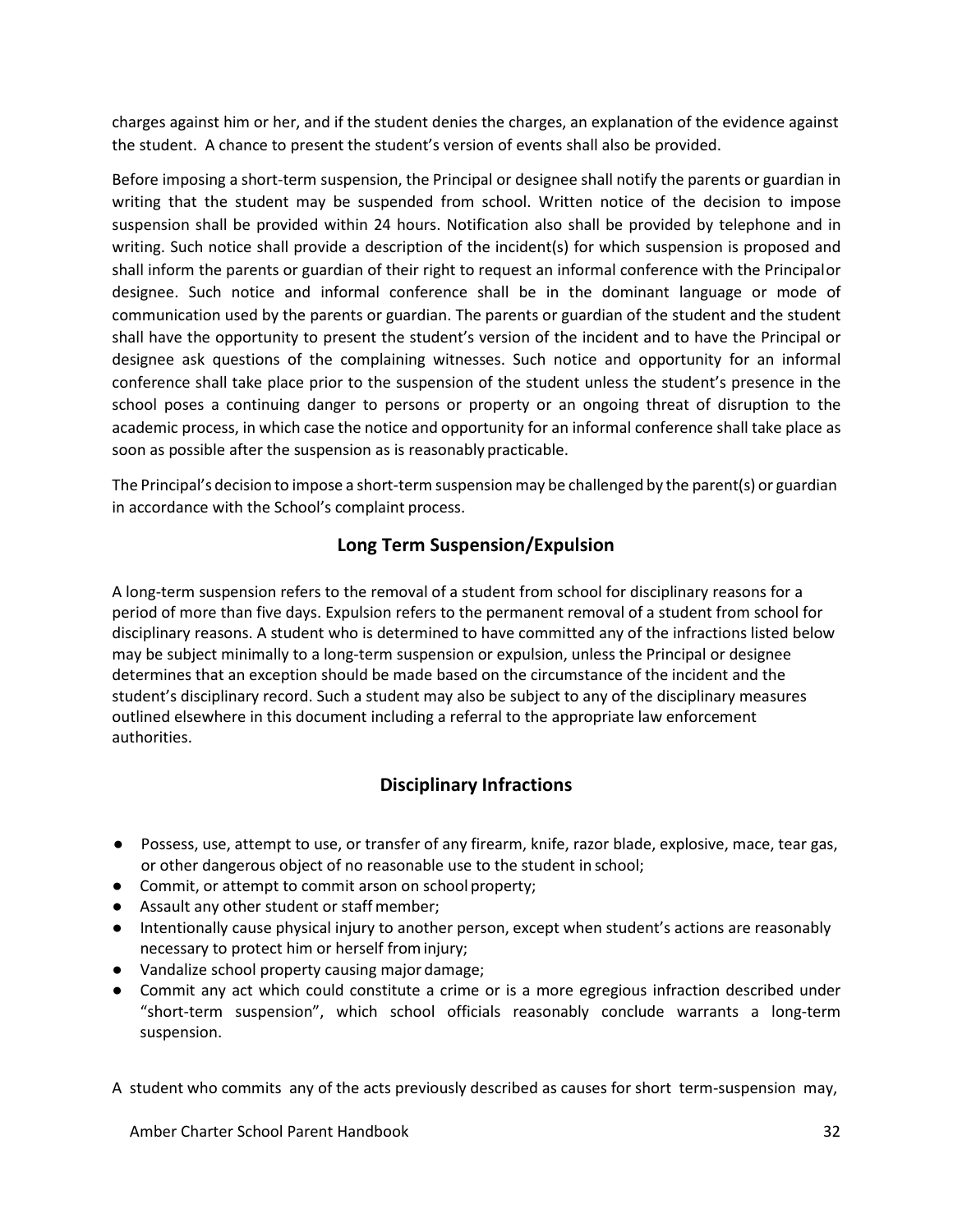<span id="page-33-0"></span>instead or in addition, be subject to a long-term suspension at the Principal's or designee's discretion only if the student has committed the act at least three times in the academic year.

### **Procedures and Due Process for Long Term Suspension**

The Principal may impose a long-term suspension. Such a suspension may be imposed only after the student has been found guilty at a formal suspension hearing. In extreme circumstances, the Principal may expel the student from school. Upon determining that a student's action warrants a possible longterm suspension, the Principal shall verbally inform the student that he or she is being suspended and is being considered for a long-term suspension (or expulsion) and state the reasons for such actions. The Principal also shall immediately notify the student's parent(s) or guardian(s). Written notice shall be provided by personal delivery, express mail delivery, or equivalent means reasonably calculated to assure receipt of such notice within 24 hours of suspension at the last known address. Where possible, notification also shall be provided by telephone if the school has been provided with a contact telephone number for the parent(s) or guardian(s). Such notice shall provide a description of the incident or incidents which resulted in the suspension and shall indicate that a formal hearing will be held on the matter which may result in a long-term suspension (or expulsion). The notification provided shall be in the dominant language used by the parent(s) or guardian(s). At the formal hearing, the student shall have the right to be represented by counsel, question witnesses, and present evidence.

If the Principal initiates the suspension proceeding, he or she shall personally hear and determine the proceeding or may, in his or her discretion, designate a hearing officer to conduct the hearing. The hearing officer's report shall be advisory only and the Principal may accept or reject all or part of it. The Principal's decision to impose a long-term suspension or expulsion may be challenged by the parent or guardian through an appeal processto the Board of Trustees ofthe Education Corporation the details of which shall be determined. NOTE: In any instance where the Principal is directly involved in the instance(s) at issue for a suspension or expulsion, the Principal shall appoint a designee to handle any investigation, hearing and determination.

### **Expulsion**

<span id="page-33-1"></span>After a child's third suspension, the student's parent or guardian may be required to come to school and to sit with the student in his or her classroom(s). Upon a student's fourth suspension in one year, the student may be referred to the Amber Board of Trustees for an expulsion hearing.

Expulsion requires Board approval. Violation of any of the following three infractions will be grounds for immediate action by the Board of Trustees and could result in expulsion:

- 1. Students may not sell, distribute, possess, or be under the influence of drugs oralcohol;
- 2. Students may not possess and/or use firearms, dangerous weapons or otherinstruments;
- 3. Four or more suspensions in one year.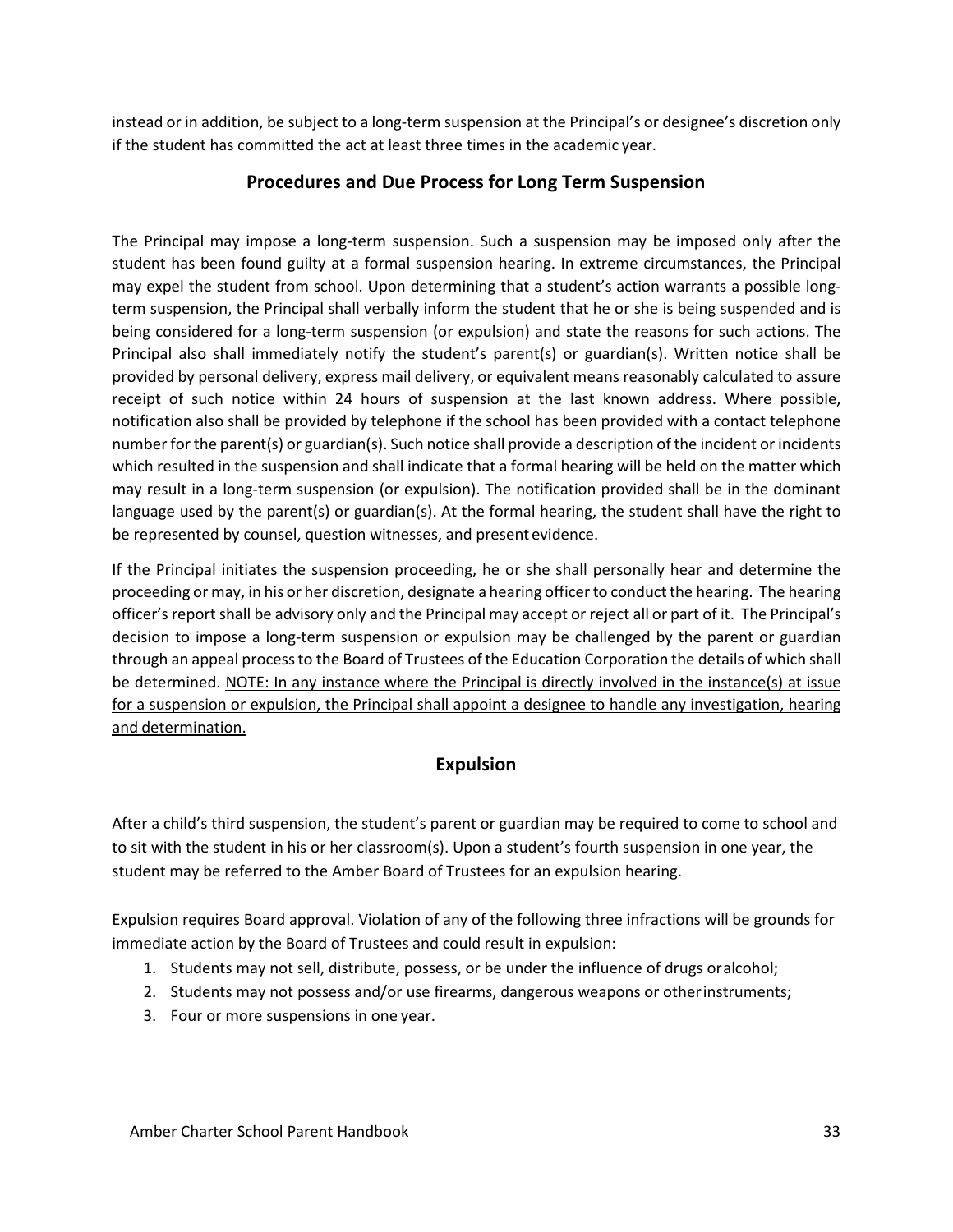### **Firearm Violations**

<span id="page-34-0"></span>Federal and New York law require the expulsion from school for a period of not less than one year of a student who is determined to have brought a firearm to the school, or to have possessed a firearm at school, except that the Principal may modify such expulsion requirement for a student on a case-by-case basis, if such modification is in writing, in accordance with the Federal Gun-Free Schools Act of 1994 (as amended). "Weapon," as used in this law means a "firearm," as defined by 18 USC § 921, and includes firearms and explosives. (New York Education Law §3214 effectuates this federal law.) The Principal shall refer a student under the age of sixteen who has been determined to have brought a weapon or firearm to school to a presentment agency for a juvenile delinquency proceeding consistent with Article 3 of the Family Court Act except a student fourteen or fifteen years of age who qualifies for juvenile offender status under Criminal Procedure Law § 1.20(42). The Principal shall refer any pupil sixteen years of age or older or a student fourteen or fifteen years of age who qualifies for juvenile offender status under Criminal Procedure Law § 1.20(42), who has been determined to have brought a weapon or firearm to school to the appropriate law enforcement officials.

### **Provision of Instruction During Removal**

<span id="page-34-1"></span>The School will ensure that alternative educational services are provided to a child who has been suspended or removed to help that child progress in the school's general curriculum. For a student who has been suspended, alternative instruction will be provided to the extent required by applicable law. For a student who has been expelled, alternative instruction will be provided in the same manner as a suspended student until the student enrolls in another school for a reasonable period thereafter or until the end of the school year.

Alternative instruction will be provided to students suspended or expelled in a way that best suits the needs of the student. Instruction for such students shall be sufficient to enable the student to make adequate academic progress, and shall provide them the opportunity to complete the assignments, learn the curriculum and participate in assessments. Instruction will take place in one of the following locations: the child's home, a contracted facility (e.g., in the school district of location), or a suspension room or other room at the school. During any removal for drug or weapon offenses, additional services shall include strategies designed to prevent such behavior from recurring. Instruction will be provided by one or more of the following individuals who shall be certified or qualified in accordance with § 2854(3)(a-1) of the Education Law and the federal *No Child Left Behind* Act: the student's teacher(s), aides or trained volunteers, individuals within a contracted facility, and/or a tutor hired for thispurpose.

### **Student Records**

The School will maintain written records of all suspensions and expulsions including the name of the student, a description of the behavior engaged in, the disciplinary action taken, and a record of the number of days a student has been suspended or removed for disciplinary reasons. The School will comply with NYSED's VADIR data collection requirements and disciplinary data and submit that information to NYSED by required deadlines.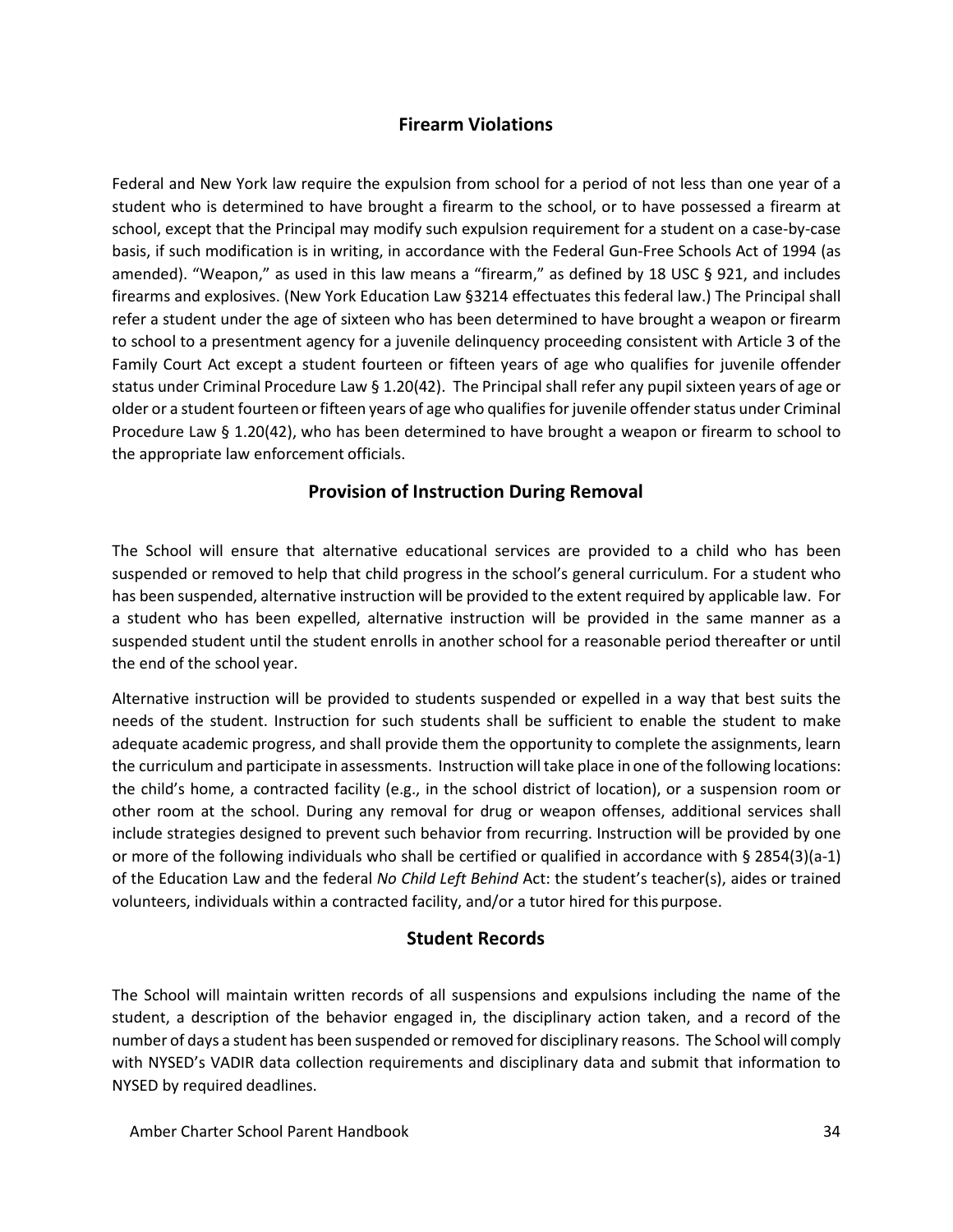### **Disciplinary Policy for Students with Disabilities**

<span id="page-35-0"></span>In addition to the discipline procedures applicable to all students, the School shall implement the following disciplinary policy procedures with respect students with disabilities. [A student not specifically identified as having a disability but whose school district of residence or charter school, prior to the behavior which is the subject of the disciplinary action, has a basis of knowledge—in accordance with 34 CFR 300.527(b) that a disability exists may request to be disciplined in accordance with these provisions.] The School shall comply with sections 300.519- 300.529 of the Code of Federal Regulations (CFR) and the following procedures, except that in the event that the following procedures are inconsistent with federal law and regulations, such federal law and regulations shall govern.

If a student violates the School's discipline code and is being considered for a suspension or removal, the School must ensure the following due process protections are provided to the student and to the student's parent(s) in addition to those set forth in the regular education discipline code. For suspensions of five school days or less, the student's parent(s) or guardian must be provided with a written notice, and a follow up telephone call if possible, within 24 hours of the incident leading up to the suspension which describes the basis for the suspension and explains that the parent or guardian has the right to request an informal conference with the Principal and appropriate staff to discuss the incident and question any complaining witness against the student. For suspensions in excess of five consecutive school days, the student's parent(s) or guardian must be provided with a written notice which indicates that the district proposesto suspend the student from school in excess of five consecutive school days, describesthe basis for the proposed suspension, explains that the student has an opportunity for a fair hearing conducted by the Principal or his or her designee at which the student will have a right to question any witnesses accusing him/her of committing the misconduct charge and to present witnesses on his/her behalf. Where possible, notification must also be provided by telephone. In addition, the School will work with CSE to provide alternative education to the student during the suspension as set forth below, including any special services required by the Individualized Education Program (IEP) prepared by the student's Committee on Special Education (CSE) of their district of residence. Final determination on a suspension or removal of a student, following due process, shall be made by the Principal.

The School shall maintain written records of all suspensions and expulsions of students with a disability including the name of the student, a description of the behavior engaged in, the disciplinary action taken, and a record of the number of days a student has been suspended or removed for disciplinaryreasons.

Students for whom the IEP includes a Behavior Intervention Plan (BIP) will be disciplined in accordance with the BIP. If the BIP appears not to be effective or if there is a concern for the health and safety of the student or others if the BIP is followed with respect to the infraction, the matter will be immediately referred to the CSE of the student's district of residence for consideration of a change in the guidelines.

If a student identified as having a disability is suspended during the course of the school year for total of eight days, such student will immediately be referred to the CSE of the student's district of residence for reconsideration of the student's educational placement. Such a student shall not be suspended for a total of more than ten days during the school year without the specific involvement of the CSE of the student's district of residence prior to the eleventh day of suspension, because such suspensions may be considered to be a change in placement. In considering the placement of students referred because of disciplinary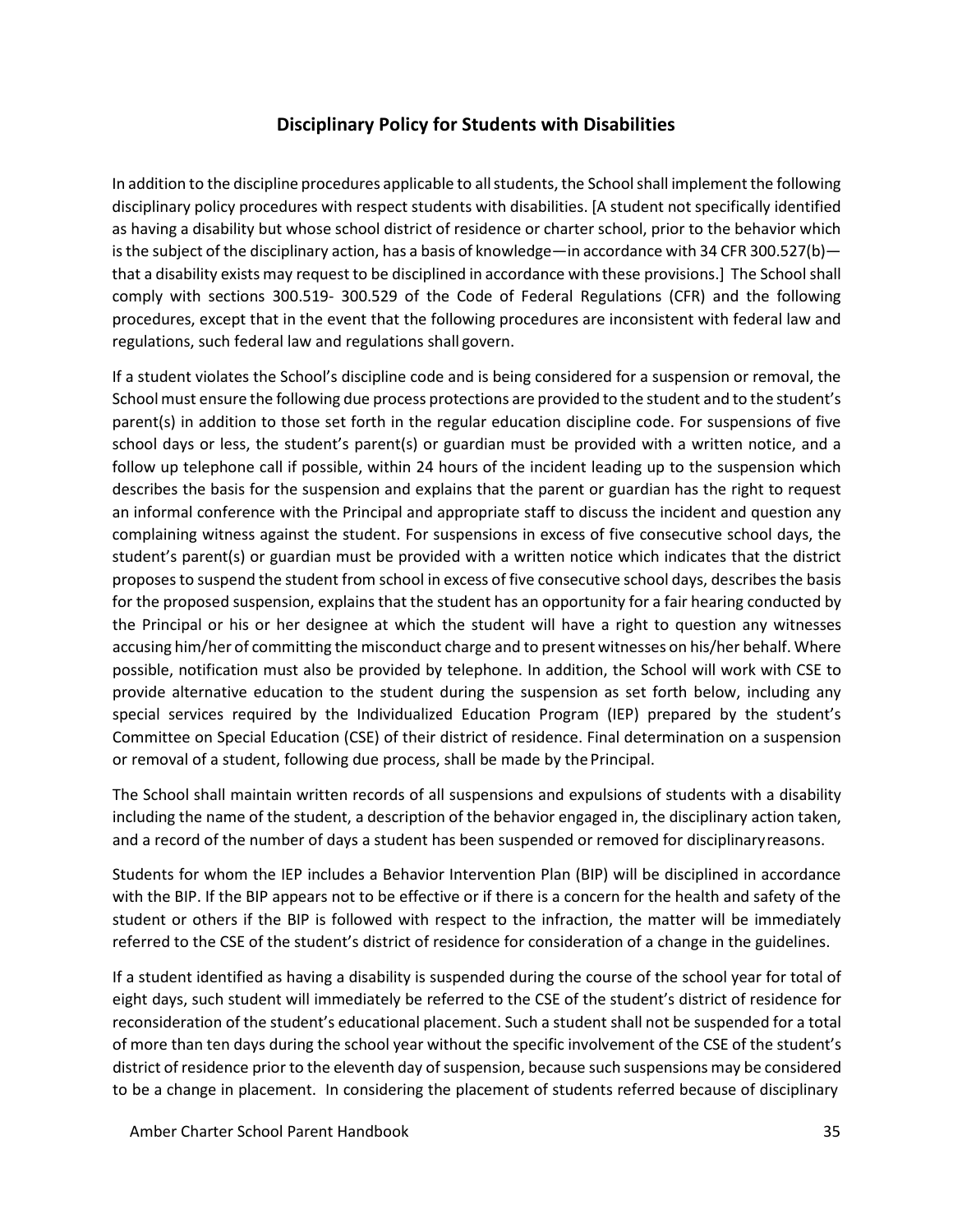problems, the CSE of the student's district of residence is expected to follow its ordinary policies with respect to parental notification and involvement.

The School shall work with the district to ensure that the CSE of the student's district of residence meets within 7 days of notification of any of the following: (1) The commission of an infraction by a student with a disability who has previously been suspended for the maximum allowable number of days; (2) The commission of any infraction resulting from the student's disability; (3) The commission of any infraction by a disabled student, regardless of whether the student has previously been suspended during the school year if, had such infraction been committed by a non-disabled student, the Principal would seek to impose a suspension in excess of 10 days.

Also, the School will ensure that when the suspension or removal of a student with a disability will constitute a disciplinary change of placement, the CSE will be immediately notified so that the CSE can meet its required obligations to:

- 1) Convene a CSE meeting within 10 school days to make a manifestationdetermination.
- 2) Convene a CSE meeting within 10 business days to develop a plan to conduct a functional behavioral assessment or review an existing functional behavioral assessment or behavioral interventionplan.
- 3) Provide the student's parent with a copy of their procedural due processrights.
- 4) Work closely with the CSE of the students' district of residence in determining education services or the interim alternative educational setting consistent with the FAPErequirements.

### **Provision of Services During Removal**

<span id="page-36-0"></span>Those students removed for a period fewer than ten days will receive all classroom assignments and a schedule to complete such assignments during the time of his or her suspension. Provisions will be made to permit a suspended student to make up assignments or tests missed as a result of such suspension. The School also shall provide additional alternative instruction with the reasonable promptness and by appropriate means to assist the student, so that the student is given full opportunity to complete assignments and master curriculum, including additional instructions, phone assistance, and computer instruction.

During any subsequent removal that, combined with previous removals equals ten or more school days during the school year, but does not constitute a change in placement, services must be provided to the extent determined necessary to enable the child to appropriately progress in the general curriculum and in achieving the goals of his or her IEP. In these cases, school personnel, in consultation with the child's special education teacher, shall make the service determination.

During any removal for drug or weapon offenses [pursuant to 34 CFR §300.520(a)(2)] services will be provided to the extent necessary to enable the child to appropriately progress in the general curriculum and in achieving the goals of his or her IEP. These service determinations will be made by the CSE of the student's district of residence. The school will place students in interim alternative educational settings as appropriate and mandated by 34 CFR§300.520(a)(2).

During any subsequent removal that does constitute a change in placement, but where the behavior is not a manifestation of the disability, the services must be provided to the extent necessary to enable the student to appropriately progress in the general curriculum and in achieving the goals of his or her IEP.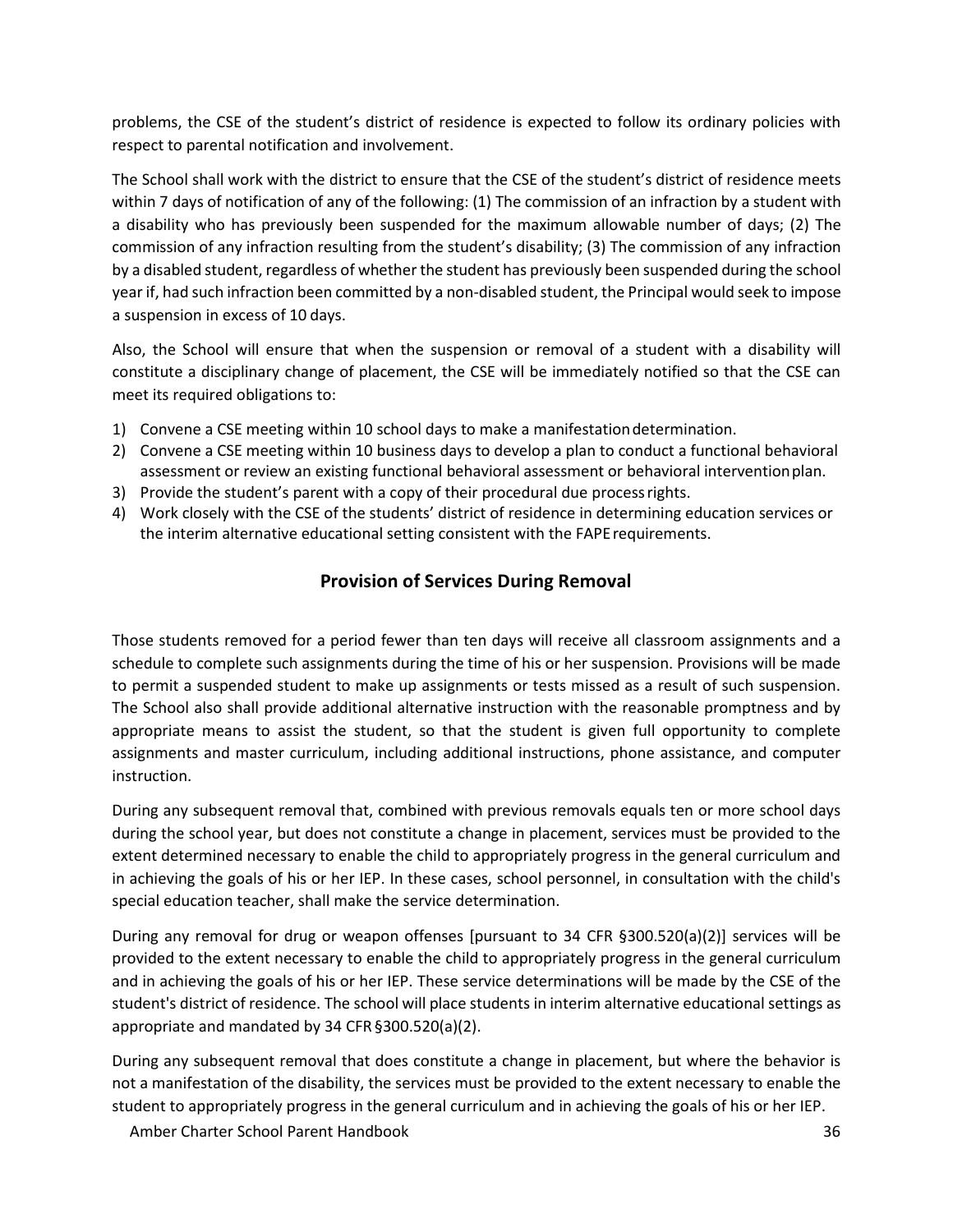<span id="page-37-0"></span>The CSE of the student's district of residence will make the service determination.

### **CSE Meetings**

Meetings of the CSE of the student's district of residence to either develop a behavioral assessment plan or, if the child has one, to review such plan are required when: (1) the child is first removed from his or her current placement for more than ten school days in a school year; and (2) when commencing a removal which constitutes a change in placement. The student's special education teacher (or coordinator) and the general classroom teacher will attend all meetings regarding the student initiated by the CSE from the student's home district.

Subsequently, if other removals occur which do not constitute a change in placement, the School will work with the CSE of the student's district of residence to review the child's assessment plan and its implementation to determine if modifications are necessary. If one or more members of the CSE of the student's district of residence believe that modifications are needed, then the CSE is expected to meet to modify the plan and/or itsimplementation.

#### **Due Process**

<span id="page-37-1"></span>If discipline which would constitute a change in placement is contemplated for any student, the following steps shall be taken: (1) not later than the date on which the decision to take such action is made, the parents of the student with a disability shall be notified of that decision and provided the procedural safeguards notice described in 34 CFR §300.504; and (2) immediately, if possible, but in no case later than ten school days afterthe date on which such decision is made, the CSE of the student's district ofresidence and other qualified personnel shall meet and review the relationship between the child's disability and the behavior subject to the disciplinary action.

If, upon review, it is determined that the child's behavior was not a manifestation of his or her disability, then the child may be disciplined in the same manner as a child without a disability, except as provided in 34 CFR §300.121(d), which relates to the provision of services to students with disabilities during periods of removal.

Parents may request a hearing to challenge the manifestation determination. Except as provided below, the child will remain in his or her current educational placement pending the determination of the hearing.

**If a parent requests a hearing or an appeal to challenge the interim alternative educational setting or the manifestation determination resulting from a disciplinary action relating to weapons or drugs, the child shall remain in any interim alternative educational setting pending the decision of the hearing officer or until the expiration of the time period provided for in the disciplinary action, whichever occurs first, unless the parent and the School agree otherwise.**

Revised: June, 2014.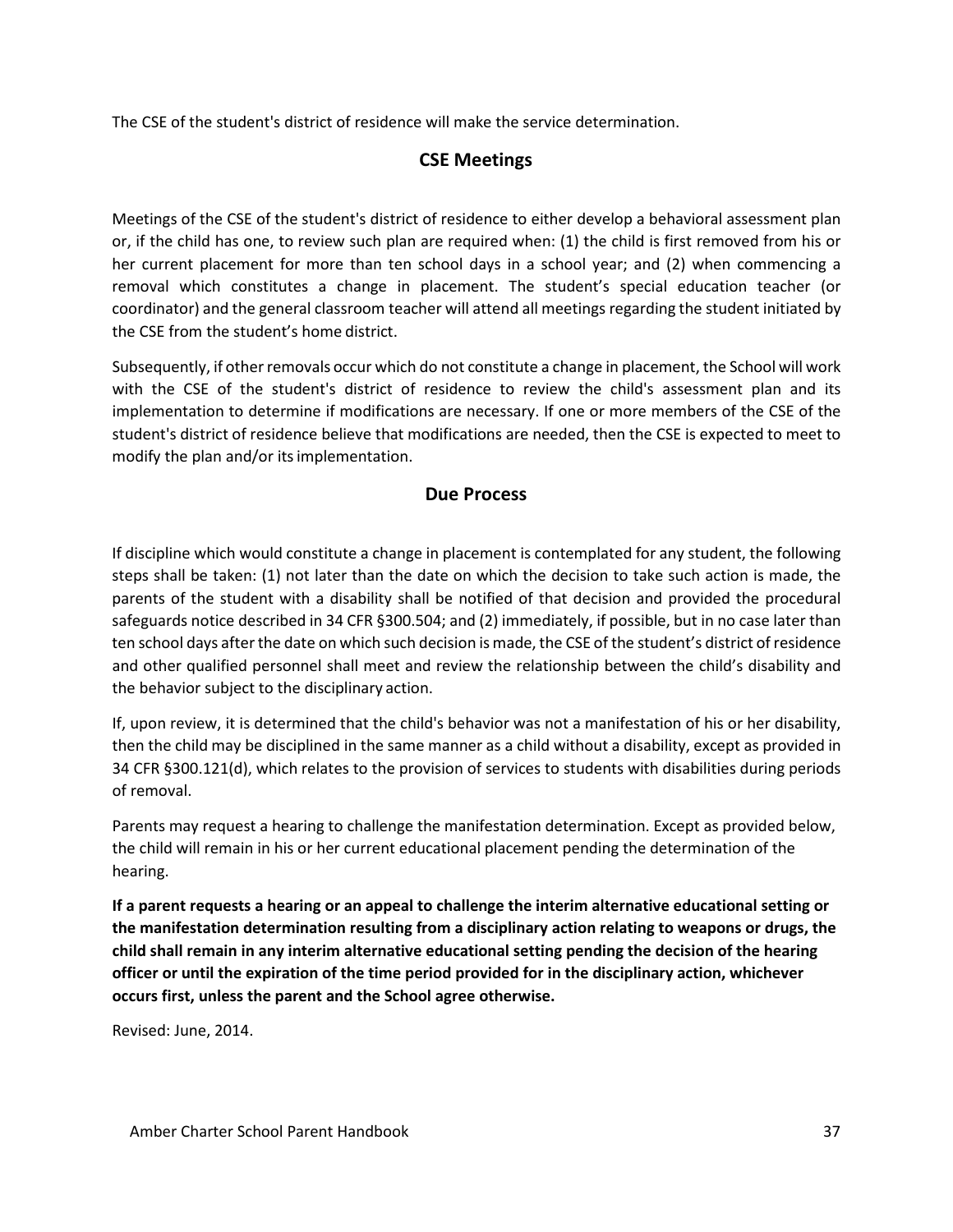## **Complaint Policy Amber Charter School Complaint Policy**

<span id="page-38-0"></span>Amber Charter School places considerable value on courtesy, respect, and responsibility. We encourage parents/guardians and staff to develop open lines of communication with each other for the benefit of the children attending the school. However, we know that from time to time, situations may arise that are upsetting. If a parent/guardian, student, or other individuals are not satisfied with a school decision, policy, or act they may do the following:

#### **1. Discuss the complaint with the staff member that has direct responsibility for the problem.**

Within a week, take the complaint directly to the staff member involved (in the case of violation of laws or issues with school-wide policies, the Executive Director would be the appropriate staff member) to resolve the problem through discussion.

Amber is committed to using communication to work out problems and therefore, if needed, the twoparties involved may request mediation from the staff member's immediate supervisor.

If the aggrieved person is not satisfied, within a week they must move to step 2.

#### **2. Discuss the complaint with the staff member's immediatesupervisor.**

If a solution is not found between the two parties involved then it should be taken to the staff member's immediate supervisor for discussion including use of mediation as necessary. If the original complaint was with the Executive Director and discussion (as mentioned in step 1) has not worked, move directly to step 3.

This should continue through the ranks until the complaint has been discussed with the Executive Director.

If the complaint has not been satisfactorily addressed after talking with the Executive Director, move to step 3. This should occur no later than a month from the original complaint.

#### **3. Submit the complaint in writing to the ExecutiveDirector.**

The Executive Director may speak to all parties involved and will try to resolve the issue through discussions with those people. Otherwise, within two weeks, the Executive Director will give a written decision concerning the complaint, giving the reasons for the decision.

If the Executive Director's written decision is unsatisfactory, move to step 4 within 1 week.

#### **4. Submit the complaint in writing to the Chair of the Board of Trustees. Address found on school website.**

Upon receiving the written complaint, the Chair shall request copies of all written communications from Step 3.

The Chair shall convene a committee of the Board (with no fewer than 3 people) that shall meet within 10 working days to discuss the issues. Those involved in the complaint shall have a right to attend the meeting.

The committee of the Board of Trustees will conduct reviews to ensure compliance with the law. Amber and the specific individuals involved will cooperate to the fullest extent with the review.

The committee of the Board shall decide on the matter by majority vote and shall respond in writing to the person issuing the complaint no later than 30 days from the receipt of the complaint.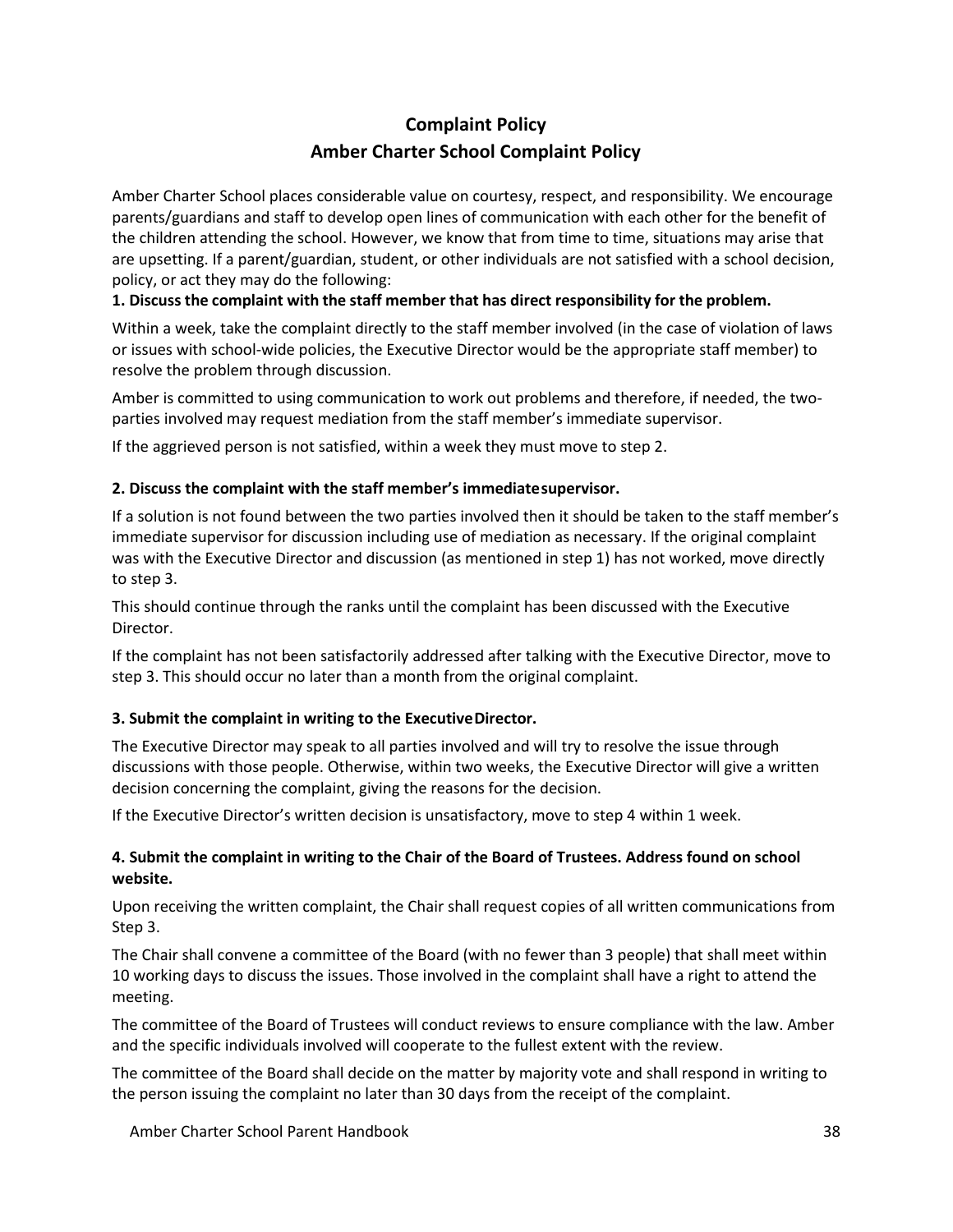If the committee of the Board is unable to reach a decision and/or the complaint is of such a nature that it might interfere with the normal functions of the school, then the committee shall bring this matter to the full Board for consideration.

**5. If the Board of Trustees' written decision is not sufficient, the complaint maybe submitted in writing to the Charter Schools Institute, Amber'sauthorizer.**

**Charter Schools Institute Grievance Desk 41 State Street, Suite 700 Albany, NY, 12207**

**6. If the Charter School Institute's written decision is not sufficient, the complaint may be submitted in writing to the State Education Department's Charter SchoolOffice.**

**Charter Schools Office, NYS Education Department 89 Washington Avenue Albany, New York 1223[4](mailto:charterschools@nysed.gov) [charterschools@nysed.gov](mailto:charterschools@nysed.gov)**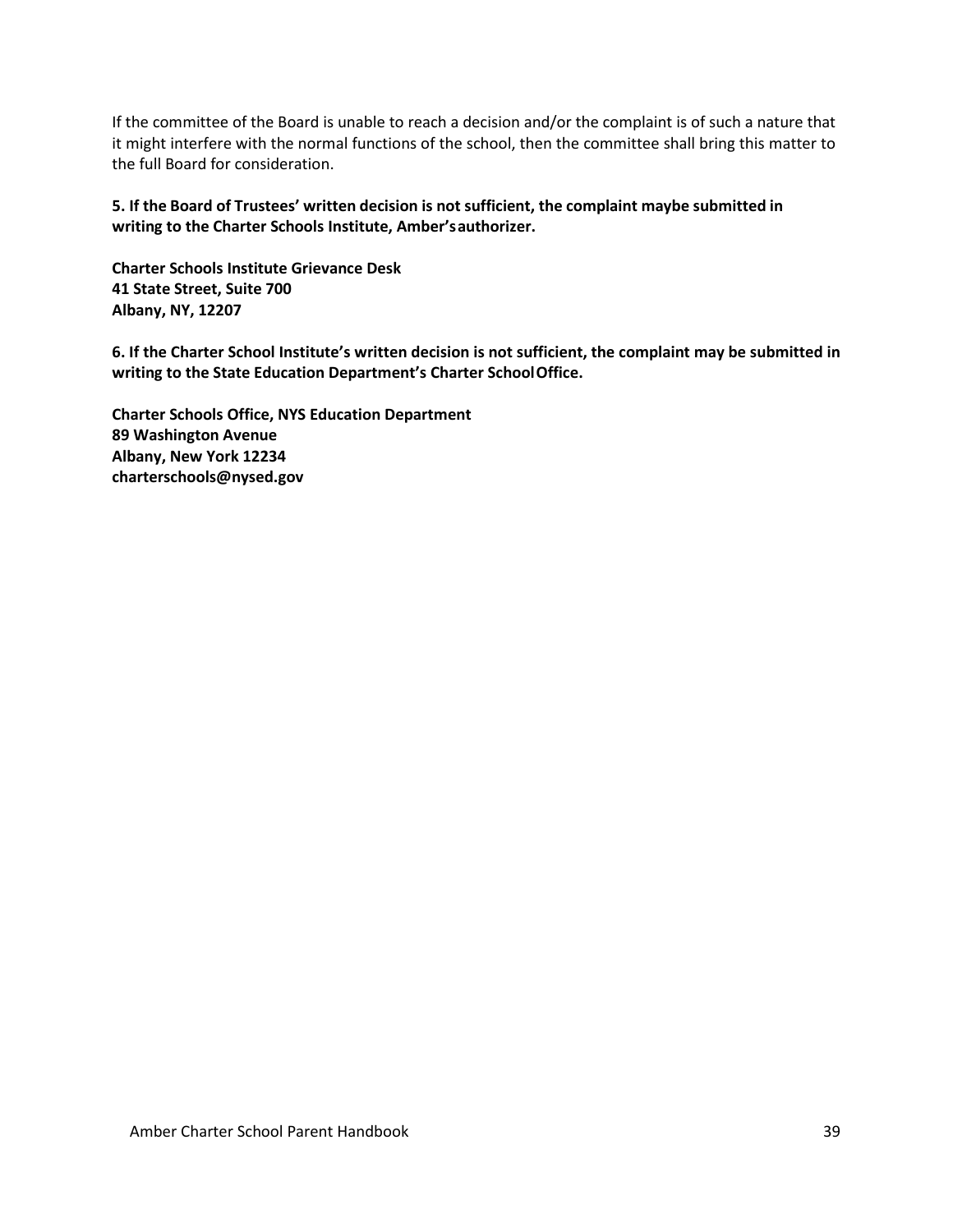#### **Exceptions to Procedural Steps**

Amber recognizes that there may be certain circumstances in which it may be inappropriate to resolve a problem as prescribed above. Therefore, the following exceptions are instances where the above-listed policy may be by-passed:

a. Any complaint or problem involving a known or suspected violation of the law should be immediately reported to the Executive Director, and, if needed, to the appropriate government authority (e.g., police, Charter Schools Institute).

The complaint or problem is clearly not within the authority of the staff member's supervisor to resolve; then one may proceed to step 3.

#### **Instructions:**

The subject line of the email should read: complaint: Amber Charter School The contents of the letter/email should include:

A detailed statement of the complaint including the provision of the School's charter or law that you allege has been violated.

What, if any, response you received from the School's board of trustees (and the School's Charter Entity in the case of schools not authorized by the Board of Regents).

Copies of all relevant correspondence between you and the School and you and the Charter Entity if applicable. (You should maintain copies of all correspondence and materials for your own files.)

#### **What specific action or relief you are seeking.**

Contact information for you – name, address, email address, telephone number.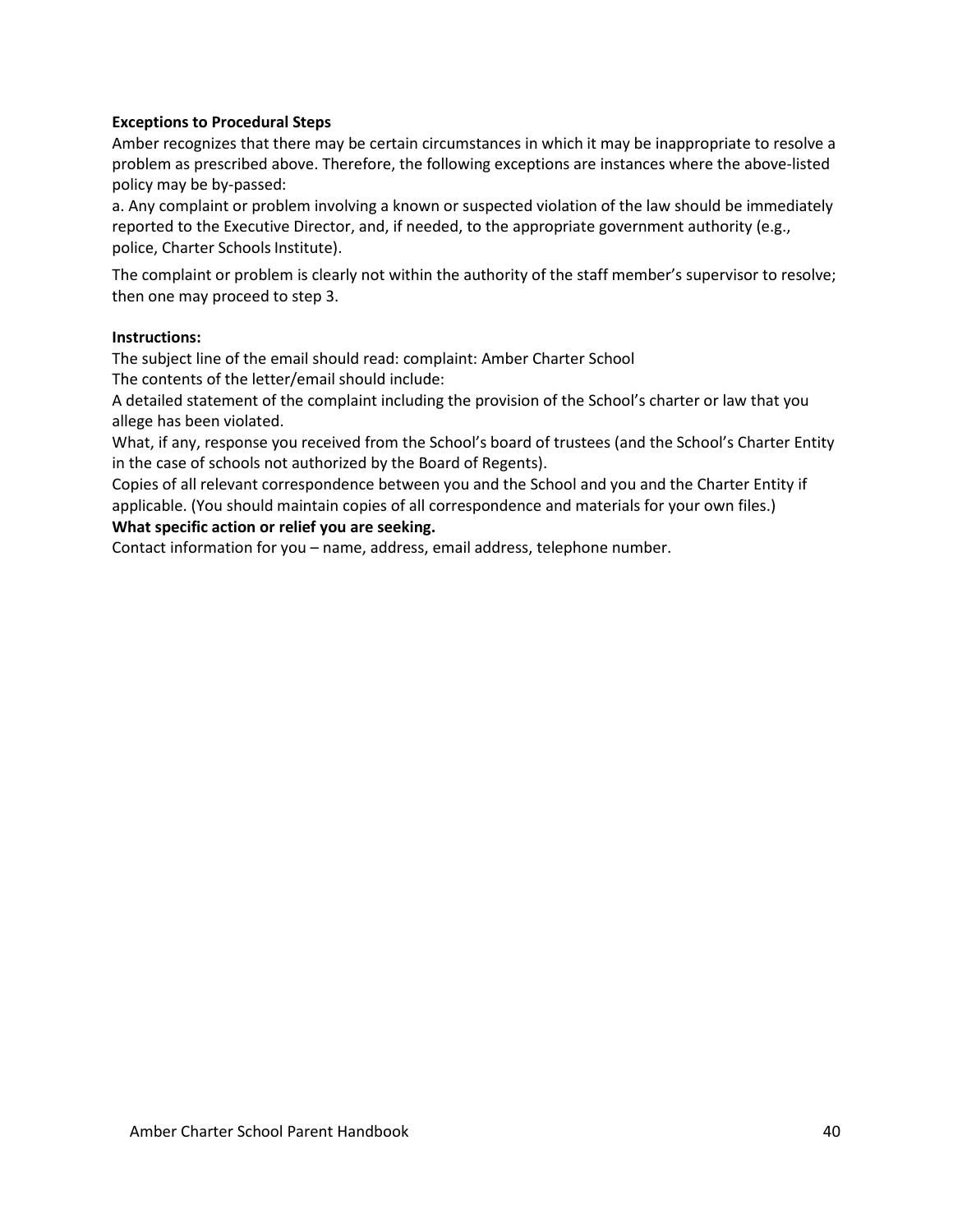## **Transfer Policy TRANSFER REQUEST FORM**

#### <span id="page-41-0"></span>**Amber Charter School Transfer Policy**

Parents of current Amber Charter School students are eligible to transfer, between Amber Charter School East Harlem and Amber Charter School Kingsbridge, by completing and sending a Transfer Request Form to the Principal at any time during the school year before the month of March. Requests are reviewed and a determination will be communicated in writing to the parent within fourteen (14) business days from receipt of the Request. The Principal maintains complete discretion in determining whether to grant the Request. Among the factors considered are whether: a) the location has the grade requested, b) there is space in the desired grade, c) denying the Request will cause an undue hardship on the parent, and d) granting the Request will cause an undue hardship on the School.

#### **Process:**

1. Submit request by March  $31^{st}$ .

.

- 2. Parent will be informed of decision by April  $28<sup>th</sup>$ .
- 3. If transfer granted, parent must accept by May  $5<sup>th</sup>$ .

**------------------------------------------------------------------------------------------------------------------------------------------** Student Name:

Current Class: Current Class: Current Grade:

Parent/Guardian Name:

I request that my child be transferred from: [check one]  $\bigcap$  East Harlem  $\bigcap$  Washington Heights to [check one]  $\bigcap$  East Harlem  $\bigcap$  Washington Heights (Moving to Kingsbridge Fall 2017) for the school year

Parent/Guardian Signature:

Date Request Received: [Completed by school personnel] School Personnel Initials: Decision Made: ◯ Approved ◯ Denied Date Parent Informed: Parent Response: ( ) Accepted ( ) Declined Date Parent responded: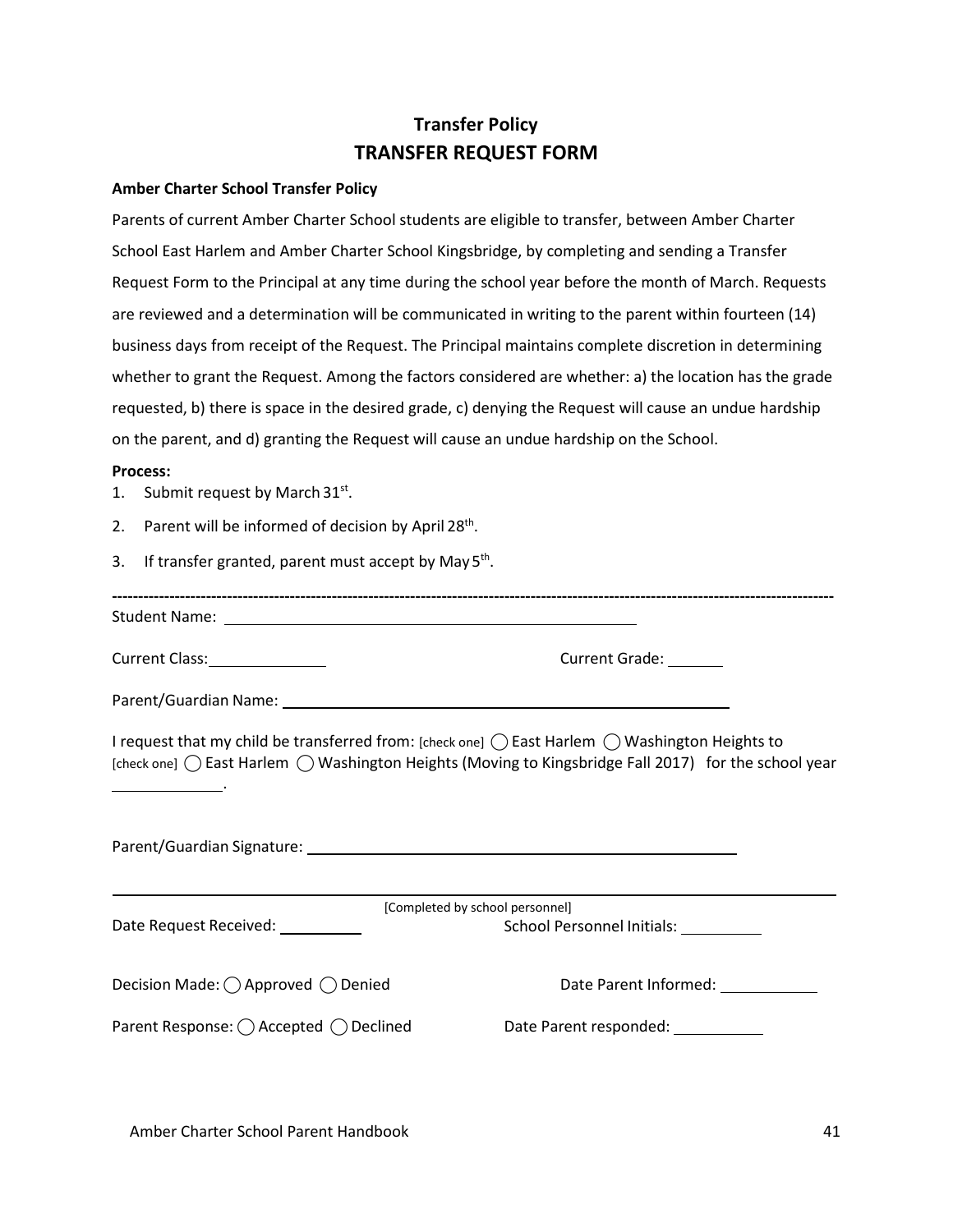### **Internet Safety, Network Usage and Cell Phone Policy for Students**

<span id="page-42-0"></span>Amber Charter School (hereinafter referred to as "Amber Charter") grants students (hereinafter referred to as "users") access to the Internet and to its computer network.

It is the policy of Amber Charter to: (a) prevent user access over its computer network to or transmission of, inappropriate material via Internet, electronic mail or other forms of direct electronic communications; (b) prevent unauthorized access and other unlawful online activity; (c) prevent unauthorized online disclosure, use or dissemination of personal identification information ofminors; and (d) comply with the Children's Internet Protection Act [Pub. L. No. 106-554 and 47 USC 254(h)].

#### **Definitions**

Key terms are as defined in the Children's Internet Protection Act<sup>1</sup>. A summary of the Children's Internet Protection Act can be accessed by going to [http://www.fcc.gov/guides/childrens-internet](http://www.fcc.gov/guides/childrens-internet-protection-act)[protection-act](http://www.fcc.gov/guides/childrens-internet-protection-act)

### **Access to Inappropriate Material**

To the extent practical, technology protection measures (or "Internet filters") shall be used to block or filter Internet or other forms of electronic communications or access to inappropriate information.

Students, as required by the Children's Internet Protection Act, shall be prevented from using inappropriate sites and blocking shall be applied to visual depictions of material deemed obscene or child pornography or to any material deemed harmful tominors.

 $1$  CIPA definitions of terms:

- 1. *Obscene*, as that term is defined in section 1460 of title 18, United StatesCode;
- 2. *Child Pornography*, as that term is defined in section 2256 of title 18, United States Code; or
- 3. *Harmful to minors*.

*Minor:* A minor, as defined by the FCC, is anyone under the age of 17*.*

- 1. Taken as a whole and with respect to minors, appeals to a prurient interest in nudity, sex or excretion;
- 2. Depicts, describes or represents, in a patently offensive way with respect to what is suitable for minors, an actual or simulated sexual act or sexual contact, actual or simulated normal or perverted sexual acts or a lewd exhibition of the genitals; and

*Technology Protection Measure:* The term "technology protection measure" means a specific technology that blocks or filters Internet access to visual depictions that are:

*Harmful to Minors:* The term "harmful to minors" means any picture, image, graphic image file or other visual depiction that:

<sup>3.</sup> Taken as a whole, lacks serious literary, artistic, political or scientific value as to minors.

*Sexual Act; Sexual Contact:* The terms "sexual act" and "sexual contact" have the meanings given such termsin section 2246 of title 18, United States Code.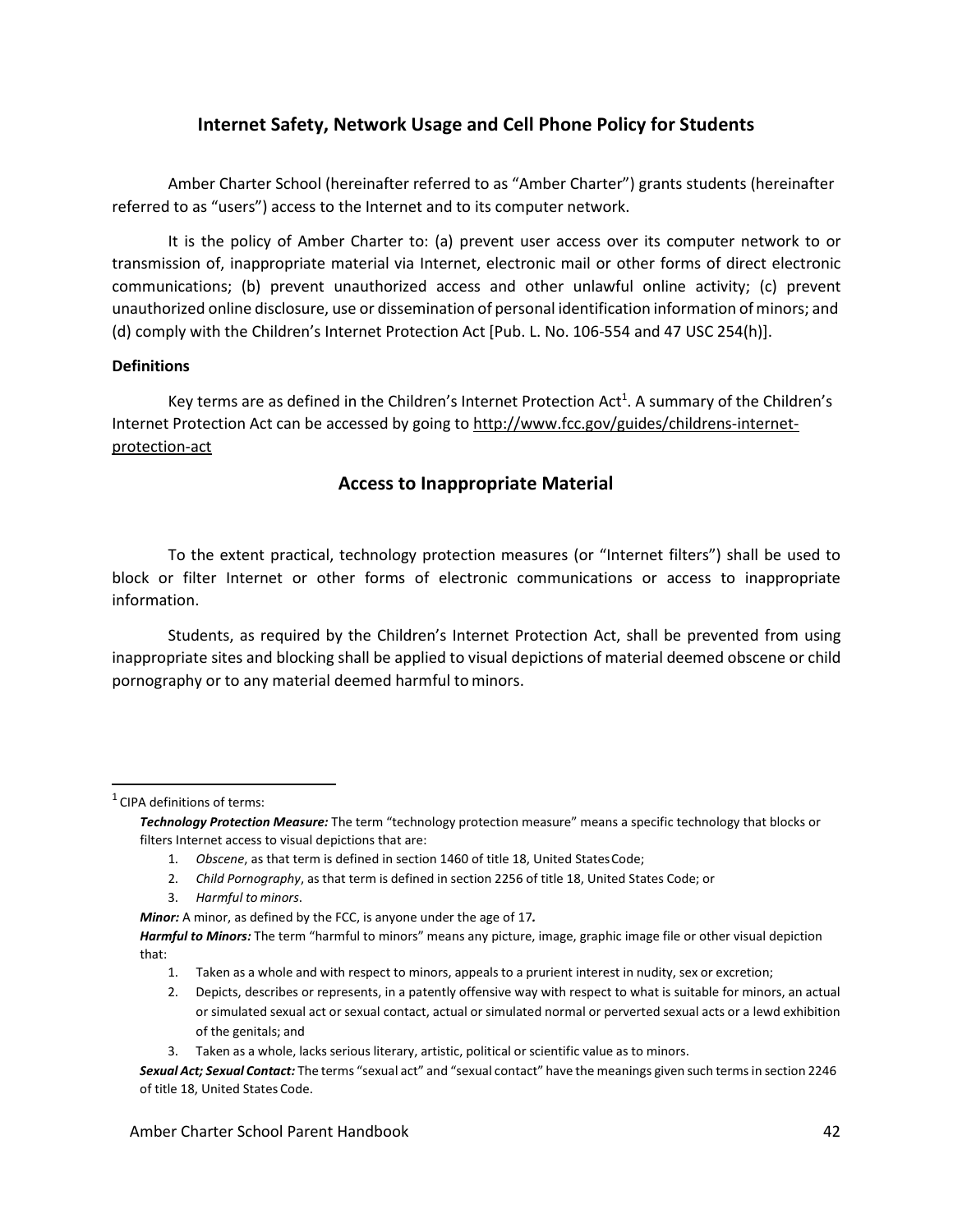### **Inappropriate Internet and Network Usage**

To the extent practical, steps shall be taken to promote the safety and security of users of the Amber Charter's online computer network when using electronic mail, chat rooms, instant messaging and other forms of direct electronic communications.

Specifically, as required by the Children's Internet Protection Act, prevention of inappropriate internet and network usage includes:

- 1. Unauthorized access, including so-called 'hacking,' and other unlawful activities; and
- 2. Unauthorized disclosure, use and dissemination of personal identification information regarding minors.

### **Supervision and Monitoring of Students**

It shall be the responsibility of all members of the Amber Charter School staff to supervise and monitor Student's usage of the online computer network and access to the Internet in accordance with this policy and the Children's Internet protection Act.

### **Violations**

The following are activities that directly violate Amber Charter's Student Internet Safety and Network Usage Policy:

- 1. Using, transmitting, receiving or seeking inappropriate, offensive, vulgar, suggestive, obscene, abusive, harassing, belligerent, threatening, defamatory or misleading language andmaterials.
- 2. Using network resources to transmit messages of ethnic, sexual-preference or gender-related slurs or jokes.
- 3. Jeopardizing security and access to the company's network or other Internet networks by disclosing or sharing passwords or impersonating others.
- 4. Accessing or attempting to access controversial or offensive materials.
- 5. Engaging in Cyber-Bulling as defined below.

### **Noncompliance**

Use of the computer network and the Internet is a privilege, not a right. Violation of this policy, at minimum, will cause the Student's access to the network and the Internet to be terminated.

### **Cyber-Bullying**

Cyber-Bullying defined for this policy is an aggressive behavior directed at another person using various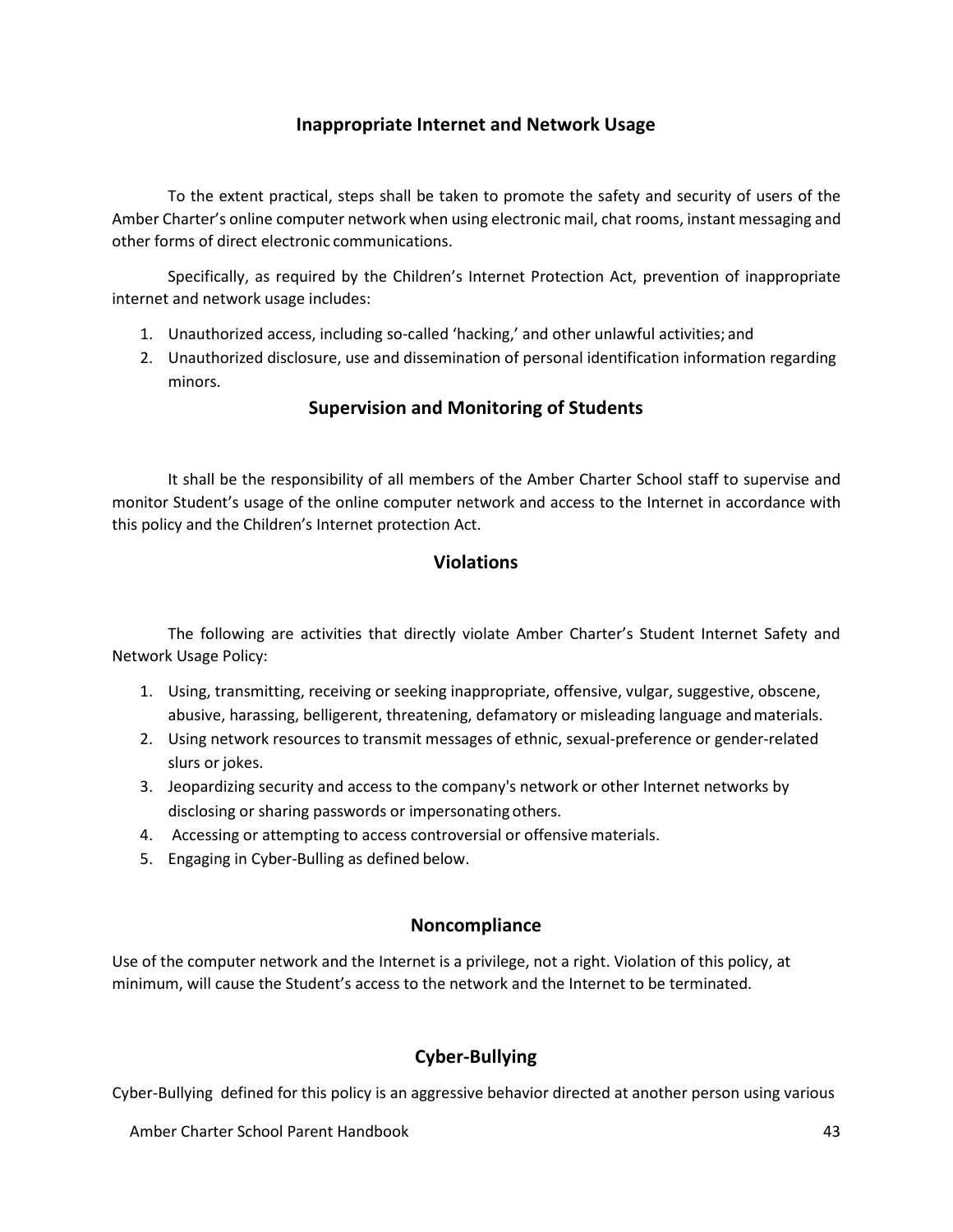communication technologies such as e-mails, instant messaging, texting, or sending images via cell phones, sending abusive videos, blogs, postings or comments on social media sites, virtual worlds, web pages, and/or chat rooms. For all practical purposes, aggressive behavior encompasses the intent or action to torment, threaten, harass, humiliate, and/or embarrass the victim for any period. Cyberbullying may also be referred to as online social cruelty and/or electronic bullying.

#### **Training and Guidelines for Teachers**

Training, guidelines and lesson plans will be provided by School Counselors and implemented by a Technology Specialist or Classroom Teacher (where applicable) to students in grades K-5 who utilize internet or network resources as part of their curriculum. Sample of lessons or actual lesson and handouts may be utilized from online resources such as OnGuardOnline.gov<sup>2</sup> and/or CommonSenseMedia.org<sup>3</sup> whenever necessary. Each teacher completing a lesson in Internet Safety and Digital Citizenship Education will complete a Teacher Verification Document as proof of compliance for USAC SLD E-Rate funding.

#### **Noncompliance**

Students who are identified as engaging in cyber-bullying shall be subject to discipline. At a minimum a Student may lose access to the network and the Internet indefinitely. Such acts will also be reported to the Student's parents and a Student may be subject to suspension or expulsion.

#### **Cell Phone Use**

Students are discouraged from bringing cell phones and Personal Digital Assistants (PDAs) to school. Teachers are authorized to create a usage policy for their individual classrooms to ensure the optimum atmosphere for learning. Accordingly, Students may be asked to turn in cell phones and PDAs for safe keeping by a Teacher at the start of a class period. The Teacher will return the cell phone and PDA at the end of the class period.

<sup>&</sup>lt;sup>2</sup>Common Sense Media is a 501(c)3 non-profit corporation providing information to children and families in the world of media and technology[. http://www.commonsensemedia.org/educators/erate](http://www.commonsensemedia.org/educators/erate)

 $^3$ OnGuardOnline.gov is the federal government's website to help children and families to be safe, secure and responsible online.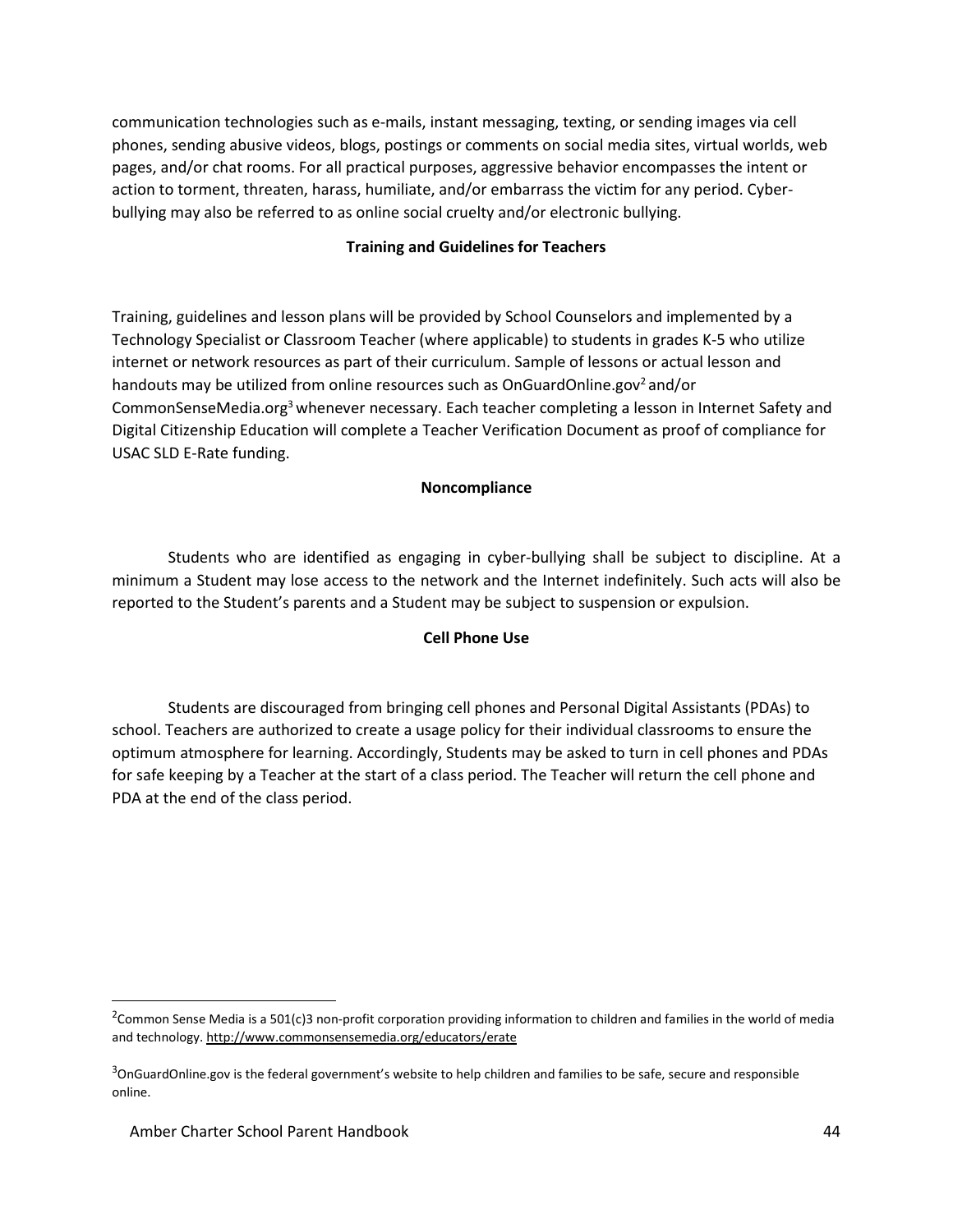### **Organization Chart Amber Charter School**

<span id="page-45-0"></span>